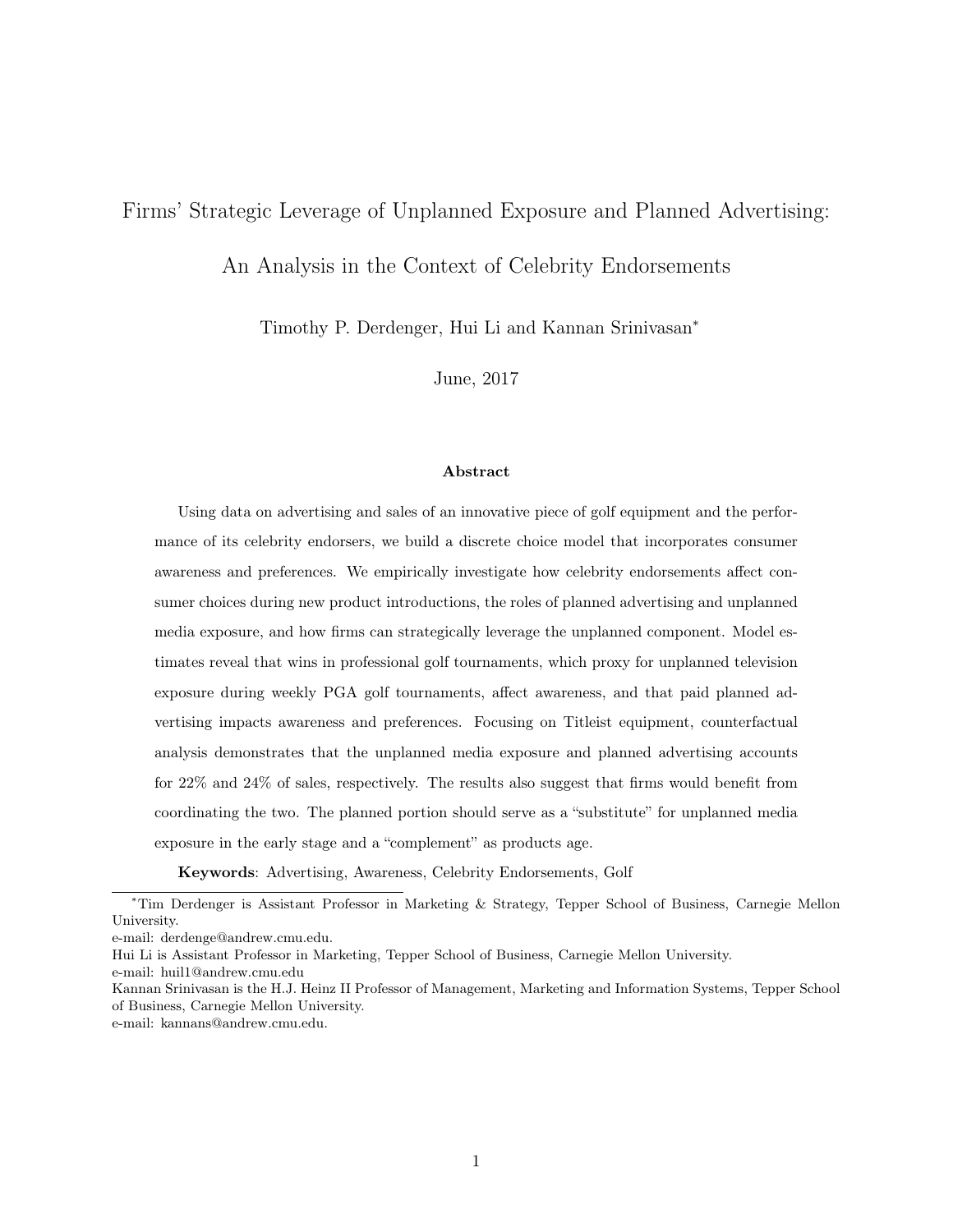## 1 Introduction

Celebrity endorsements are continuously gaining momentum as a major activity across a number of sports: soccer, football, basketball, baseball, cricket, and tennis. Tens of millions of dollar contracts are becoming the norm rather than the exception, and 100 million dollar contracts do not attract the kind of media attention they once did. When the celebrity endorsing a brand performs exceptionally well in a given time or over an extended period, substantial additional publicity surrounds the athlete and provides significant additional exposure for the brand endorsed. In sports such as cricket, baseball (pitcher), and golf, the focal attention and hype can last for hours. This fanfare happens in all the sports, to varying degrees, but in a highly impactful manner. For instance, 14.6 million people watched CBS's coverage of the 2005 Masters golf tournament and saw Tiger Woods hole out an improbable shot from off the green on the 16th hole of the final round of the tournament to overtake Chris DiMarco as the leader and win two holes later. This shot–in which the golf ball teetered on the hole's edge for a full two seconds, Nike logo visible and all, before toppling into the cup–was so monumental that the television coverage was turned into a commercial by Nike for its Nike One golf ball a few weeks later.<sup>[1](#page-1-0)</sup> Likewise, even in a 100-meter dash that lasted a mere ten seconds, Usain Bolt's spectacular performance in the 2012 Olympics was replayed numerous times across prime time television around the globe, with over 20 million views of the event on YouTube. In fact, the success of Usain Bolt has been completely integrated in a global advertising campaign by Nissan.[2](#page-1-1)

When such an unplanned surge in media exposure happens for an athlete and hence the brand that is endorsed, how should the brand strategically react? Should the firm decrease planned advertising given this windfall of free media exposure? Should it leverage the hype further and utilize traditional television advertising even more? Do the strategies differ if the firm is introducing a product that is new or has been around for a while? These are the core research issues examined in this paper. We should note that such research questions are particularly important for extraordinary celebrity athletes (e.g., Michael Jordan (basketball), Stephan Curry (basketball), Tiger Woods (golf), Roger Federer (tennis), and Virat Kholi (cricket)), as their endorsements are often the most influential to consumers and the most expensive to firms.

<span id="page-1-0"></span><sup>1</sup>http://adland.television/commercials/nike-golf-one-tiger-woods-masters-2005-030-usa

<span id="page-1-1"></span><sup>&</sup>lt;sup>2</sup>See https://www.youtube.com/watch?v=6G9Kd-9cCT0.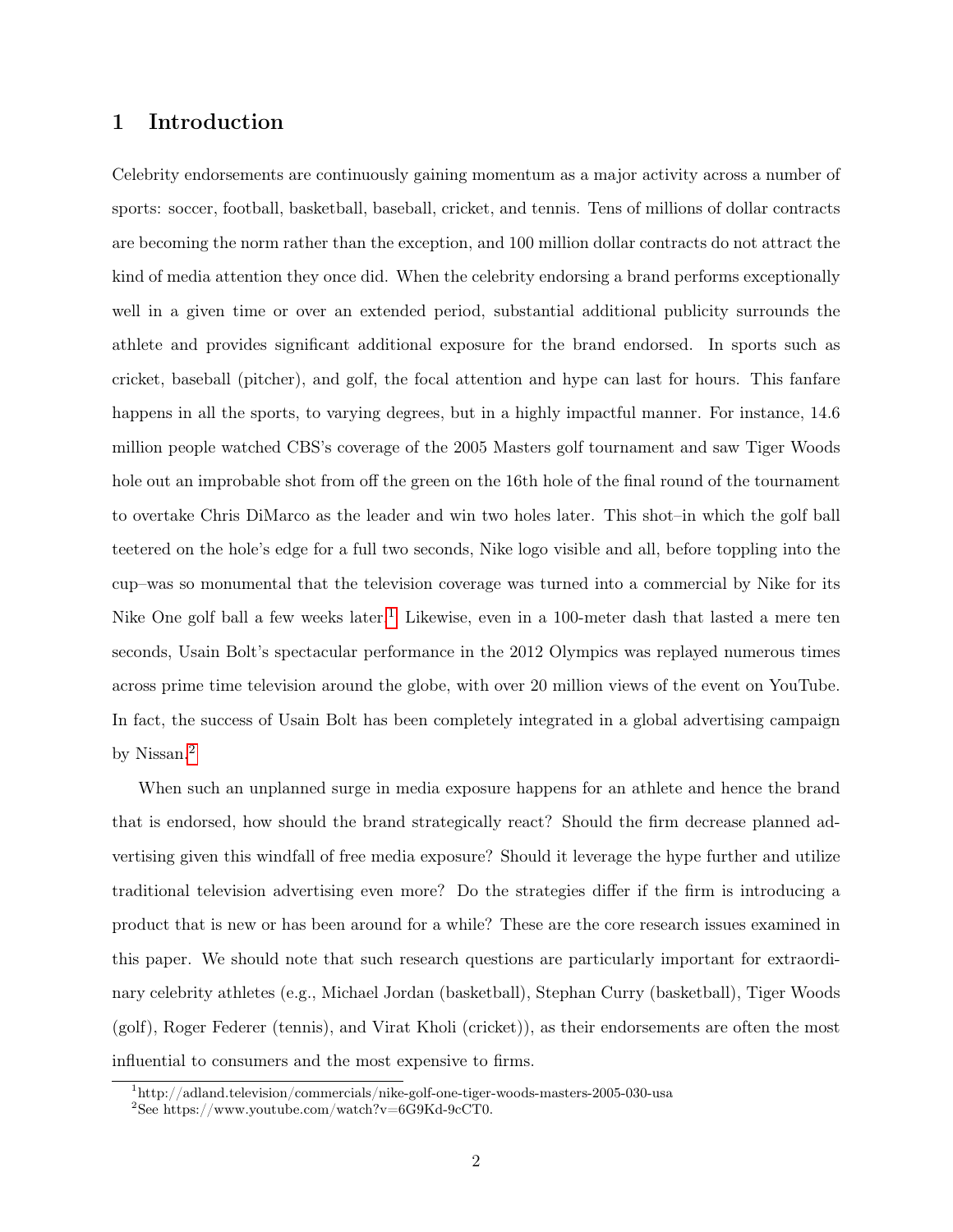Previous studies have shown that celebrity endorsements can and do increase firm value via sales or stock prices (e.g., [Agarwal and Kamakura](#page-46-0) [\[1995\]](#page-46-0), [Elberse and Verleun](#page-47-0) [\[2012\]](#page-47-0) and [Chung et al.](#page-47-1) [\[2013\]](#page-47-1)). Survey results also suggest that celebrity endorsements seem to raise brand awareness.<sup>[3](#page-2-0)</sup> Yet, there is no research that highlights the unique nature of planned advertising and unplanned media exposure and how firms should possibility coordinate the two. There is also no empirical research, to the best of our knowledge, that studies the impact of celebrity endorsement on both awareness through consideration set formation and preference through choices. This paper aims to fill this gap and provide a better understanding of celebrity endorsements.

To do so, we empirically investigate the planned and the unplanned nature of celebrity endorsement as an advertising tool in the context of the golf industry. We aim to address three questions: First, how does a celebrity endorsement affect consumer choice? Is it through raising awareness, preferences, or both? Second, how much do the planned and unplanned components contribute to the overall impact on sales? Third, how should firms manage and coordinate the planned exposure alongside the unplanned?

We focus on the golf industry and specifically the Titanium driver equipment market. We employ 36 months of aggregate sales data for two retail channels to determine celebrities' impact on consumer awareness and preference and study how firms should manage planned and unplanned brand exposure. The golf industry is a particularly suitable setting for studying celebrities' impact. Professional golfers are highly credible endorsers of golf related equipment, as they use the endorsed equipment in tournaments to earn prize money. Further, we expect their impact to be salient in this setting because their credibility would be particularly helpful in settings where consumers face more uncertainty about the product (i.e., during new product introduction). Additionally, a natural measure of celebrity attractiveness exists with the Official World Golf Rankings (OWGR), as the two most important aspects in selecting a celebrity endorser are attractiveness/quality and credibility.

<span id="page-2-0"></span>We center on golfers who are ranked in the Top Ten in the world golf rankings in the last data

<sup>3</sup>An Attitudes and Usage Survey conducted by Golf Datatech, a marketing research firm which focuses on the golf industry, identifies several factors that lead to effective advertising: frequency of ads, ad creative, and the use of celebrity endorsements. Moreover, looking specifically at consumers who said Nike was the most effective advertiser in 2009, 40% of these consumers believe the use of Tiger Woods as a celebrity endorser made Nike ads the most effective. Support for such a finding is also found in the survey where in 2000, prior to Tiger Woods endorsing Nike equipment, Nike's unaided awareness was at 5% but in 2002, 18 months after Tiger Woods had endorsed Nike, it had increased to 25% (not proven to be a causal effect).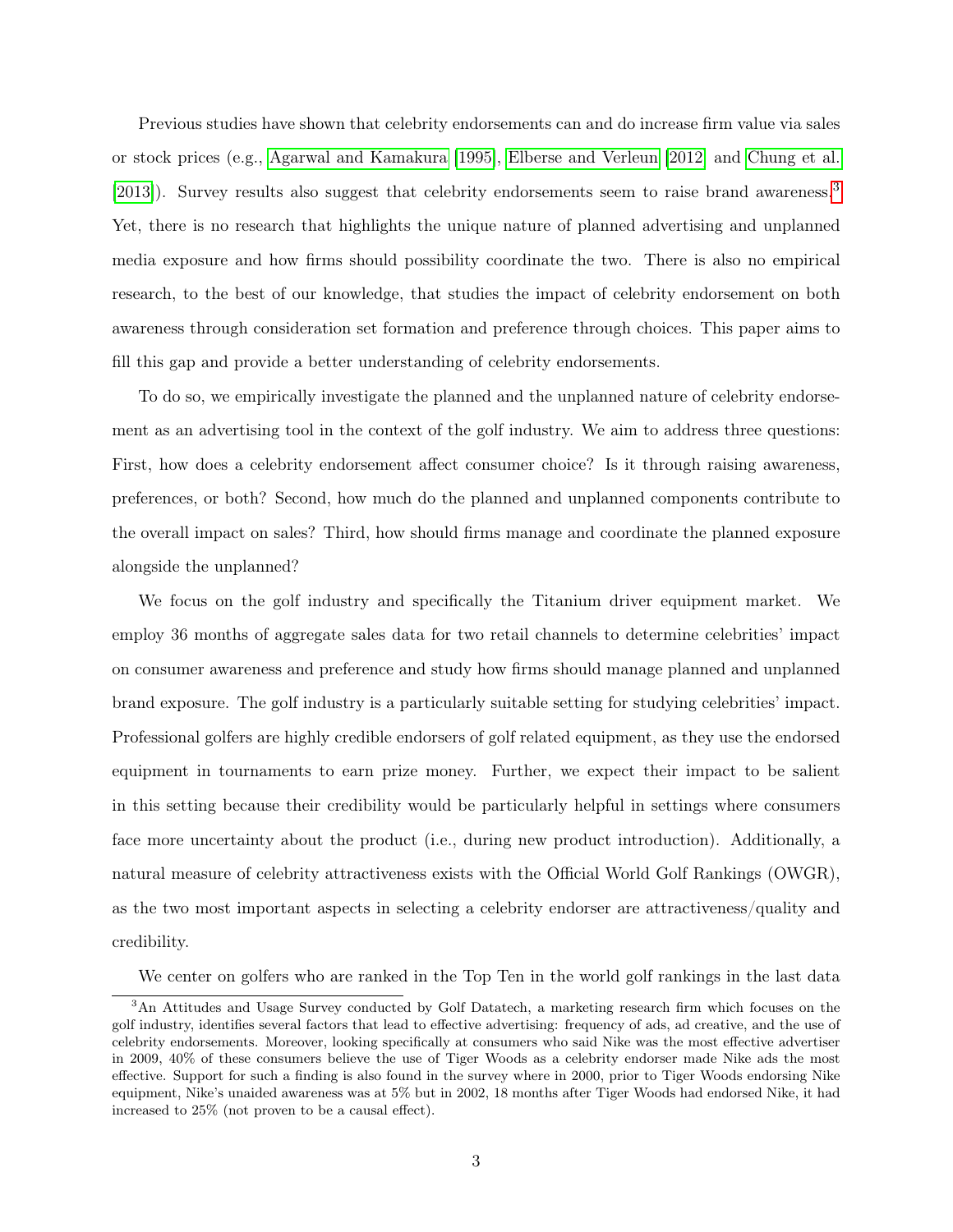period, December 1999, and determine the brands they endorsed based on the brand of equipment they played. To model consumers' consideration set formation and choice decisions, we employ television and magazine advertising expenditure data, which proxies for exposure, (i.e., the planned part) for each brand in the market to allow different advertising media to impact brand awareness differently. We also allow advertising to impact consumer preferences, which is consistent with [Becker and Murphy](#page-46-1) [\[1993\]](#page-46-1). In addition to planned advertising entering consumer preferences, a professional's official world golf ranking also impacts preferences as it captures consumer prestige. The Official World Golf Ranking is a long-term performance measure that proxies for player quality. Higher player quality increases consumer preferences for the endorsed brand because consumers want to associate themselves with the celebrity endorser. For the unplanned aspect, we use a measure of player performance that is based on a win or second place finish in a golf tournament to proxy for television exposure during weekly PGA golf tournaments. Each weekly golf tournament is typically televised on a network (ABC, NBC, CBS). A first or second place finish usually results in the player having a high level of television exposure because the networks choose to follow players who have a high likelihood of winning [\[Jensen, 2012\]](#page-48-0). To further support this idea of a win providing valuable brand exposure, a recent Forbes.com article highlighted that the new (current) golf club brand PXG received over \$2.4 million in free television exposure due to one of its celebrity endorsers, Billy Horschel, winning the AT&T Byron Nelson tournament.<sup>[4](#page-3-0)</sup> We believe this type of exposure can affect consumer awareness as well as consumers' preferences, as consumers may want to associate themselves with a winner, leading to an increase in product utility, which again is consistent with Becker and Murphy's theory of complementary effects of advertising.

The estimation of our model indicates that celebrity endorsements do impact both consumer awareness and preference through three channels. First, the long-term celebrity performance has a prestige effect on preference. Second, tournament television exposure, via weekly tournament wins affects awareness and is dynamic–where the effect of a win persists over time, but does not impact consumer preferences. Third, the use of celebrities in television ads raises awareness as well as shifts consumer preferences. This effect, however, is only through greater expenditures and not from a difference in marginal effects between brands with and without celebrities in the Top Ten in the

<span id="page-3-0"></span> $^{4}$ https://www.forbes.com/sites/erikmatuszewski/2017/05/22/pxg-snagged-2-4-million-in-brand-exposure-withbilly-horschels-pga-tour-win/#5cfa2fff1e58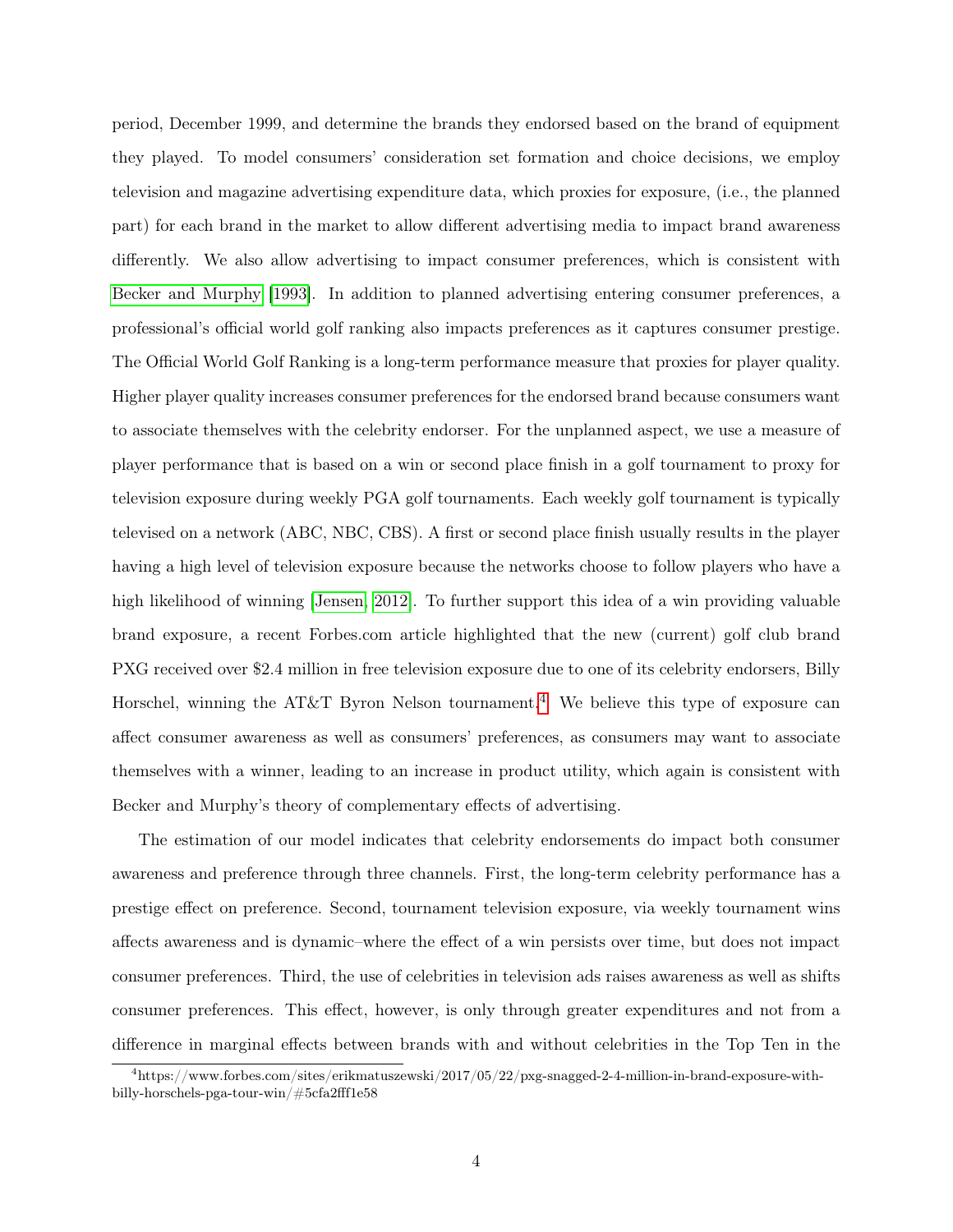OWGR.

We further measure the overall impact of celebrity endorsements and decompose the impact into planned advertising and unplanned using counterfactuals. We "turn off" the different channels and simulate sales and profits without the planned and unplanned components. In particular, planned advertising corresponds to the difference of television ad effectiveness with and without celebrities.[5](#page-4-0) The unplanned component, which includes short-term performance as a proxy for television exposure during weekly golf tournaments, corresponds to the effect of wins or second place finishes on awareness and preferences. The results indicate that the unplanned and planned aspects for Titleist accounts for  $22\%$  and  $24\%$  of sales over the three year data period, respectively.<sup>[6](#page-4-1)</sup> We also determine that the impact of celebrities on the choice set is measurable, with roughly a 1 to 12 percentage point impact on brand awareness, and declines with time.

In the second counterfactual, we analyze the relationship between planned and unplanned media exposure and whether the planned component should be negatively or positively coordinated with the unplanned component or independently allocated, as it is in practice. In other words, should firms have a larger television expenditure to increase exposure right after a player wins, to reinforce the benefit associated with the unplanned exposure, or should they wait until the benefits have worn off to advertise? We also explore how time moderates the relationship, e.g., how the relationship changes as products get older and consumers become more informed. Focusing on one of the brands, Titleist, we determine that planned brand exposures should be "substitutes" for unplanned exposure at the start of the product life-cycle to help keep advertisement at a high level and smooth over a duration of time. After the new product has matured–in our case, after the first year– the relationship migrates to a complementary relationship, as the marginal return of a win decreases as the product ages.

Although we focus on the celebrity aspect of unplanned media exposure, it is inherently more broad. For instance, advertising (without celebrities) can go viral, or a public relations event may cause a windfall of exposure. Given that these unplanned events, outside the context of celebrity endorsements, lead to an increase in exposure, the above questions we address are also relevant. How

<span id="page-4-0"></span><sup>&</sup>lt;sup>5</sup>In our counterfactual simulations we focus on Titleist and lower its television advertising revenue to the mean level associated with brands without celebrities in the Top Ten.

<span id="page-4-1"></span><sup>6</sup>These results do not include the impact of player prestige. All simulations hold player quality (OWGR) to what is observed in the data.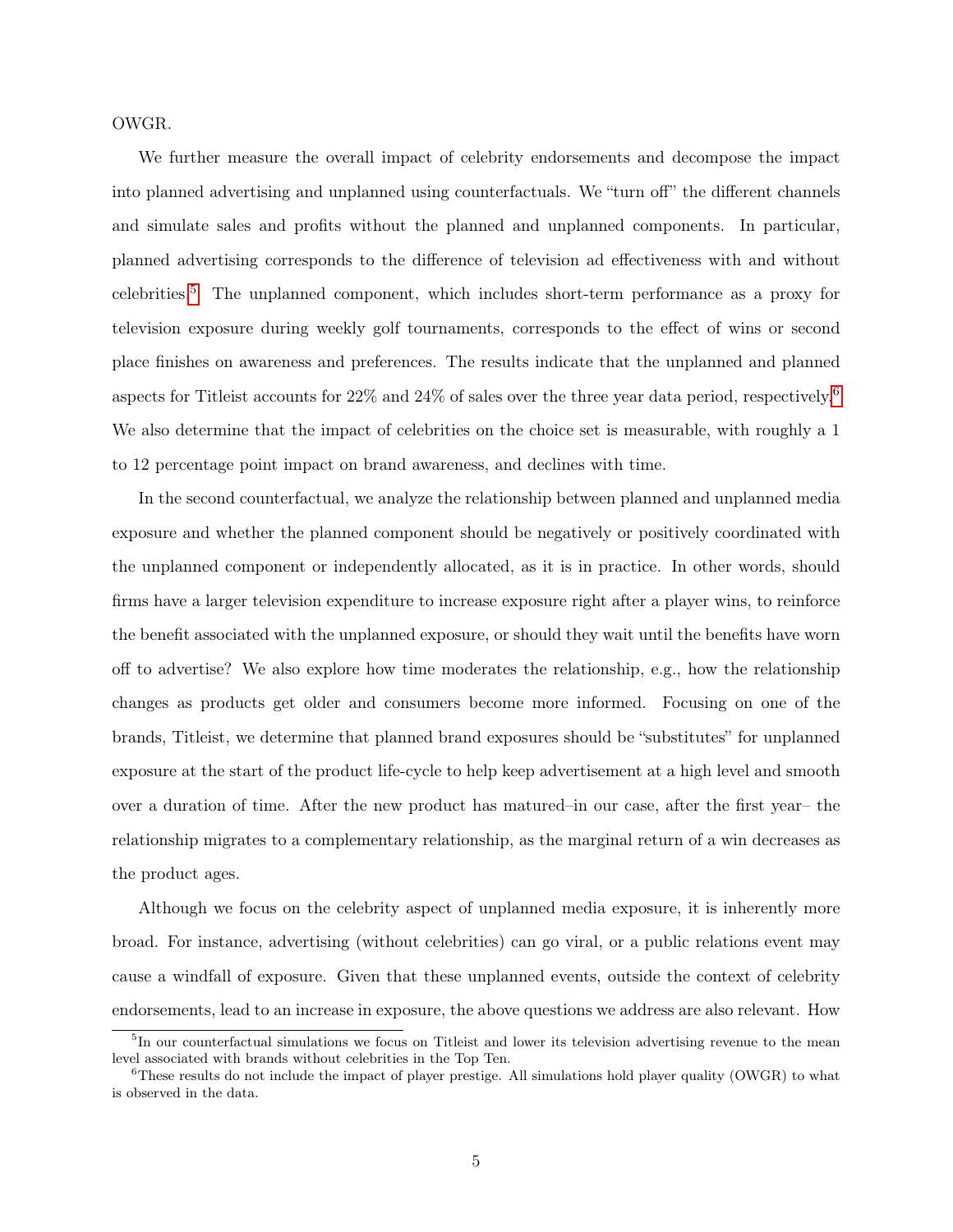should the brand strategically react? Should the firm decrease advertising, given this windfall of free exposure? Should it leverage the hype further and utilize traditional television advertising even more? Do the strategies differ if the firm is introducing a product that is new or has been around for a while? Our results, in the context of celebrity endorsements, may therefore shred insight into the broader domain of the effects and coordination of planned advertising and unplanned media exposure.

## 2 Literature Review

Research has shown that advertising does impact sales and that there exist theories that illustrate how advertising helps inform consumers about a new product, and persuades them to purchase and recall an existing product. Moreover, numerous papers look at the interaction of multiple advertising tools. We add to this literature. There have been studies on the relative effectiveness of multimedia advertising activities (e.g., [Montgomery and Silk](#page-48-1) [\[1972\]](#page-48-1)) and the synergy among them (e.g., [Jagpal](#page-47-2) [\[1981\]](#page-47-2), [Naik and Peters](#page-48-2) [\[2009\]](#page-48-2)). [Naik and Raman](#page-48-3) [\[2003\]](#page-48-3) empirically study the synergy between television and magazine advertisements in a dynamic setting and derive theoretical propositions on the implications for media budget allocation. We study the effect of celebrities in television commercials and its synergy with celebrity performance. We further show the implications on the allocations of advertising expenditure.

In addition to empirically studying the effectiveness of television and magazine advertising, the paper also contributes to the literature on new and traditional media marketing channels. New media such as Internet advertising have expanded the set of tools that firms can use to influence consumers [\(Winer](#page-49-0) [\[2009\]](#page-49-0)). Studies have documented the effectiveness of new media in promoting product adoption and driving sales (e.g., [Trusov et al.](#page-49-1) [\[2009\]](#page-49-1); [Tucker](#page-49-2) [\[2014\]](#page-49-2)). An important feature of the effect of new media is the "uncontrolled" nature. For instance, firms do not have full control over "buzz" or viral marketing through social media websites. We find that the effect of a celebrity endorsement has a similar "uncontrolled" element, which occurs indirectly through the athlete's performance. The difference is that firms can attempt to influence "buzz" or viral marketing by actively participating in social media (e.g., [Aral and Walker](#page-46-2) [\[2011\]](#page-46-2), [Dellarocas](#page-47-3) [\[2006\]](#page-47-3)), whereas firms do not have any influence over celebrity performance. We argue that firms should coordinate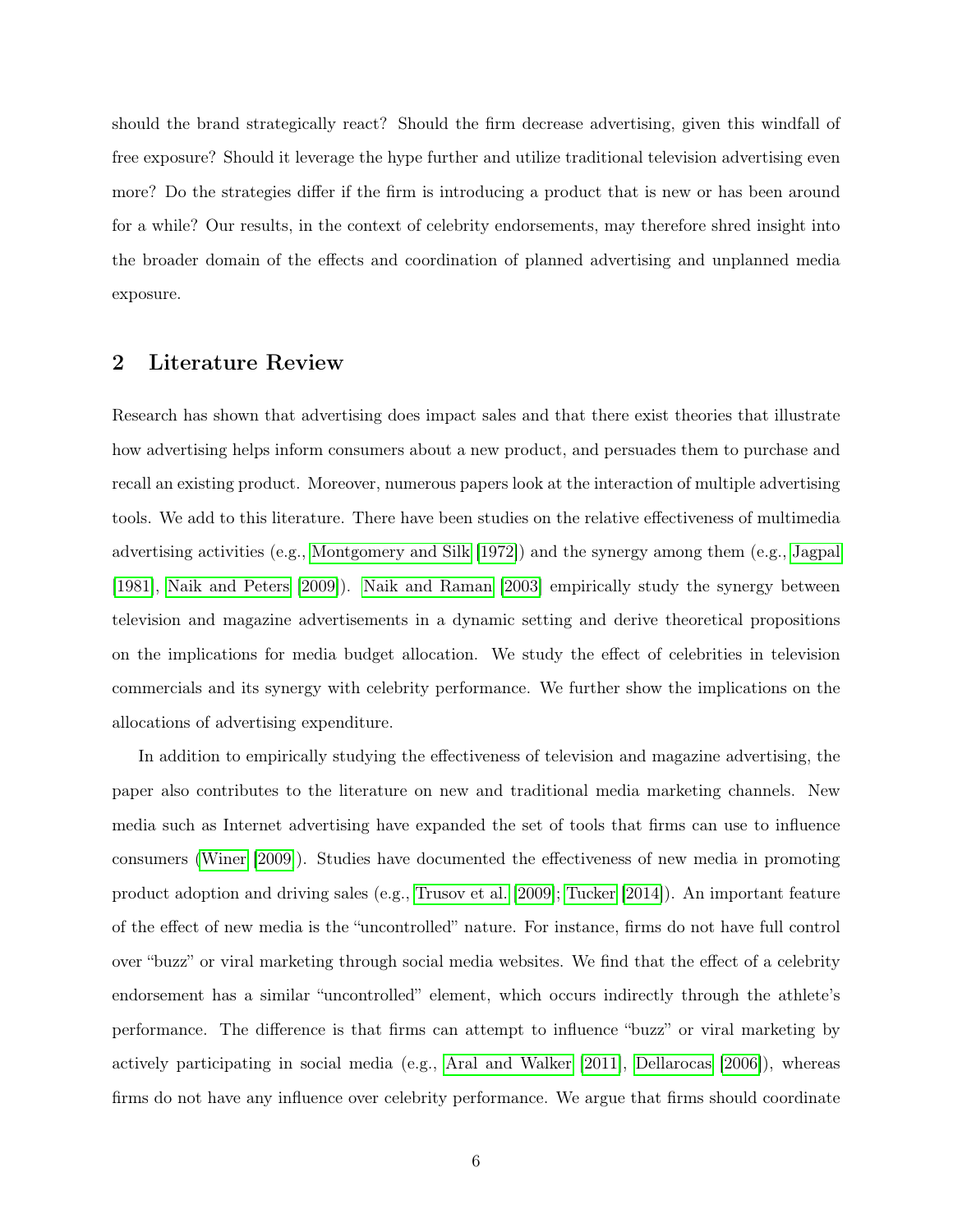the controlled part (i.e., television and magazine advertising expenditure) and the uncontrolled part (i.e., celebrity performance) by adjusting advertising expenditure in response to the celebrity's performance.

The paper also adds to the literature on techniques to empirically distinguish different effects of brand advertising. For instance, [Ackerberg](#page-46-3) [\[2003\]](#page-46-3) analyzes whether advertising in the yogurt market possesses informative and prestige effects and finds that the primary effect of advertising is informative. [Ching and Ishihara](#page-47-4) [\[2012\]](#page-47-4) study the informative and persuasive roles of advertising but focus their attention on detailing in the prescription drug industry. They determine that there are both informative and persuasive effects of detailing. [Honka et al.](#page-47-5) [\[2015\]](#page-47-5) also include the impact of advertising into a model of awareness and choice behavior. Their model is specific to the banking industry, though, and does not incorporate any unplanned media exposure.

This paper also joins a growing body of literature in sports marketing that employs structural models and sophisticated empirical techniques. A recent paper by [Chung](#page-47-6) [\[2013\]](#page-47-6) studies the dynamic advertising effects of college athletics. He specifically measures "the spillover effect of intercollegiate athletics on the quantity and quality of applicants to institutions of higher education in the United States" using a static structural demand model. This spillover is popularly known as the "Flutie Effect." [Chung](#page-47-6) [\[2013\]](#page-47-6) determines that the "goodwill created by intercollegiate athletics resides more extensively with low-ability students than with their high-ability counterparts. But, surprisingly, athletic success impacts applications even among academically stronger students." [Yang et al.](#page-49-3) [\[2009\]](#page-49-3) study the impact of brand alliances on brand equities. Their paper takes a novel view of brand alliances and "examine[s] the alliances between professional athletes (athlete brands) and sports teams (team brands) in the National Basketball Association (NBA)." They determine "that top brands are not necessarily best off matching with other top brands." Finally, a working paper by [Liu et al.](#page-48-4) [\[2014\]](#page-48-4) studies the role branding plays in attracting corporate sponsorship and raising revenue for the multi-billion dollar business of college sports. Specifically, they study the "peer effects of brand performance in the dynamic revenue evolution of major college sports teams that play in the National Collegiate Athletic Association conferences." Their analysis illustrates sizeable peer effects in the four major conferences, indicating that teams benefit from playing in a conference with teams of strong brands.

Finally, we relate our paper to the literature on how advertising affects awareness through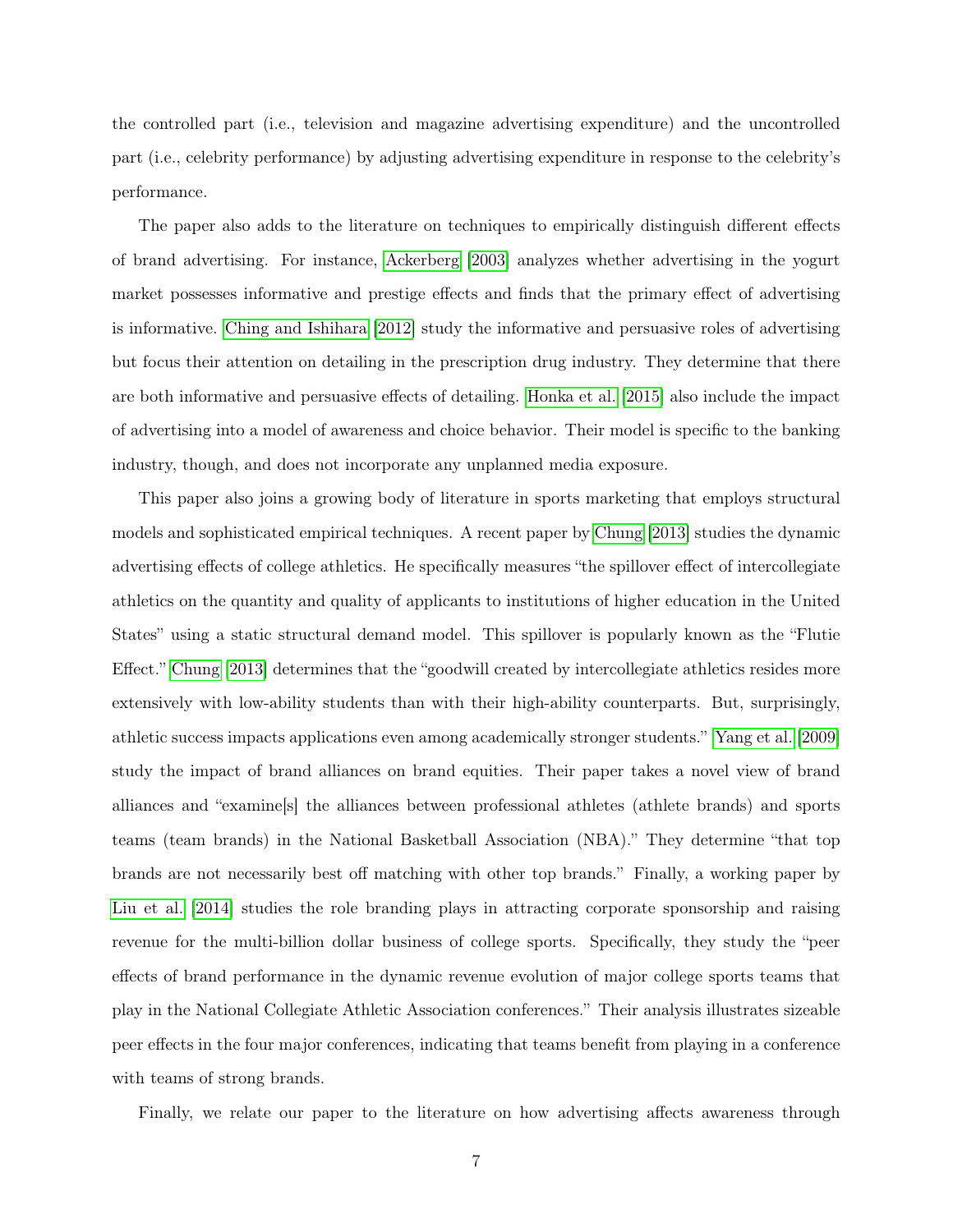consideration set formation [\(Sovinsky](#page-48-5) [\[2008\]](#page-48-5), [Mehta et al.](#page-48-6) [\[2003\]](#page-48-6); [Draganska and Klapper](#page-47-7) [\[2011\]](#page-47-7); [Barroso and Llobet](#page-46-4) [\[2012\]](#page-46-4)). Our paper is most closely related to [Sovinsky](#page-48-5) [\[2008\]](#page-48-5), in that we use a similar estimation procedure to estimate how consumers' form consideration sets when such information is unobserved to the researcher. In a similar vein, we adopt numerous functional forms specifications for variables of interest from [Chung et al.](#page-47-1) [\[2013\]](#page-47-1) in order to capture how endorsements and exposure impact consumer awareness and preferences. We move beyond [Chung et al.](#page-47-1) [\[2013\]](#page-47-1)'s model and findings that celebrity endorsements impact consumer preferences by also modeling consumer consideration set formation and analyzing how celebrity endorsements impact consumer awareness. Finally, we also move the literature forward by analyzing how firms should manage planned and unplanned exposure over a product's life-cycle.

## 3 The Golf Industry

The golf industry in the United State is a very lucrative and highly innovative. On average, the research and development budgets of the leading manufacturers averages 30 million dollars per year leading to over 100 million dollars spent on R&D industry-wide. Surveys (e.g., Golf Datatech) show that innovations in equipment is important for consumers.

We focus on the category of Titanium drivers (Figure [1\)](#page-8-0). The inclusion of titanium in the club heads of drivers was a substantial innovation over existing products.<sup>[7](#page-7-0)</sup> In fact, after the incorporation of titanium into drivers, driving distance on the PGA tour increased from 266 yards in 1996 to 272.5 yards in 1999.<sup>[8](#page-7-1)</sup> Furthermore, driving accuracy (the ability to hit the fairway off the tee) increased from 68% to 69.5% during the same time frame.

<span id="page-7-0"></span><sup>7</sup>This change was a major step forward in the science and technology of golf club design. Titanium is lighter, stronger, and more elastic than other metals. Titanium is used in the club heads of drivers because it allows manufacturers to increase the overall size and the sweet spot without increasing the overall weight. Drivers with titanium club heads and graphite shafts weigh less than stainless steel club heads and shafts, which enables players to increase club head speed and hit the ball farther. In addition, the larger sweet spot means mishits are likely to travel farther and straighter. Since titanium is more elastic and stronger than steel, a thin titanium club face is said to increase the trampoline effect of the ball springing off the club face, although the USGA says this effect is limited to pro-level players who generate very high club head speed. (http://golftips.golfsmith.com/golf-clubs-made-titanium-20483.html)

<span id="page-7-1"></span><sup>8</sup>https://www.amstat.org/newsroom/pdfs/198.feature.pdf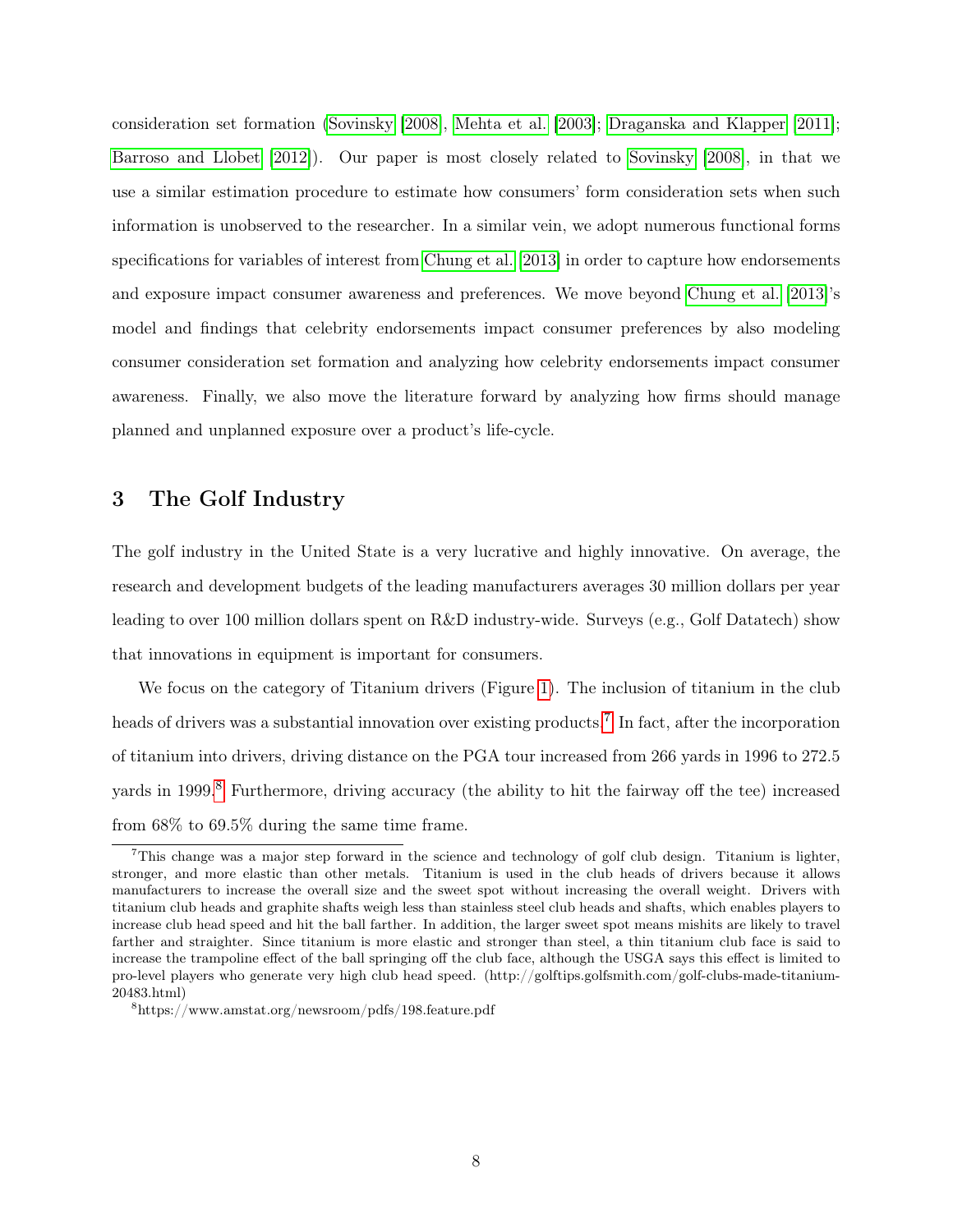

<span id="page-8-0"></span>

#### 3.1 Celebrity Endorsements in the Golf Industry

In the golf industry, celebrity endorsements are an important marketing tool as many brands employ PGA tour players as celebrity endorsers. Endorsement contracts between player and brand are for an agreed duration of time and for specific service–the most important in the golf context is which brand of equipment and apparel will the player play with or wear during televised golf tournaments. Players are also typically required to be featured in television commercials and print advertisements. A prominent example of a endorsement contract is the one Tiger Woods signed in June of 2000 (and again in 2005) with Nike Golf. The contract was a five-year deal worth \$100 million and specified that Tiger Woods use Nike golf balls and clubs and wear Nike apparel during tournament rounds. \$100 million for five years of endorsement services was and remains an anomaly for PGA tour players. Compensation is a function of many factors, but two of the most important are the scope of services required by the player and the quality of the golfer as measured by the Official World Golf Ranking. Woods was able to command \$20 million per year from Nike because of his OWRG, whereas a typical PGA tour player ranked outside the top 50 earns roughly \$100,000 to \$500,000 per year from an endorsement deal.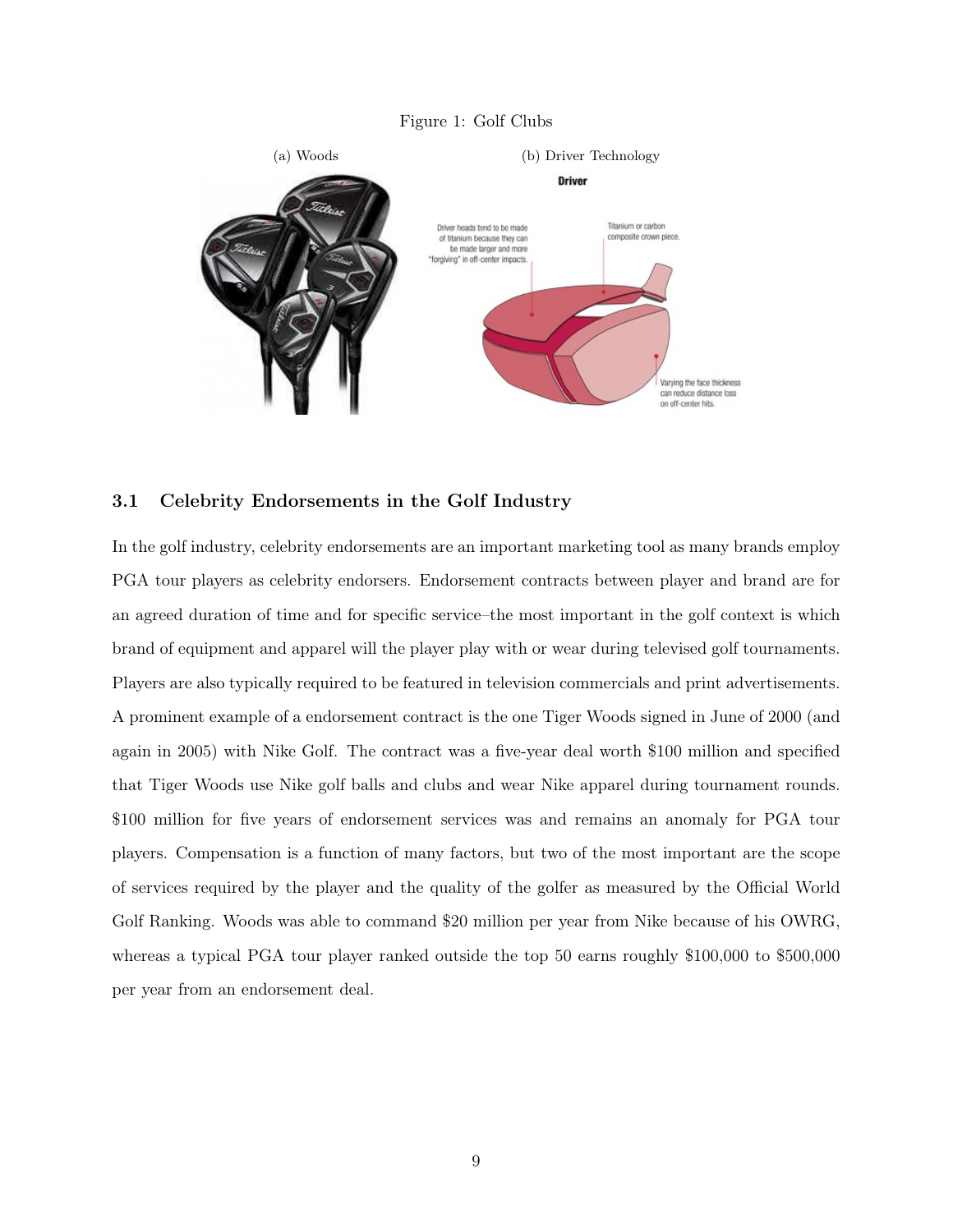#### 3.2 Planned and Unplanned Media Exposure in the Golf Industry

Advertising in the golf industry is an important marketing tactic, as it can change consumer prefer-ences as well as awareness of a given product.<sup>[9](#page-9-0)</sup> Firms can advertise through traditional channels such as television, magazine and through celebrity endorsements. Those firms that also have celebrity endorsers leverage such assets by placing endorsers in television advertising creatives. As we will discuss below, we are in possession of television and magazine advertising expenditure data for each brand of titanium driver. Television advertisements are assumed to include celebrities, whereas magazine creatives do not. This data assists in measuring reach or exposure of a brand by assuming that expenditures are a proxy for exposure–given that the message the firm or brand presents to consumers is set. Firms also usually set magazine and television expenditure levels at least 6 months before the official start of the golf season (March) without regard to how their set of celebrity endorsers finishes golf tournaments (the unplanned component). Once budgets are set, firms go to the advertising marketplace to purchase spots for television and magazine–in many instances, annual or long-term contracts are used to lower costs in a particular market. Nonetheless, the advance purchase of advertising does not restrict the firm or marketing manager from going back to the ad market to increase its spend in order to coordinate with a win of a golf tournament by one of its celebrities. However, we find that such an event does not occur in practice.

In contrast to paid advertising, unplanned media does not require an outlay of expenditures. In our context, unplanned media refers to television exposure the brand receives during weekly golf tournaments. This free television exposure happens because weekly golf tournaments are televised on network stations, with the winner and runner-up, on average, receiving 55% of the televised tournament air time [\[Jensen, 2012\]](#page-48-0).<sup>[10](#page-9-1)</sup> This type of advertising is inherently volatile, as it depends upon the performance of the athletes each week who endorse a brand.

<span id="page-9-0"></span><sup>&</sup>lt;sup>9</sup>We thank a referee for pushing us to discuss further what exactly is advertising and how firms partake in the marketplace.

<span id="page-9-1"></span><sup>&</sup>lt;sup>10</sup>Furthermore, this variable would also proxy and capture for any increased news regarding the celebrity from winning or finishing second such as weekend sports highlights or Monday newspaper articles.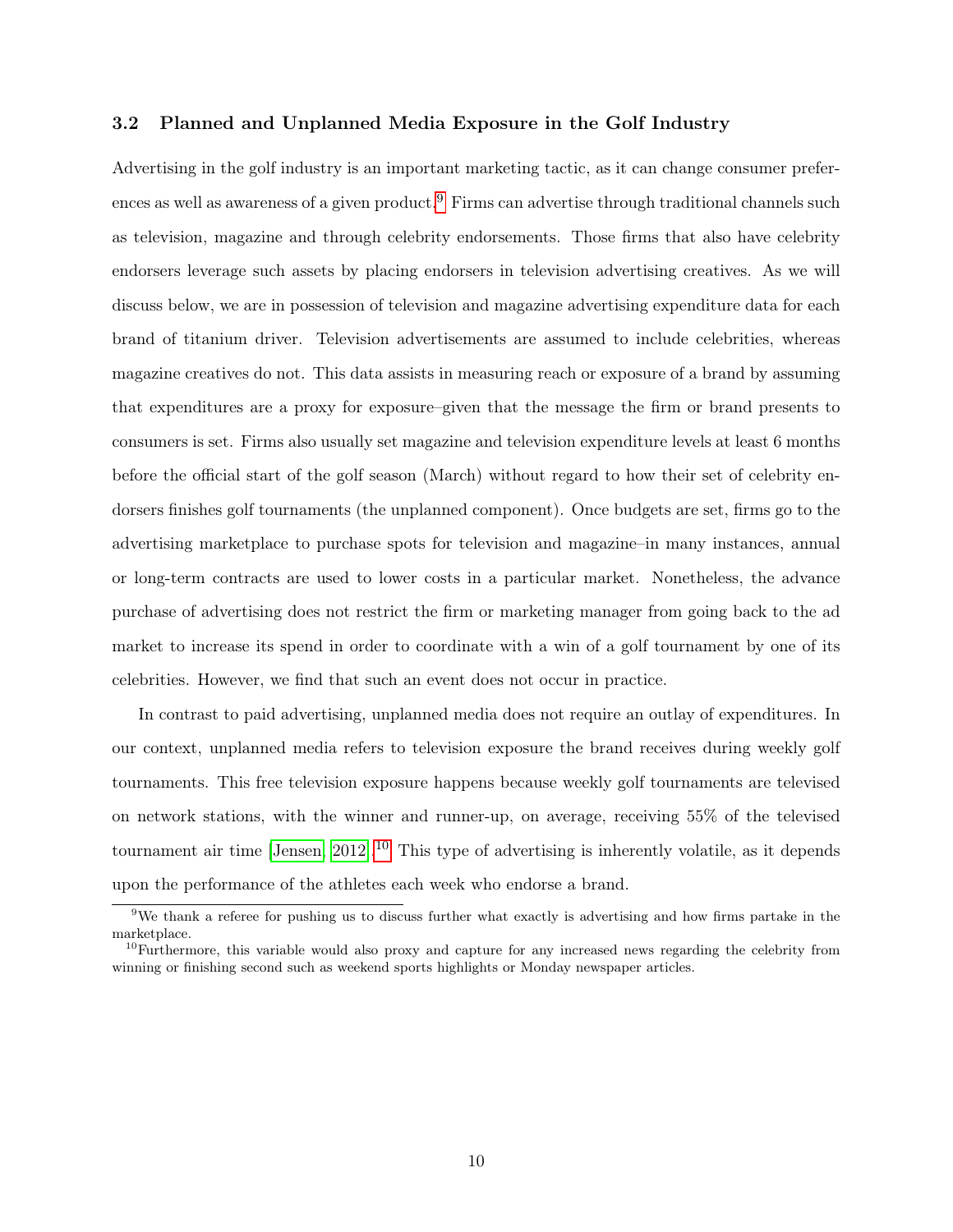## 4 Data

We use aggregated U.S. monthly sales for each product in the titanium driver market collected by Golf Datatech. The time period encompasses January 1997 to December 1999. This data represents the total sales for on-course (green grass) and off-course golf specialty stores. The sales figures originate from over 550 on-course shops, and over 250 off-course shops, which are then extrapolated to an aggregate U.S. level.<sup>[11](#page-10-0)</sup>

#### 4.1 Sales, Pricing, and Entry

<span id="page-10-1"></span>Below we present plots of sales for titanium drivers over time and summary statistics for the titanium driver market.



Figure 2: Titanium Driver Sales: 1997-1999

The sales of titanium drivers are highly seasonal, as shown in Figure [2,](#page-10-1) and also decline with time. This decline is not specific to this category of goods, but is present in the general golf equipment category.[12](#page-10-2) The titanium driver market was also relatively concentrated over the data period with the top four firms holding over 90% the market share. Table 1 presents the market shares (across

<span id="page-10-0"></span><sup>11</sup>The golf industry consists mainly of two retail channels, on-course and off-course. On-course sales occur at golf course pro-shops around the country. These pro-shops act as retail stores for the courses where apparel and equipment are sold, in addition to where consumers register and pay to play rounds of golf. The second channel consists of sporting goods stores, such as Sports Authority and Dick's as well as specialized golf stores like the PGA Superstore and Golf Galaxy. Consumers can purchase apparel and equipment like that of on-course stores but are unable to play rounds of golf.

<span id="page-10-2"></span> $^{12}\mathrm{http://www.golf2020.com/media/}30717/2002\mathrm{golf2020economicreport.pdf}$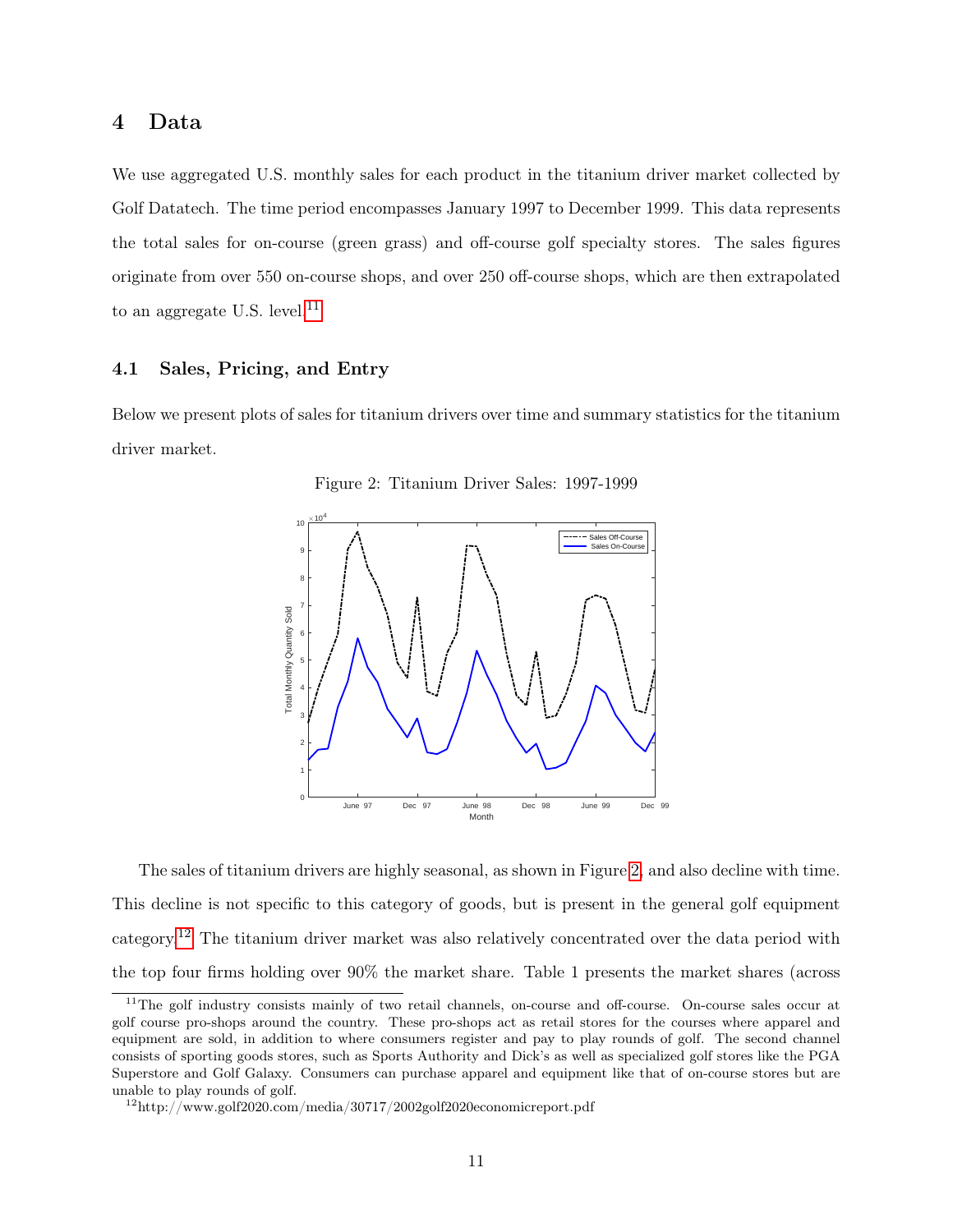both on- and off-course channels) of all brands for the observed data period. We also include the industry Herfindahl–Hirschman Index (HHI) at the beginning and the end of the data period, January 1997 and December 1999, to further illustrate the concentration of the market. There were 14 different brands observed in the data with those 14 brands creating 22 unique products. It is important to note that not all brands and products were available in the same time period as many new brands entered the market and old products were retired. This entry of new products eliminates the concern one might have regarding advertising being used as a barrier to entry [\[Erdem and Keane,](#page-47-8) [1996\]](#page-47-8). In Figure [3,](#page-12-0) we present the number of unique products and brands in the marketplace in a given time period. From 1997 to the end of 1999, the number of unique products rose from 7 to 14, with brands increasing from 7 to 10. In Table [2,](#page-12-1) we also list the brands and their first product that entered after January 1997.

| <b>Brand</b>     | Share    | Total Sales     | $#$ of Products  | Num.of Months in Data | Average Price                  |
|------------------|----------|-----------------|------------------|-----------------------|--------------------------------|
| ADAMS            | 0.49%    | 15,270          | $\mathbf{1}$     | 12                    | \$315.03 [\$279.77; \$356.14]  |
| CALLAWAY         | 45.79%   | 1,424,530       | 3                | 36                    | \$348.42 [\$207.75; \$489.17]  |
| <b>CLEVELAND</b> | 0.44%    | 13,650          | 1                | 12                    | $$266.21$ [\$242.15; \$286.44] |
| COBRA            | 11.05%   | 343,600         | $\mathbf{1}$     | 36                    | \$233.20 [\$174.32; \$284.63]  |
| <b>DAIWA</b>     | 0.16%    | 5,060           | 1                | $\,$ 8 $\,$           | \$318.87 [\$276.66; \$398.51]  |
| <b>LYNX</b>      | 1.10%    | 34,210          | $\mathbf{1}$     | 24                    | \$233.98 [\$140.95; \$307.41]  |
| MIZUNO           | 1.49%    | 46,280          | $\mathbf{1}$     | 28                    | \$294.49 [\$165.85; \$373.13]  |
| PING             | 1.37%    | 42,660          | $\mathbf{1}$     | 18                    | \$376.60 [\$351.83; \$400.52]  |
| TAYLORMADE       | 30.38%   | 944,990         | 3                | 36                    | \$275.68 [\$351.83; \$484.63]  |
| TEARDROP         | 0.69%    | 21,520          | $\boldsymbol{2}$ | 35                    | \$181.12 [\$141.95; \$278.18]  |
| TITLEIST         | 4.57%    | 142,320         | 3                | 36                    | \$335.53 [\$147.00; \$443.69]  |
| TOP FLITE        | 1.36%    | 51,070          | 1                | 27                    | \$211.43 [\$104.00; \$331.69]  |
| WILSON           | 0.43%    | 13,350          | $\,2$            | 28                    | \$257.71 [\$180.23; \$306.64]  |
| YONEX            | $0.40\%$ | 12,370          | $\mathbf{1}$     | 8                     | \$299.46 [\$248.73; \$342.19]  |
|                  |          |                 | Jan 1997         | Dec. 1999             |                                |
|                  |          | HHI             | 3343             | 3533                  |                                |
|                  |          | Four Firm       | 95.52            | 90.29                 |                                |
|                  |          | $#$ of Products | $\overline{7}$   | 13                    |                                |

Table 1: Market Statistics for Titanium Drivers Brands: (1997-1999)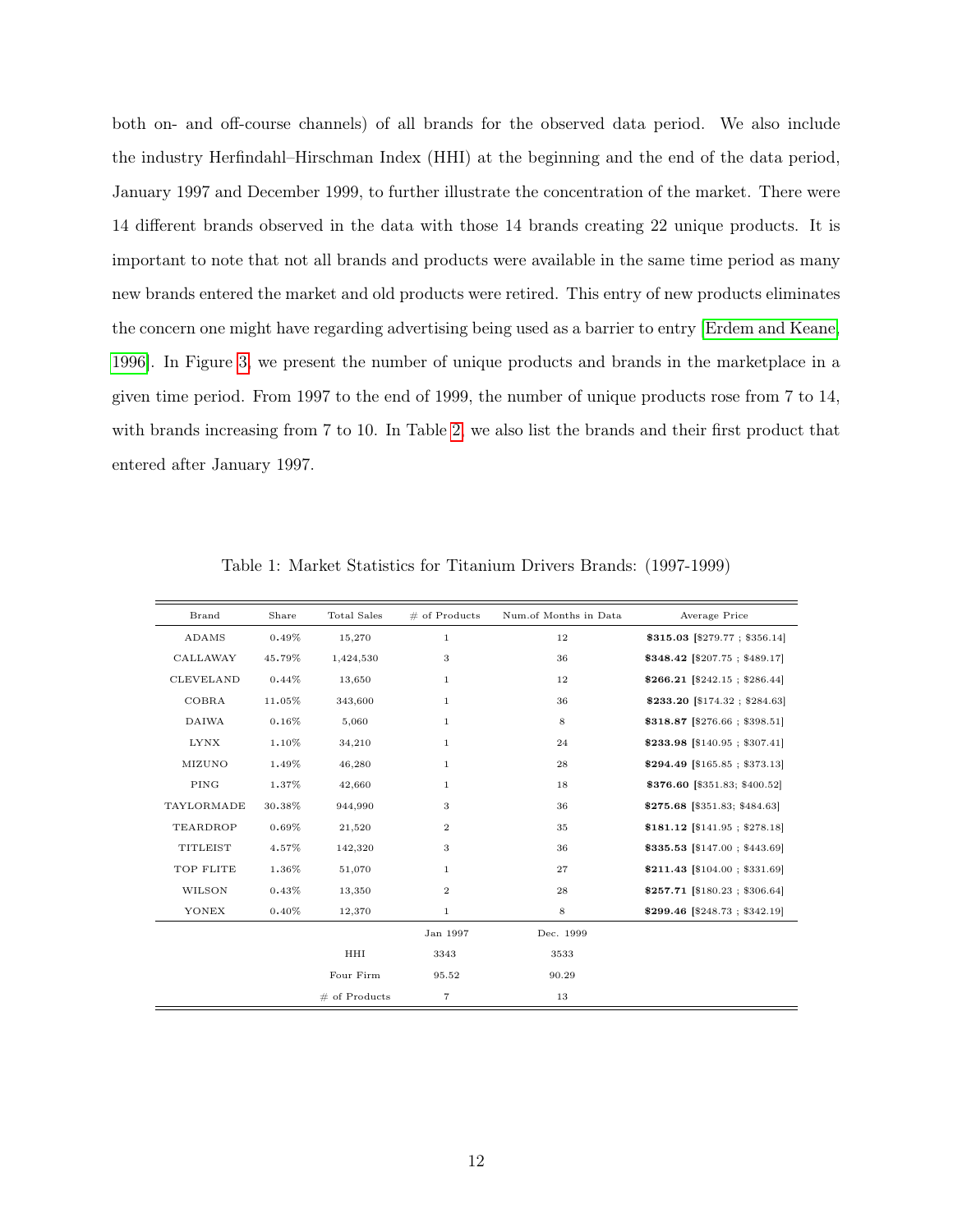Figure 3: Product Entry

<span id="page-12-0"></span>

Table 2: Entrants Post January 1997

<span id="page-12-1"></span>

| Brand            | Entry Date | First Product          |
|------------------|------------|------------------------|
| <b>ADAMS</b>     | $Jan-99$   | SC DRIVER (B)          |
| <b>CLEVELAND</b> | $Jan-98$   | T.A. TITANIUM (B)      |
| <b>MIZUNO</b>    | $Sep-97$   | T-ZOID TITANIUM (B)    |
| <b>PING</b>      | July-98    | ISI TITANIUM (B)       |
| <b>TEARDROP</b>  | Feb-97     | TOMMY GUN (B)          |
| TOP FLITE        | $Oct-97$   | TF INTIMIDATOR 400 (B) |
| WILSON           | $Sep-97$   | STAFF TITANIUM (B)     |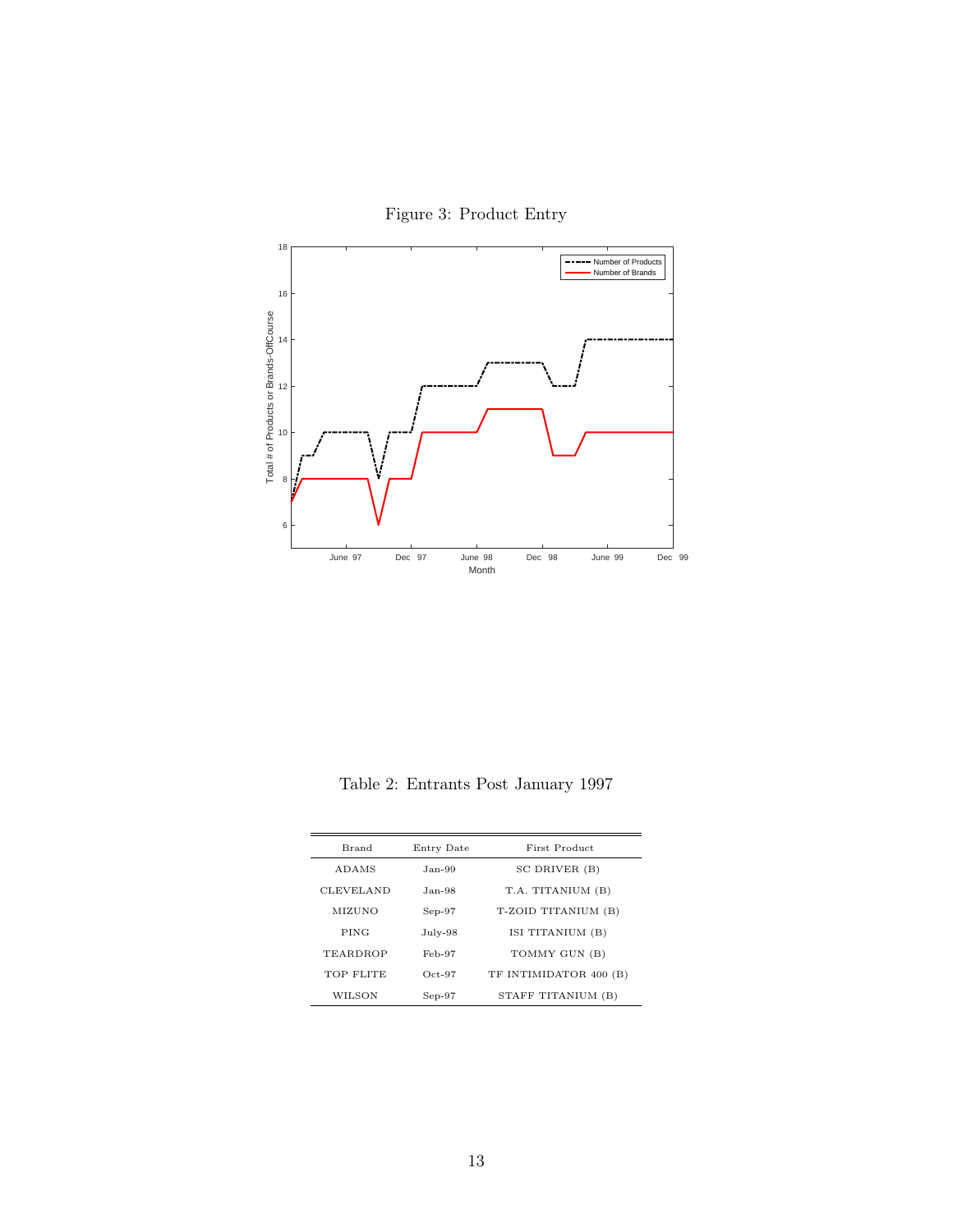#### 4.2 Planned Paid Media: Advertising Data

We employ data from Kantar Media that tracks the advertising expenditures for each brand within television and magazines as a proxy for advertising exposure. Figures [4](#page-13-0) and [5](#page-14-0) present plots of magazine and television advertising expenditures for brands with celebrities in the Top Ten in the OWGR and those without, as well as at the brand level for the three of the largest brands (Callaway, TaylorMade, Titleist). Aggregate television and magazine ad expenditures look quite seasonal, with a spikes in March (the month the formal golf season starts), June, and in the closing month of August. In the case of magazine advertising, seasonality plays a much smaller role, but does include a similar spike in the month of March as seen in Figure [4.](#page-13-0) Moreover, brands with celebrities in the Top Ten outspend their counterparts in television adverting by the magnitude of 2.5 times. Figure [4](#page-13-0) certainly illustrates that brands with endorsers in the Top Ten OWGR attempt to leverage their celebrities with increased television expenditures. Magazine advertisements, however, do not illustrate a similar separation. As a result, we assume that magazine ads do not include celebrity endorsers.[13](#page-13-1) Thus, any empirical work that includes magazine ads will assume the marginal effect of utility or awareness from such is the same for brands with endorsers in the Top Ten and for those without.<sup>[14](#page-13-2)</sup>

Figure 4: Industry Monthly Brand Advertising

<span id="page-13-0"></span>

<span id="page-13-1"></span><sup>13</sup>We also do so given the difficult nature of determining whether celebrities are present in the ad creatives.

<span id="page-13-2"></span><sup>14</sup>A simple image search of golf driver magazine ads reveals many ads without celebrities.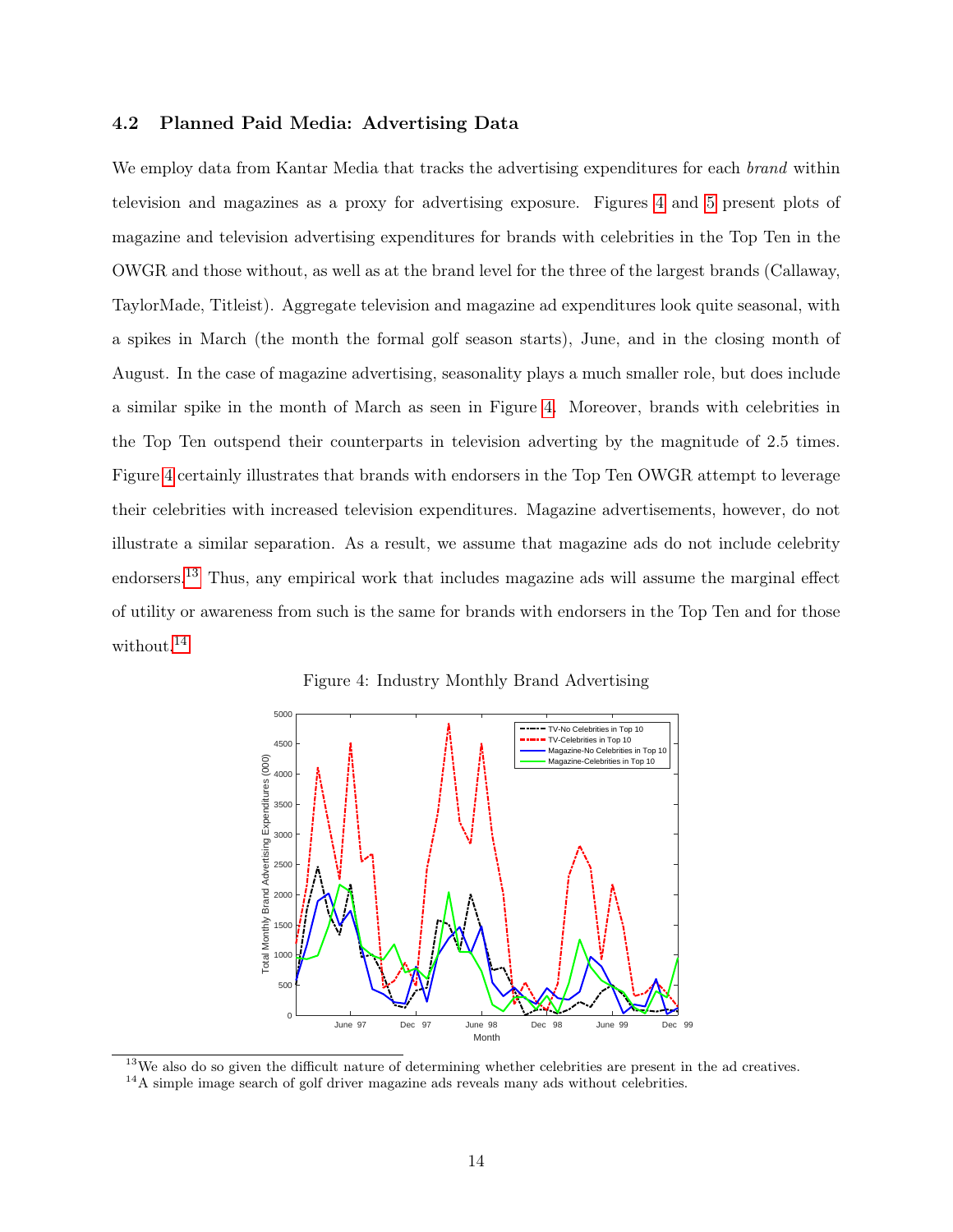<span id="page-14-0"></span>

4.3 Unplanned Weekly Television Exposure: Winning and Second Place Data

In addition to planned paid advertising over 100 tour golfers play in PGA golf tournaments each week, competing for an average prize purse worth over \$3 million. At the start of each four day tournament, any player in the field has a chance to win–the player with the lowest four day total. Almost all golf tournaments are televised, with the two weekend rounds being televised on one of the major network channels (i.e., NBC, ABC, or CBS) and the first two days on a cable channel such as the golf channel. Typically, the players that are on top of the leaderboard are those who receive the most television coverage, regardless of their world ranking. [Jensen](#page-48-0) [\[2012\]](#page-48-0) specifically analyzes the drivers of television exposure in televised sports events. He looks at the relationship between a golfer's performance and sponsor exposure during televised golf events. He determines that a player's finish in a tournament is an extremely important driver of his television exposure. As the golfer's finishing position becomes worse, the amount of exposure falls. The author also presents statistics from six major golf tournaments from July 2006 through August 2007 and determines that the golfers who finished in the top two positions received no less than 38% of the television coverage and averaged over 55%. Likewise, Grange (1999) reports that when Tiger Woods won the Masters Tournament in April 2000 he was on-screen for 32% of the broadcast time, whereas the rest of the field was on-screen for 36% of the time.

In our empirical model below, we proxy for this unplanned weekly television exposure by em-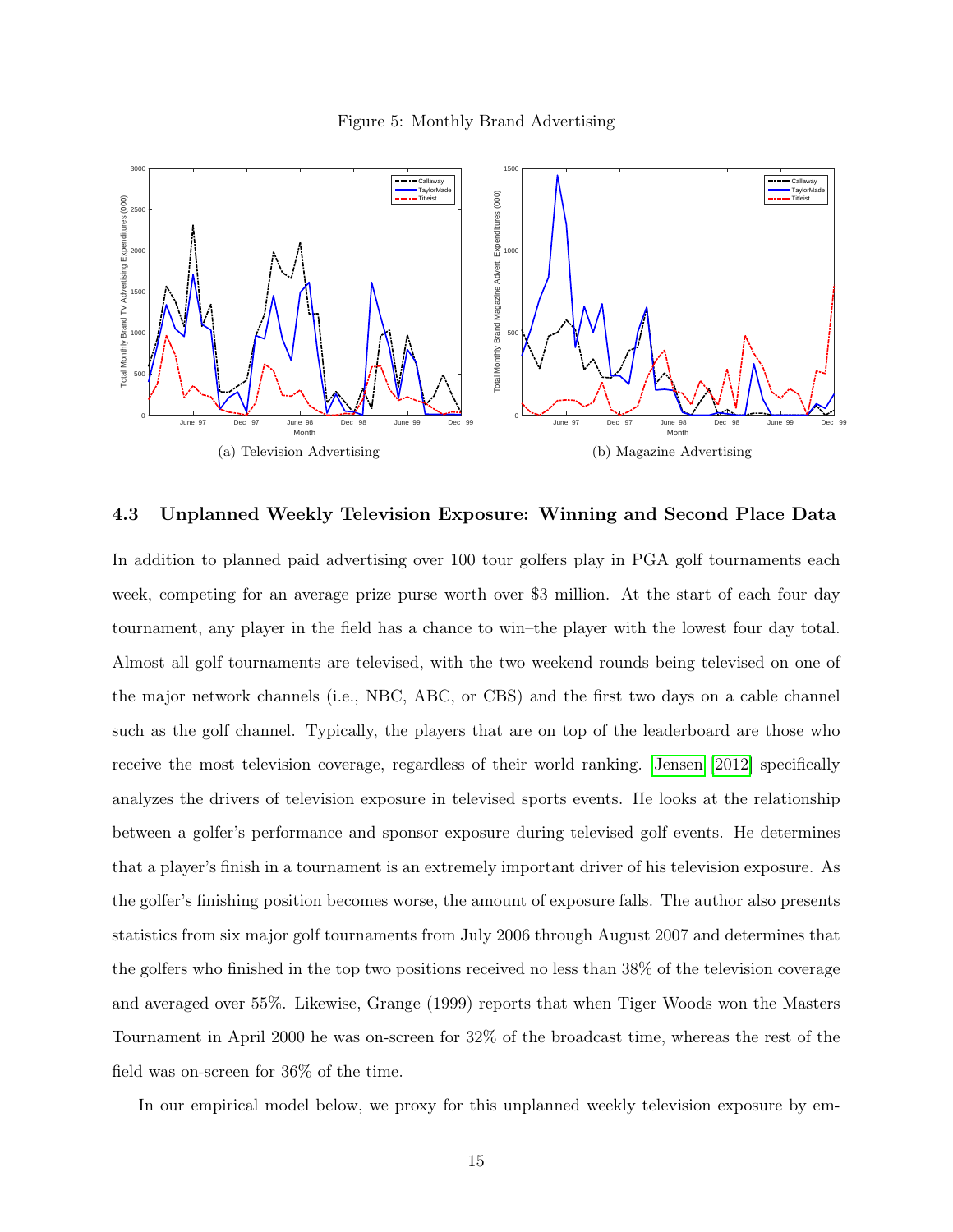ploying whether a golfer wins or finishes second in each weekly golf tournament. This measure can impact a consumer's awareness of a particular brand as well as shift consumer preferences.[15](#page-15-0) Awareness increases because a player who wins or finishes second can receive a large amount of television exposure, whereas preferences increase because consumers want to associate themselves with a winning brand, which is consistent with Becker and Murphy's theory of complementary advertising.[16](#page-15-1)

In order to formulate our tournament exposure proxy variable, we specifically sum the number of golf tournament wins and runner-up finishes by top golfers who endorse brand b in a given month.<sup>[17](#page-15-2)</sup> Each new variable is at the brand level. We define the winning and second place brand exposure variables as  $wins_{b,t} = \sum_{g=1}^{G} PlayerWins_{g,b,t}$  and  $seconds_{b,t} = \sum_{g=1}^{G} PlayerSeconds_{g,b,t}$  where

$$
PlayerWins_{g,b,t} = \begin{cases} 4 * MWin_{g,t} + win_{g,t} & \text{if } \mathcal{I}_{g,b,t} = 1 \\ 0 & \text{if } \mathcal{I}_{g,b,t} = 0. \end{cases}
$$
  
 
$$
PlayerSeconds_{g,b,t} = \begin{cases} 4 * MSecond_{g,t} + second_{g,t} & \text{if } \mathcal{I}_{g,b,t} = 1 \\ 0 & \text{if } \mathcal{I}_{g,b,t} = 0. \end{cases}
$$

Here, the variable  $win(second)_{g,t}$  is an indicator variable that is 1 if player g at time t wins (finishes second in) the tournament.<sup>[18](#page-15-3)</sup>  $\mathcal{I}_{q,b,t}$  is an indicator variable equal to 1 if player g endorses brand  $b$  at time  $t$ . In order to account for one of the PGA Tour's four major tournaments we include the indicator variable  $MWin_{g,t}(MSecond_{g,t}),$  equal to 1 if the player who wins (finishes second) at  $t$  won (or placed second). The four major tournaments are the Masters Tournament, the U.S. Open Championship, the (British) Open Championship, and the PGA Championship. These tournaments are usually widely publicized and have typically larger audiences and longer television coverage than regular tournaments. According to Nielsen, the average number of viewers of the final round of the three U.S. major golf tournaments was approximately 12.75 million people from

<span id="page-15-0"></span> $15A$  win or second place finish is unplanned, in that a firm does not know which tournament the celebrity endorser will win.

<span id="page-15-1"></span><sup>&</sup>lt;sup>16</sup> It is not difficult for viewers to identify the product/brand of equipment that golfers use, because the camera angle allows for an explicit view of the brands.

<span id="page-15-2"></span><sup>&</sup>lt;sup>17</sup>This functional form is similar to [Chung et al.](#page-47-1) [\[2013\]](#page-47-1)

<span id="page-15-3"></span><sup>&</sup>lt;sup>18</sup>We gather data to construct the above variables of interest from Yahoo! sports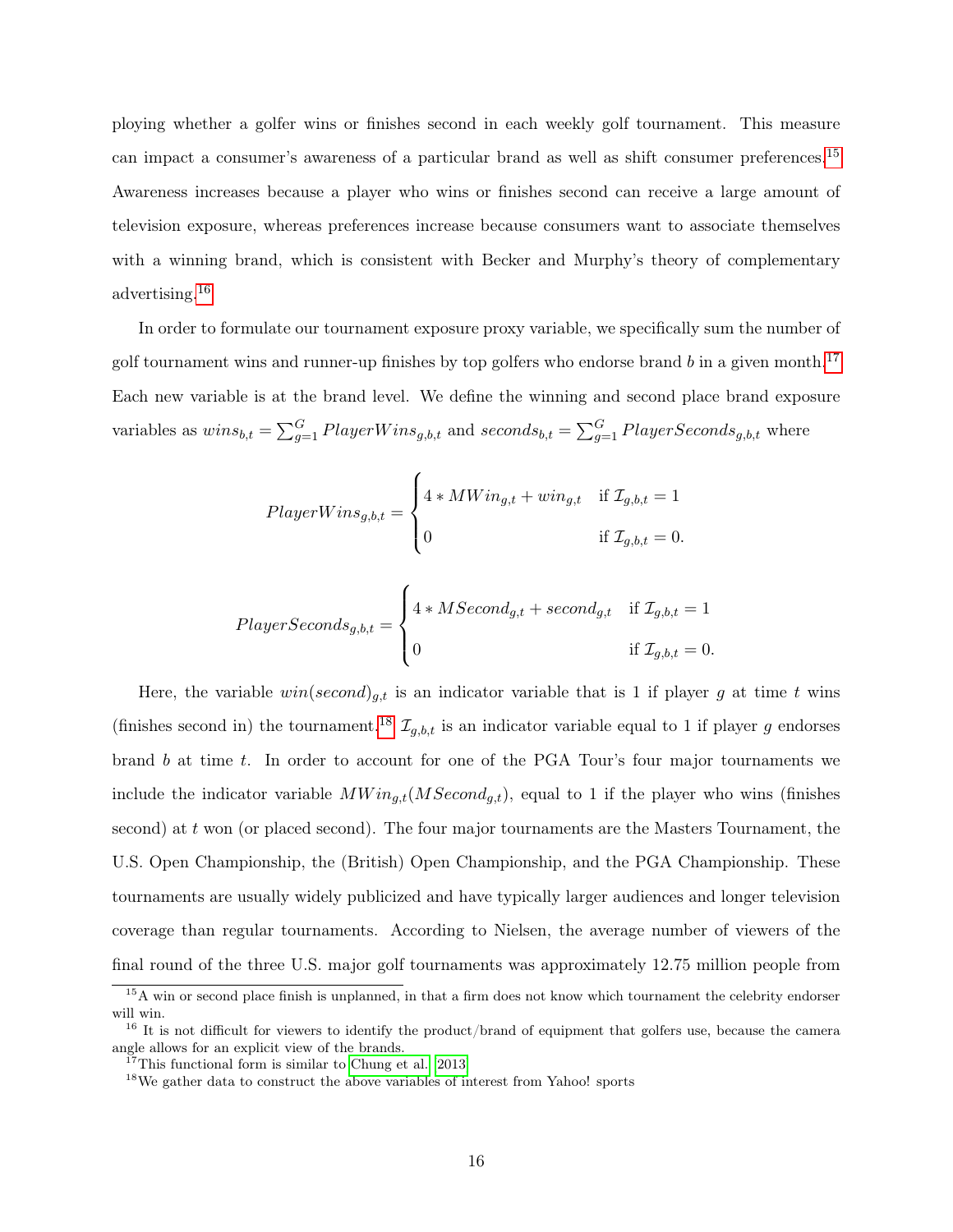[19](#page-16-0)97-1999, and in 2015 it was  $9.13$  million.<sup>19</sup> In 2015, non-major tournaments reached roughly an average of 2.3 million during the final round of a each tournament, providing a ratio of 4x more viewers for majors than for non-majors in 2015. We make the assumption that the ratio of viewers in [20](#page-16-1)15 was the same for 1997-1999.<sup>20</sup> Therefore, in taking into account the additional exposure at these major tournaments, we assign a value of four to a major tournament and normalize the value of regular tournaments to one.[21](#page-16-2)

In order for television exposure during golf tournaments to be random and classified as unplanned, we must show that wins/runner-ups are random (Figure [6\)](#page-17-0) and that the probability of winning is low before the start of each tournament.<sup>[22](#page-16-3)</sup> Fortunately, *The Economist* magazine has created a program called the EAGLE, the Economist Advantage in Golf Likelihood Estimator to highlight the latter concern. "EAGLE is a mathematical model of golf tournaments that estimates every player's chances of victory at every point in the event."<sup>[23](#page-16-4)</sup> To highlight the low chance of winning in a given week, Figure [7](#page-18-0) presents the final results and EAGLE predicted win probabilities for the 2016 British Open. An interesting finding is that the player who was predicted to win the event at the start of the tournament (the  $\#1$  ranked golfer in the world, Jason Day) did not finish in the Top Ten. Henrik Stenson, who won the tournament and who was the number 5th ranked player in the Official World Golf Ranking, had only a 3% chance to win, whereas the second best ranked player had only a 7% chance. With this evidence, we conclude that the ex-ante probability

<span id="page-16-0"></span><sup>&</sup>lt;sup>19</sup>We do not include the British Open, due to the time change (6-9 hours) between the United States and the United Kingdom.

<span id="page-16-1"></span> $^{20}$ http://www.sportsmediawatch.com/major-golf-ratings-historical-masters-us-open-british-pga-championshiptiger-woods/

http://www.sportsmediawatch.com/2016/10/pga-tour-ratings-wrap-2016-cbs-nbc-fox-viewership/

Unfortunately, were were unable to obtain data from 1999 regarding viewership of major tournaments and non majors. Nonetheless, the data found supports such an added benefit. We thank the associate editor for this recommendation.

<span id="page-16-2"></span><sup>&</sup>lt;sup>21</sup>We do not estimate the above ratio given a major golf tournament is played only four times a year and in four different months. The number of total observations from major golf wins (or seconds) is 12 (4 tournaments x 3 years). 12 observations is far from the number of observations needed to identify the ratio let alone with statistical precision. Instead, we run sensitivity analysis with respect to the ratio. We specifically run analysis assuming the ratio is set at 4.5 and 3.5. The analysis is found in Appendix B and it illustrates that model parameters are not highly sensitive to different values.

<span id="page-16-3"></span><sup>&</sup>lt;sup>22</sup>If the ex-ante probability of winning was large at the start of each tournament, firms could condition on this and television exposure via tournaments would be planned rather than unplanned.

<span id="page-16-4"></span> $^{23}$  "[It] is based on a dataset of some 440,000 golfer-holes drawn from major tournaments during the past 15 years. Conceptually, it is quite straightforward. First, the system estimates each player's skill level on every hole they play. Next, it calculates the probability of a golfer of that ability producing each score type on every hole, ranging from an eagle (two strokes below par) to a quadruple bogey (four strokes above it), according to the hole's configuration and difficulty. Finally, it uses those probabilities to simulate every hole left to play in the event 10,000 times for each golfer, counting the number of simulations won by each participant in order to derive their chances of victory."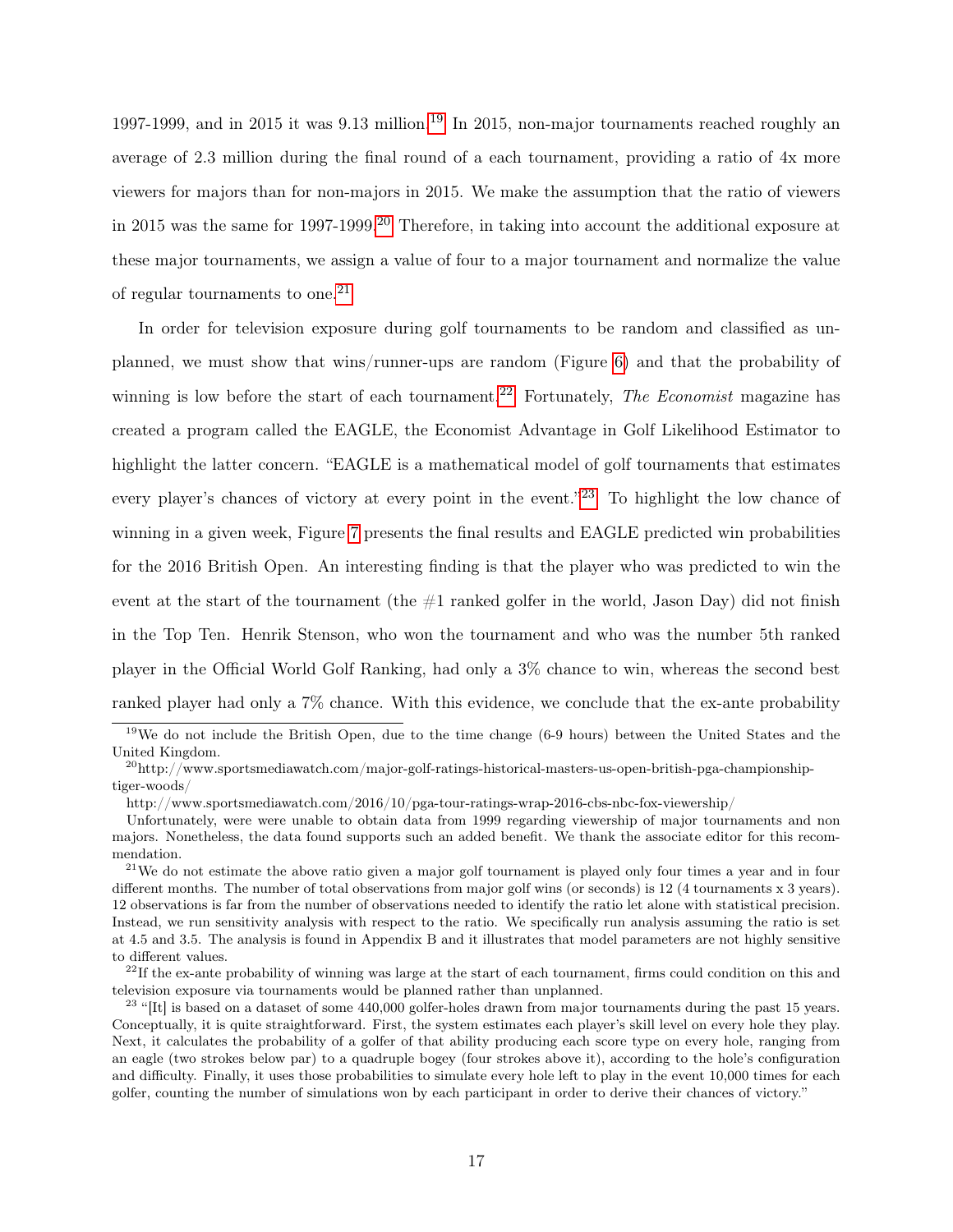

<span id="page-17-0"></span>

of winning a tournament is very low for even the best golfers in the world and that first or second place finishes can therefore reliably be assumed as random and unplanned.

#### 4.4 Celebrity Player Performance: Official World Golf Ranking

Long-term player performance is also an important consumer driver of demand [\[Chung et al., 2013\]](#page-47-1) and can be employed as a measure of prestige [\[Becker and Murphy, 1993\]](#page-46-1). We measure player quality through a world ranking, which is based on a rolling two-year performance (Figure [8\)](#page-19-0). As we will present below, this measure enters consumers' preference, as consumers might prefer celebrities with high long-term rank, because a product endorsed by a celebrity creates an image that is recognizable by others. This perception also does not drastically vary based on short-term monthly performance.

The functional form we employ to model the effect of player quality on the sale of the endorsed brand b by golfer g in period t is (and follows Chung et al., 2013)'s specification)

$$
En_{g,b,t} = \begin{cases} \left(\frac{1}{rank}\right) & \text{if } D_{g,b,t} = 1, \\ 0 & \text{otherwise} \end{cases}
$$

where  $D_{g,b,t}$  is an indicator equaling one if player g endorses brand b and zero otherwise. By tak-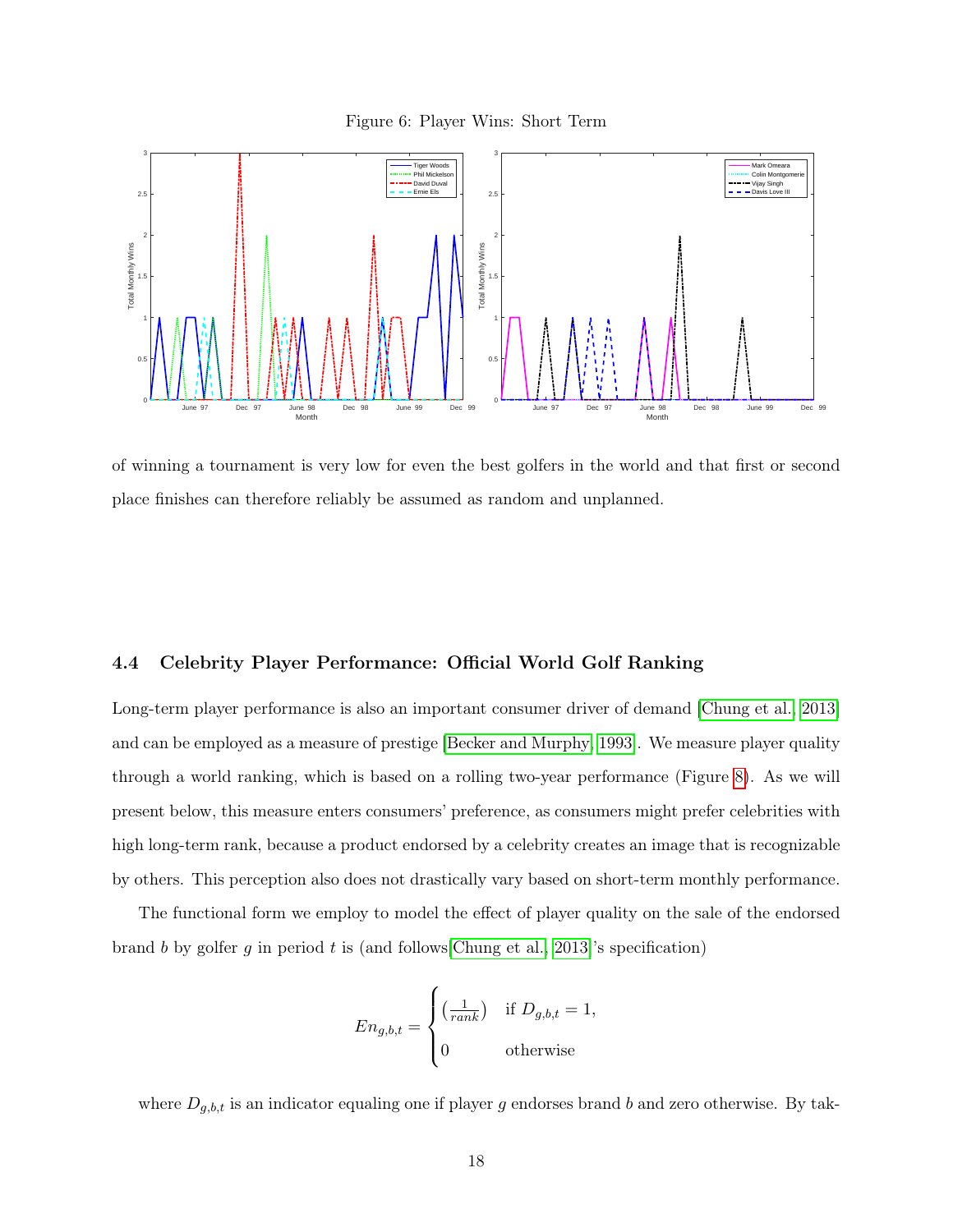| <b>Ranking</b>           |                       |          | Win probability, % |                    |                    | <b>Score</b> |
|--------------------------|-----------------------|----------|--------------------|--------------------|--------------------|--------------|
| Final Predicted at start |                       | at start | end R1             | end R <sub>2</sub> | end R <sub>3</sub> | to par       |
| 1<br>5                   | <b>Henrik Stenson</b> | 3.1      | 5.2                | 32.6               | 63.9               | $-20$        |
| $\overline{2}$<br>17     | <b>Phil Mickelson</b> | 1.4      | 20.0               | 31.7               | 33.9               | $-17$        |
| 3<br>24                  | J.B. Holmes           | 0.9      | 0.7                | 0.4                | 0.3                | -6           |
| 4<br>77                  | <b>Steve Stricker</b> | 0.3      | 1.4                | 0.0                | 0.0                | $-5$         |
| T5<br>57                 | <b>Tyrrell Hatton</b> | 0.4      | 0.2                | 0.1                | 0.0                | $-4$         |
| T <sub>5</sub><br>12     | Sergio García         | 1.9      | 3.3                | 2.9                | 0.1                | $-4$         |
| T5<br>$\overline{4}$     | <b>Rory McIlroy</b>   | 4.4      | 4.9                | 1.7                | 0.0                | $-4$         |
| 8<br>114                 | Andrew Johnston       | 0.1      | 0.3                | 0.7                | 0.3                | $-3$         |
| T9<br>37                 | <b>Bill Haas</b>      | 0.6      | 1.3                | 1.6                | 1.1                | $-2$         |
| T9<br>$\overline{2}$     | Dustin Johnson        | 7.2      | 3.1                | 2.3                | 0.1                | $-2$         |
| T9<br>61                 | Soren Kjeldsen        | 0.4      | 2.0                | 6.5                | 0.1                | $-2$         |

#### Figure 7: EAGLE Prediction

Source: The Economist

<span id="page-18-0"></span>**British Open 2016 leaderboard** 

ing into account the variability of skill level over time, we assume that if there exists an endorsement effect, it will be larger when a player's world ranking approaches one. In practice, we include nine of the Top Ten golfers at the end of 1999 in the analysis.<sup>[24](#page-18-1)</sup> These golfers are Tiger Woods, Phil Mickelson, David Duval, Ernie Els, Vijay Singh, Colin Montgomerie, Mark O'Meara, Lee Westwood, and Davis Love III. Table [3](#page-19-1) presents the respective brand each golfer endorses and their corresponding wins and runner-up finishes broken down by major and non-major tournaments. Yet, we restrict the marginal effect associated with each endorser to be identical within brands, transforming the above variable for one celebrity to  $En_{b,t} = \sum_{g} En_{g,b,t}$  for the portfolio of celebrities endorsing brand b. We do so to remain consistent with our advertising variables, as we are unable to identify which celebrities are in which ad creative, or in what fraction of ad expenditures. Figure [8](#page-19-0) illustrates the variation in player (inverse) ranking, which proxies for prestige effect. Further analysis also determines the correlation between player ranking and wins is -0.071 and is particularly due to one's world golf ranking depending upon how others golfers play.

<span id="page-18-1"></span> $24$ The 10th was Nick Price, who had an endorsement contract with Goldwin, which did not produce a Titanium driver at the time.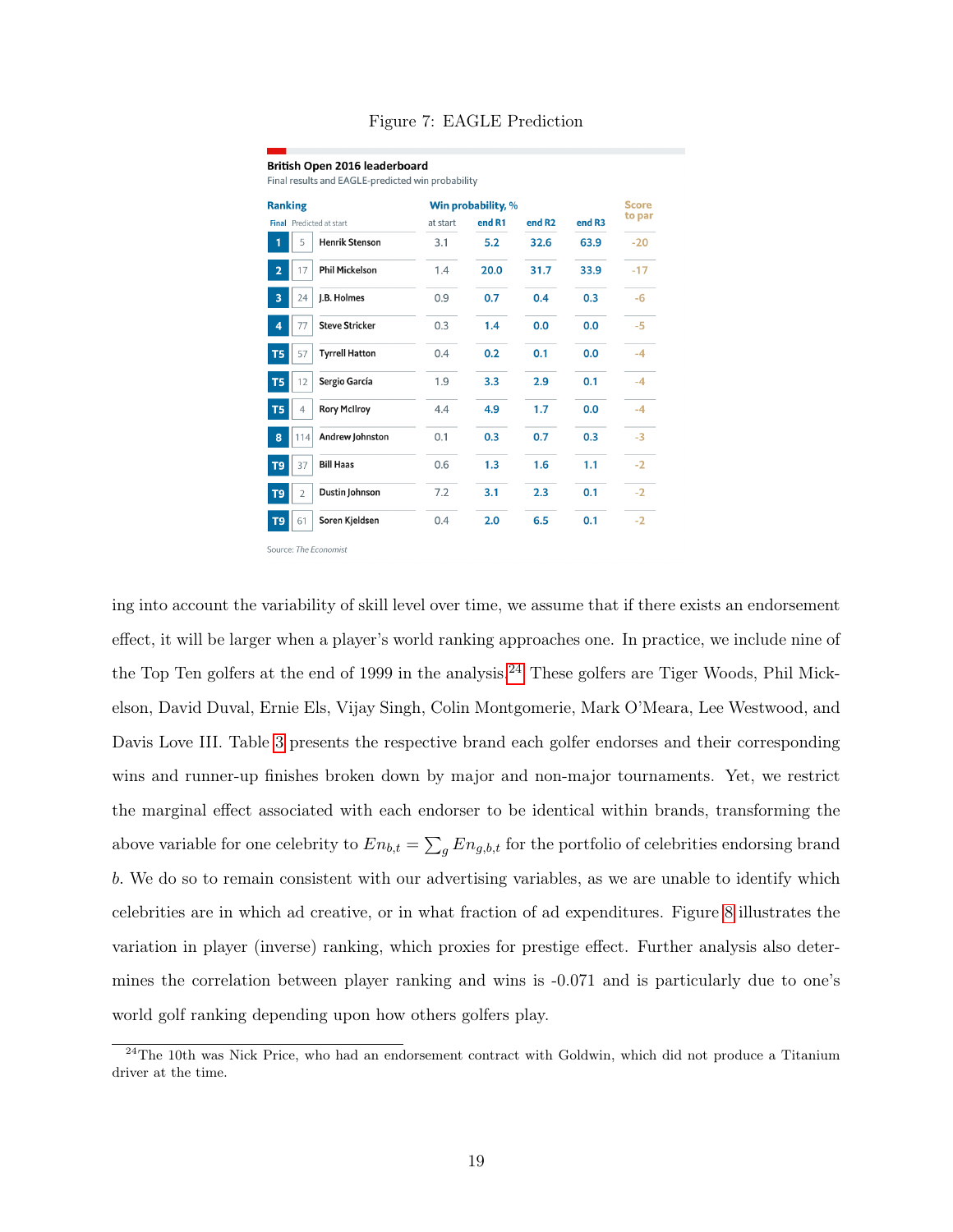Figure 8: Long-Term Player Performance

<span id="page-19-0"></span>

Table 3: Celebrities and their Endorsed Brands

l,

<span id="page-19-1"></span>

|                   |            | Wins           |                | Second         |                |
|-------------------|------------|----------------|----------------|----------------|----------------|
| Celebrity         | Brand      | Major          | Non-Major      | Major          | Non-Major      |
| Tiger Woods       | Titleist   | $\overline{2}$ | 11             | $\mathbf{0}$   | 5              |
| Phil Mickelson    | Titleist   | $\Omega$       | $\overline{4}$ | $\overline{2}$ | $\overline{2}$ |
| David Duval       | Titleist   | $\Omega$       | 11             | $\mathbf{0}$   | 5              |
| Davis Love III    | Titleist   | 1              | $\mathbf{2}$   | 1              | 5              |
| Ernie Els         | TaylorMade | 1              | $\mathbf{2}$   | $\mathbf{0}$   | $\overline{4}$ |
| Mark O'Meara      | TaylorMade | $\mathbf{2}$   | $\mathbf{2}$   | $\mathbf{0}$   | $\mathbf{2}$   |
| Lee Westwood      | Ping       | $\overline{0}$ | 1              | $\mathbf{0}$   | $\mathbf{0}$   |
| Vijay Singh       | Wilson     | 1              | $\overline{4}$ | $\mathbf{0}$   | 5              |
| Colin Montgomerie | Callaway   | $\mathbf{0}$   | $\overline{0}$ | 1              | 1              |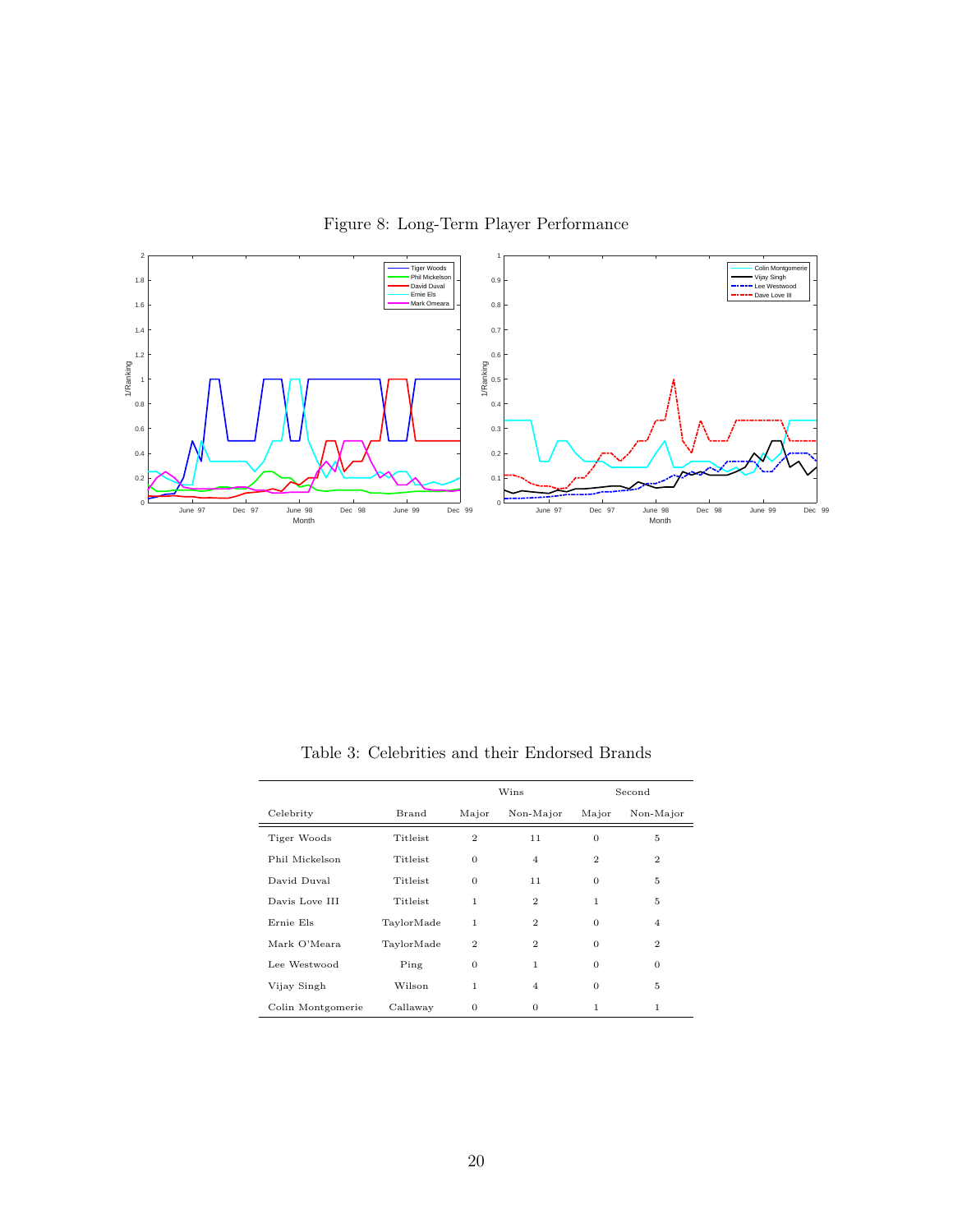#### 4.5 Micro Survey Data

The next set of data we employ is micro-level survey data about the purchase behavior of consumers by skill level in January 2000. This data originates from a survey by Golf Datatech. It samples roughly 1000 users about a variety of golf related topics, including a consumer's quality level and his channel purchase behavior. This information reveals the distribution of consumer types by golf skills level (golf handicap) within channels and serves as additional aggregate moments in estimation. A golf handicap is a measure of a golfer's ability; higher measure indicating lesser ability. Thus, a player with a lower handicap is a highly skilled golfer. We break down each type of golfer into three skill levels: high (handicap  $0-10$ ), medium (10-20), and low (20+). The on-course distribution of player types is 39%, 46% and 15%, for high, medium and low skilled players respectively. Similarly, for off-course the mixture is 20% high, 58% medium, and 22% low.

## 5 Reduced-Form Analysis

An important question to ask before specifying our structural model is how advertising expenditure relate to market shares by brand. For instance, TaylorMade's and Titleist's market shares changed noticeably between 1997 and 1999. In January 1997 TaylorMade's and Titleist's market share were 29% and 0.66%, respectively. However by December of 1999 the market of share of TaylorMade decreased to 19% while Titleist's rose to 11%. Was this shift related to changes in advertising and/or in celebrity endorsements? Employing Figure [5](#page-14-0) we determine that the fraction of planned TV advertising from Titleist relative to the summation of top three brands with celebrities increases each year. This same pattern also holds for magazine advertising spend leading us to believe that both advertising and celebrity endorsements may have impacted firm market share and sales as TV advertising embeds celebrities while print does not.

We next present reduced-form analysis to understand whether any of the above variables (celebrity ranking, wins, or advertising expenditures (television or magazine)) impacts sales.[25](#page-20-0) This analysis also highlights what type of interaction exists between celebrity endorsements and advertising expenditures, if any. We present results from a linear regression model of monthly log sales. Results in Table [4](#page-21-0) indicate that a player's world golf ranking, whether he wins, and television and magazine

<span id="page-20-0"></span><sup>25</sup>We thank a referee for this suggestion.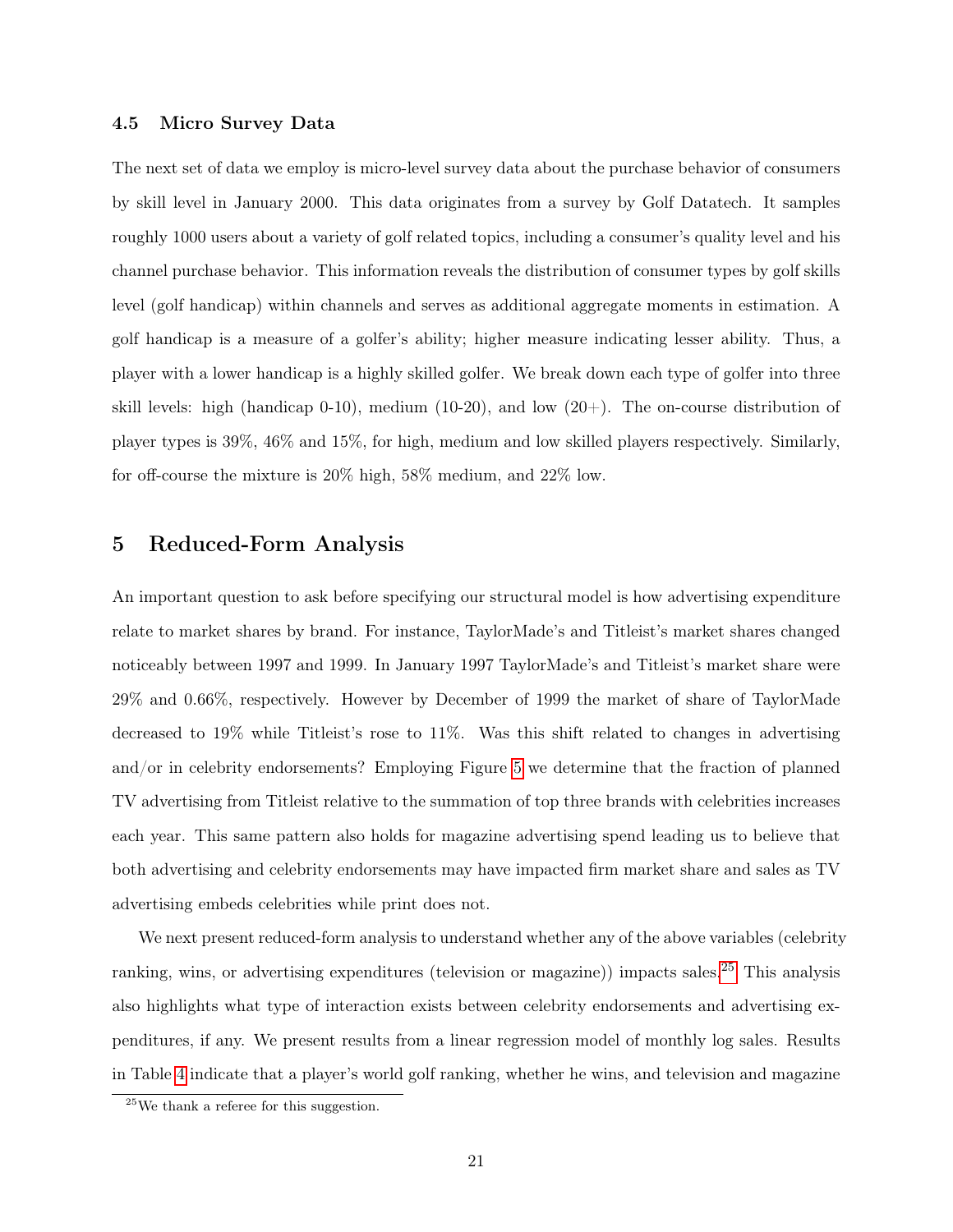expenditures in period  $t$  all lead to an increases in sales. Yet, there appears to be no statistically significant synergy effect associated with television ads that include Top Ten celebrity endorsers, evident by the differencing of the two television advertising effects. Note, we separately estimate the effects of television expenditures for brands that have celebrity endorsers in the Top Ten and for those that do not, given that high quality celebrity endorsers who are featured in television advertising could have different effects than lower quality players. We also run a second regression that creates two new variables that interacts player ranking with wins (and second place finishes) and then aggregates across players affiliated with a brand. These two new variables capture the impact, if any, unexpected wins or runner-up finishes have on sales. We determine that there is no additional effect due to unexpectedness and is a result of the very low probability a player, even the number one player, has in winning any given tournament (as shown in the Eagle Model Results).

Table 4: Reduced-Form Regression Results

<span id="page-21-0"></span>

| Variable                                                                             | Coef.      | SE     | Coef.      | SЕ     |
|--------------------------------------------------------------------------------------|------------|--------|------------|--------|
| $\left(\sum_{g} \frac{1}{rank_{g,b}}\right)$<br>Prestige Effect:                     | $0.7868**$ | 0.2012 | $0.8102**$ | 0.2073 |
| Wins                                                                                 | $0.0659**$ | 0.0325 | $0.1038**$ | 0.0480 |
| Second                                                                               | $0.0979**$ | 0.0433 | $0.1290**$ | 0.0657 |
| $A\hat{d}_h{}^{tv}$ *I[Endorse]                                                      | $0.0966**$ | 0.0209 | $0.0998**$ | 0.0213 |
| $\hat{Ad}_h{}^{tv}$ * (1-I[Endorse])                                                 | $0.0741**$ | 0.0212 | $0.0745**$ | 0.0212 |
| $A\hat{d}_h$ <sup>mag</sup>                                                          | $0.0477**$ | 0.0136 | $0.0463**$ | 0.0136 |
| $\sum_{g}\left(\frac{1}{rank_{g,b}}\mathbf{W}\hat{\mathbf{i}}\mathbf{ns}_{g}\right)$ |            |        | $-0.1177$  | 0.1074 |
| $\sum_{g}\left(\frac{1}{rank_{g,b}}\text{Second}_{g}\right)$                         |            |        | $-0.1206$  | 0.2542 |

Notes: price and month and product-channel FE not reported

Number of Observations=737

∗∗indicates significant at 5%; <sup>∗</sup>indicates significant at 10%;

## 6 The Economic Model

We now discuss the discrete choice model used to understand how consumers respond to different types of information. Specifically, we adapt the demand model of [Sovinsky](#page-48-5) [\[2008\]](#page-48-5), a limited information model with consideration set formation, in order to capture how celebrity endorsements and their success impact consumer awareness and preferences. We use a limited information model for two reasons. A survey conducted by Golf Datatech in the summer of 2008 determined unaided brand awareness was not 100% for all companies. Rather, the proportion of survey participants who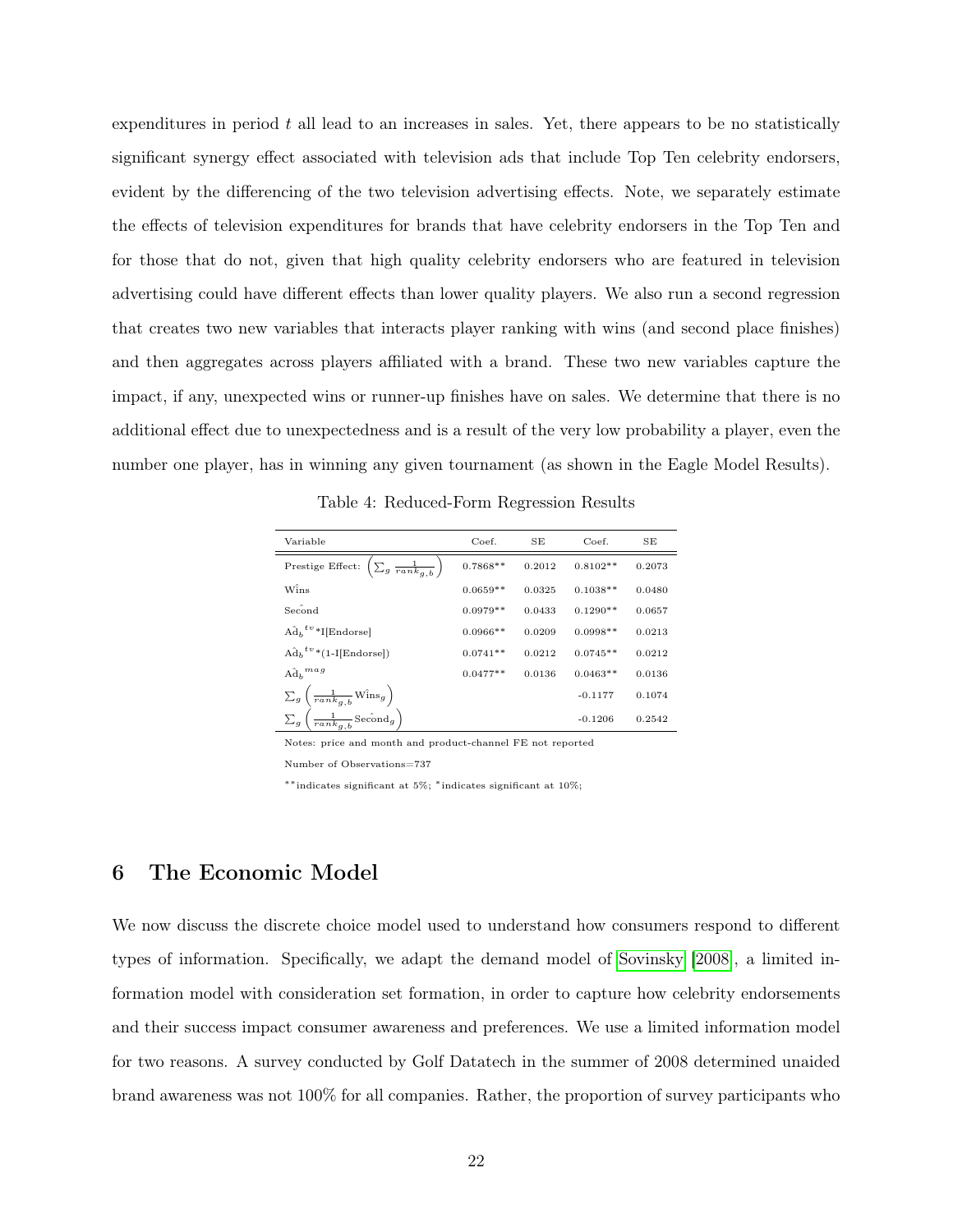could recall Callaway was 66%, TaylorMade 59%, Titleist 36%, Nike 38%, Ping 31%, Cobra 17%, and Cleveland at 13%. Secondly, during the same period, they asked survey participants if they were planning on purchasing a driver in the next tweleve months and if yes what brands were they considering. The results were Callaway at 48%, TaylorMade 59%, Titleist 18%, Nike 29%, Ping 31%, Cobra 32%, and Cleveland at 24%.[26](#page-22-0) Both survey results clearly supports a model in which consumers do not consider or recall all brands.[27](#page-22-1)

#### 6.1 Consideration Set Formation

The limited information model assumes that the probability of consumer  $i$  purchasing product  $j$  in period t depends upon the probability he is aware of the product, the probability he is aware of other competing products, and the probability he would purchase product  $j$  given his choice set. We further assume that consumers are aware of the outside option of not purchasing with certainty.

A consumer's choice set formation is assumed to be impacted by factors such as the age of the product, a firm's advertising decisions for the brand, and the impact celebrity endorsers create when they win or finish second in golf tournaments, which proxies for unplanned television exposure (we also include a constant).<sup>[28](#page-22-2)</sup> The information technology that summarizes the effectiveness of advertising at informing consumers about the product's existence for consumer  $i$  is<sup>[29](#page-22-3)</sup>

<span id="page-22-4"></span>
$$
\phi_{i,j,t} = \frac{exp(\gamma_{i,j,t}(\Omega_t^{Ad}))}{1 + exp(\gamma_{i,j,t}(\Omega_t^{Ad}))}
$$
\n(1)

<span id="page-22-1"></span><span id="page-22-0"></span> $26$ We, unfortunately, do not have the survey results for the data period of our analysis.

<sup>&</sup>lt;sup>27</sup>Consideration set formation modeling, in general, is motivated by the fact that consumers do not choose from the same set of all available products, but rather choose from a restricted choice set (e.g., Hoyer 1984; Mitra and Lynch 1995). This is the case even when the number of products is not very large. For instance, [Mehta et al.](#page-48-6) [\[2003\]](#page-48-6) model consumers' consideration sets for liquid detergent and ketchup, each of which consists for four national brands. They find that the average number of detergent brands in a choice set is roughly 2.33–much smaller than the number presented in Figure [3.](#page-12-0) [Draganska and Klapper](#page-47-7) [\[2011\]](#page-47-7) model consumer consideration set formation in the coffee market where there are only five major national brands. Their data provides evidence that consumers are not able to recall all brands.

<span id="page-22-2"></span> $28\text{We further assume that the probability that a product enters into a consumer's choice set is independent of any other elements.}$ rival advertising decisions and consumer characteristics. Therefore, informational spillovers are assumed to not exist.

<span id="page-22-3"></span> $^{29}$ This setup follows that of [Sovinsky](#page-48-5) [\[2008\]](#page-48-5), [Van Nierop et al.](#page-49-4) [\[2010\]](#page-49-4), [Dinerstein et al.](#page-47-9) [\[2015\]](#page-47-9), [Ching et al.](#page-47-10) [\[2009\]](#page-47-10)[,Honka et al.](#page-47-5) [\[2015\]](#page-47-5) which either implicitly assumes or explicitly states that there is a logit error in the awareness model and that these errors are independent and identically distributed across consumers and products. This assumption is standard in the consideration set literature. [Van Nierop et al.](#page-49-4) [\[2010\]](#page-49-4) found that estimates of the correlation of epsilon are very unstable and assume the correlation is 0. In addition, it is not straightforward to impose a particular correlation structure a priori" [\[Kawaguchi et al., 2016\]](#page-48-7)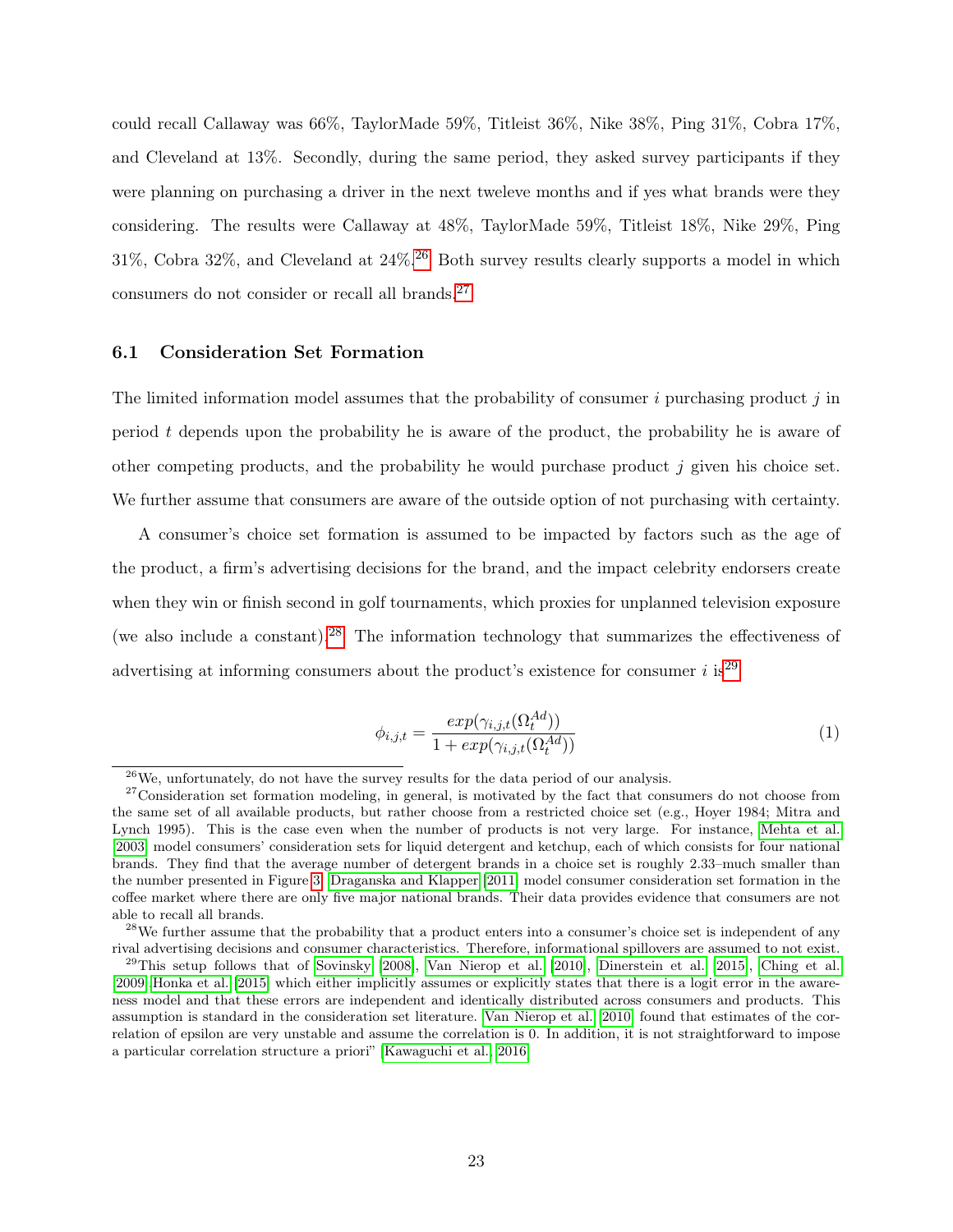where

$$
\gamma_{i,j,t}(\Omega_t^{Ad}) = \varphi_{i,0} + \varphi_1 \hat{A} d_{b,t}^{TV} + \varphi_2 \hat{A} d_{b,t}^{TV} * (1 - I[Endorse]) + \varphi_3 \hat{A} d_{b,t}^{Mag} + \varphi_4 W \hat{i} n s_{b,t} + \varphi_5 Se\hat{c}on d_{b,t} + \varphi_6 Age_{j,t}
$$

and  $\hat{Ad}_{b,t}^{TV}$ ,  $\hat{Ad}_{b,t}^{Mag}$ ,  $W\hat{i}ns_{b,t}$ ,  $\hat{Second}_{b,t}$  are goodwill measures of television advertising for brand b, magazine advertising for brand  $b$ , and wins and second place finishes for brand  $b$ , respectively.<sup>[30](#page-23-0)</sup> Also,  $(1-I[Endorse])$  is the set of brands not listed in Table [3.](#page-19-1) We allow for the consideration set formation to differ by consumers' observed skill level of playing golf. As such, each type of consumer has a differing general level of awareness of titanium drivers,  $\varphi_{i,0} = \bar{\varphi}_0 + \varphi_0 I(type)$ . Using data from the United States Golf Association regarding player quality, we group golfers into three distinct segments: high-, medium- and low-skilled golfers. The data provided by the USGA provides the distribution of player quality broken down by 38 discrete segments. For the purpose of initial awareness, we assume players within each skills bin (handicaps 0-10, those from 11-20, and players with  $20+)$  all have the same initial product awareness level. Importantly, these larger groupings of consumers are not made ad hoc. Instead, they follow the same assignment as our micro-level survey data provided by Golf Datatech, regarding which channel a consumer purchases from, given his or her skill level.

We further allow for the fact that a firm's use of advertisement and the impact of a win or second place finish in a tournament by a celebrity can build upon the previous months' decisions or outcomes. Thus, the impact of advertising is modeled as a function of goodwill that augments the current period's decision, but that is allowed to decay over time. This framework is similar to the advertising-as-investment model of [Nerlove and Arrow](#page-48-8) [\[1962\]](#page-48-8) and later used in another sports context by [Chung](#page-47-6)  $[2013]$ .<sup>[31](#page-23-1)</sup> We specifically model each of the goodwill measures as

$$
\begin{aligned}\n\hat{A}d_{b,t}^{TV} &= ad_{b,t}^{TV} + \psi_{tv}\hat{A}d_{b,t-1}^{TV} \\
\hat{A}d_{b,t}^{Mag} &= ad_{b,t}^{Mag} + \psi_p\hat{A}d_{b,t-1}^{Mag} \\
\hat{W_{in}} &= \hat{wins}_{b,t} + \psi_u\hat{W_{in}}\hat{s}_{b,t-1} \\
\hat{S}e\hat{c}ends_{b,t} = \hat{se}conds_{b,t} + \psi_u\hat{S}e\hat{c}onds_{b,t-1}\n\end{aligned}
$$

<span id="page-23-1"></span><span id="page-23-0"></span><sup>30</sup>See [Sovinsky](#page-48-5) [\[2008\]](#page-48-5) as precedent for use of age in the choice set formation model.

 $31$ Notice that the decay parameter is identical for Wins and Second place variables. This restriction is imposed to increase the statistical power of the parameter in estimation.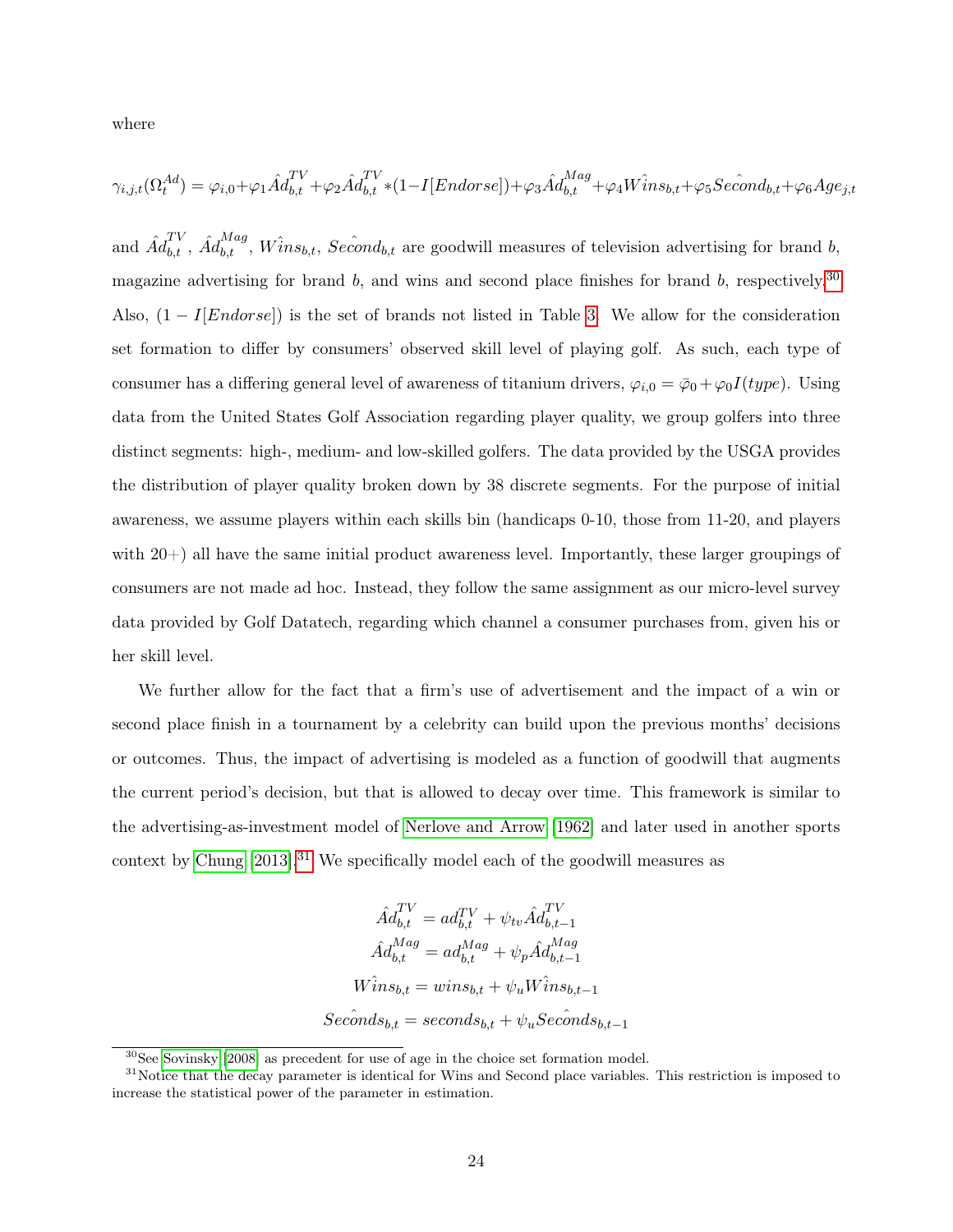where  $ad_{b,t}^{TV}$ ,  $ad_{b,t}^{Mag}$ ,  $wins_{b,t}$ , seconds<sub>b,t</sub> are period specific measures of log television advertising expenditures for brand b, log magazine advertising expenditures for brand b, and wins and second place finishes for brand b, respectively.

#### 6.2 Utility

Consumer i determines in period t whether or not to purchase product j, by observing a vector of variables  $\vartheta_{i,t} \in \Theta$  specific to the consumer and period. Let  $\vartheta_{i,t} = (\mathbf{x}_t, p_t, \xi_t, \epsilon_{i,t})$ , where  $(\mathbf{x}_t, p_t) \in \mathbf{X}_t$ are the observed product characteristics,  $\xi_t$  are unobserved product characteristics, and  $\epsilon_{i,t}$  are the individual specific idiosyncratic shocks. Denote the set of observed and unobserved product characteristics as  $\Omega_t = (\mathbf{X}_t, \xi_t)$ . Consumer i purchasing product j from channel r in period t obtains a utility given by:

$$
u_{i,j,r}(\Omega_t, \epsilon_t) = \delta_{j,r,t} + \overbrace{\alpha_p \ p_{j,r,t}}^{\text{Price-OfCourse}} + \overbrace{\alpha_{p,Off} \ p_{j,r,t}(OffCourse)}^{\text{Price-OfCourse}} + \overbrace{\eta_{\tau(t)}}^{\text{Seasonal}} + \epsilon_{i,j,r,t}
$$

where

Product Observeable Characteristics 
$$
\delta_{j,r,t}(\mathbf{x}_t, \xi_t) = \overbrace{\alpha_{j,r}}^{\text{Product}} + \overbrace{\alpha_x \ x_{j,r,t}}^{\text{Unobservable Characteristics}} +
$$
 (2)

In the above utility specification,  $\alpha_{j,r}$  is a product-channel fixed effect, which accounts for any observed or unobserved product characteristic (to the econometrician) that does not vary over time.  $x_{j,r,t}$  denotes observable club (product) j characteristics in channel r and time t and includes the prestige effect  $En_{b,t}$ , planned media spending  $\hat{Ad}_{b,t}^{Mag}$  , $\hat{Ad}_{b,t}^{TV}$ ,  $\hat{Ad}_{b,t}^{TV}(1-Endorse)$ , and unplanned exposure as a result of wins or second place finishes  $(W\hat{u}ns_{b,t}, Sec\hat{u}ns_{b,t})$  by a brand's celebrities.  $\Delta \xi_{j,r,t}$  is a product-channel-time specific deviation from its unobserved mean  $\xi_{j,r,t}$ , and is unobservable to the econometrician. This variable can best be thought of as the deviation from a mean aggregate measure of the bundle of product and service provided by the channel that the consumer accounts for in his purchase decision. Unobservable characteristics might, therefore, include channel-specific effects of merchandising (e.g., featuring the product prominently) that are not present in the data. The firm might be expected to set prices accounting for the value of the unobservable characteristic, making price an endogenous variable in the utility function.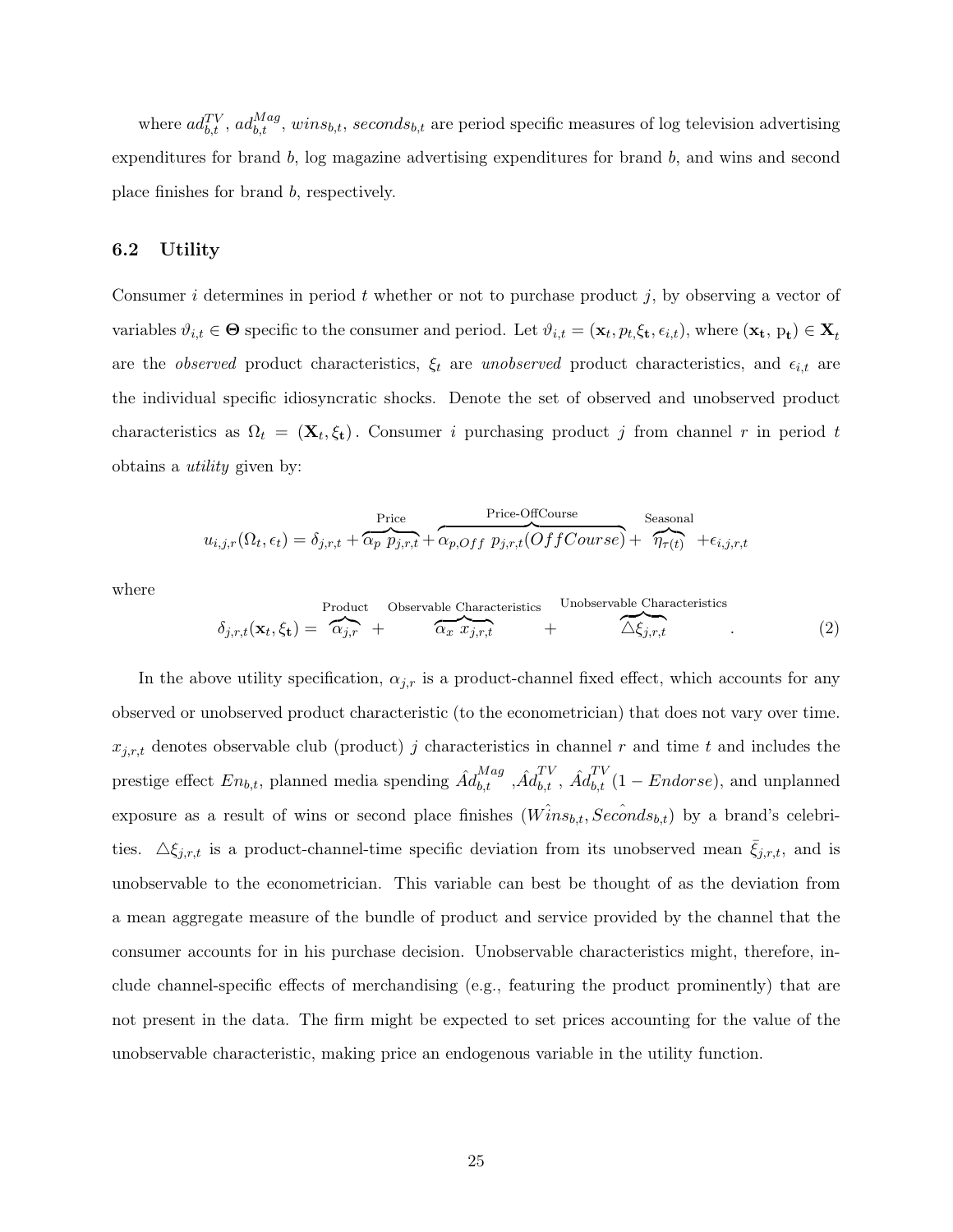#### 6.3 Consumer's Problem

Before entering the market, a consumer considers numerous products and market characteristics that may affect his current and future purchase utilities. The sequence of events in the consumer model is consumer i considers whether or not to purchase a product from the available consideration set  $J_t \in J_t$ , where  $J_t$  is the set of all choice sets which contain product j in period t. In each period (month)  $t \in \mathbf{T}$ , a consumer purchases or chooses not to purchase a product.

Consumer purchases are influenced by variables  $\Omega_t$ , which include price, player ranking, paid advertising, wins and second place finishes, and (unobservable) product quality. All variables in  $\Omega_t$ impact product utility. Additionally, consumer purchase decisions are influenced by  $\Omega_t^{Ad}$ , as these variables impact what products consumers are aware of in period t.

For a consumer in the titanium driver market and faced with  $\Omega_t$  and  $\Omega_t^{Ad}$  in period t, along with the assumptions that the idiosyncratic errors  $\epsilon$  are distributed as Type I extreme value random variables and the outside good's utility  $u_0(\Omega_t)$  is normalized to zero, the choice probability  $s_j(\Omega_t, \Omega_t^{Ad})$  of choosing each  $j \in J$  given  $(\Omega_t, \Omega_t^{Ad})$  can then be written in closed form as:

$$
s_{i,j,r,t|J_t}(\Omega_t, \Omega_t^{Ad}) = \frac{\exp(u_{i,j,r}(\Omega_t))}{\exp(u_0(\Omega_t)) + \sum_{g \in J_t \setminus \{0\}} \exp(u_{i,g,r}(\Omega_t))}.
$$

Given the fact that a consumer's choice set is unobserved to the econometrician, we must draw inferences from the unconditional probabilities that consumer  $i$  purchases product  $j$  in period  $t$  from channel  $r$ , which is

$$
s_{i,j,r,t}(\Omega_t, \Omega_t^{Ad}) = \sum_{J_t \in \mathbb{J}_t} s_{i,j,t|J_t}(\Omega_t, \Omega_t^{Ad}) Pr(J | \Omega_t^{Ad})
$$

$$
Pr(J | \Omega_t^{Ad}) = \prod_{j \in J_t} \phi_{i,j,t} \prod_{m \notin J_t} (1 - \phi_{i,m,t}).
$$

The second equation calculates the probability that the consumer is faced with a given choice set. Or, more specifically, the probability of choice set  $J_t$  occurring is equal to the probability that the consumer is informed of the availability of each product in  $J_t$  and is not informed of products not in  $J_t$ .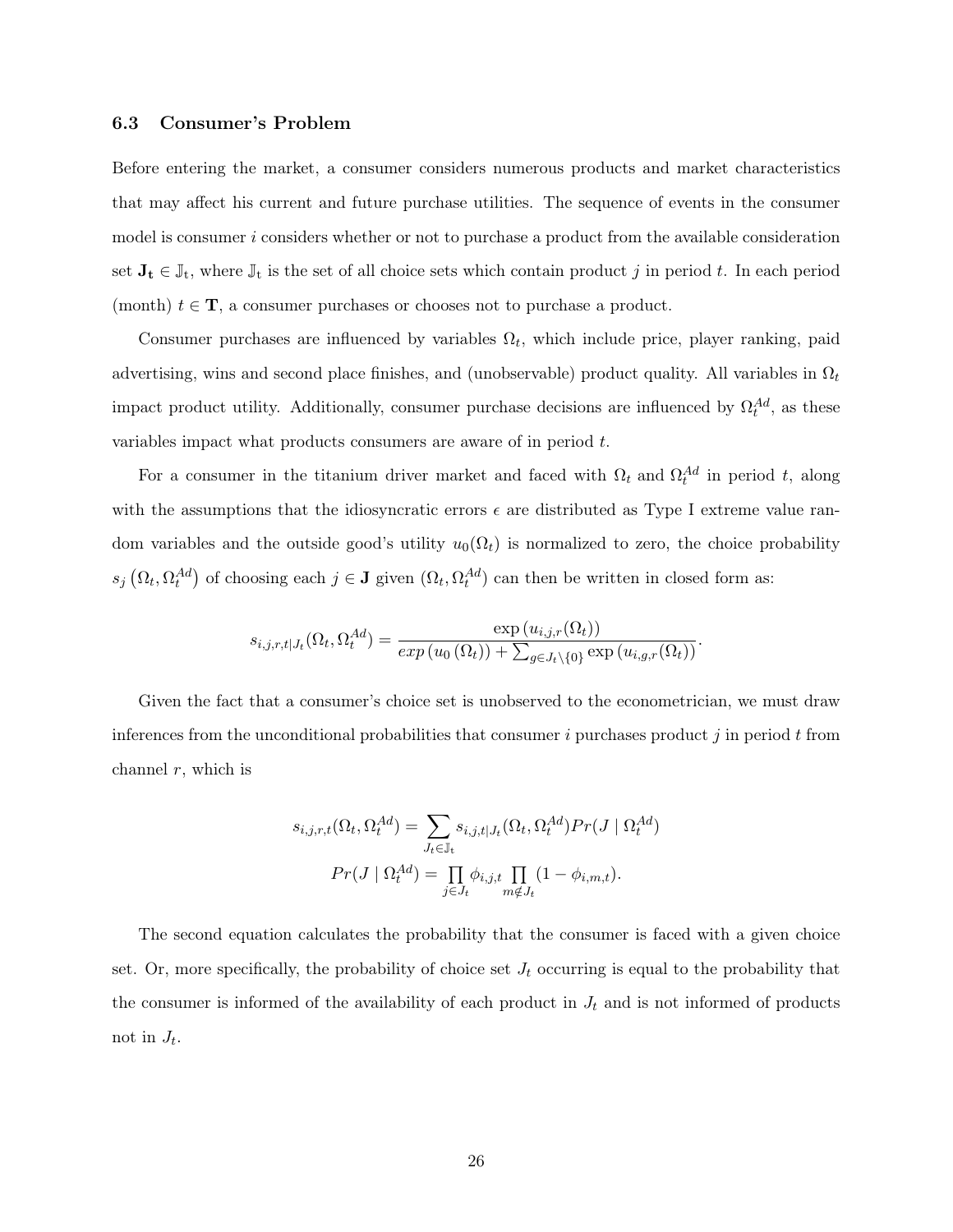#### 6.3.1 Market Share

With access to only aggregate level sales data, we must aggregate the consumer level model up to the population. The above model assumes that consumers are different in terms of their general awareness factor. Let  $\chi_i = (h_i)$  be the vector of observed individual characteristics. As stated above, consumers purchase only one unit per period that provides the largest utility,  $U$ , from products in their choice set. Let  $Q_j \equiv \{ \chi_i : U(\chi, p_{j,r,t}, x_{j,r,t}, \xi_{j,r,t}, \epsilon_{i,j,r,t}) > U(\chi, p_{g,r,t}, x_{g,r,t}, \xi_{g,r,t}, \epsilon_{i,g,r,t}) \ \forall g \neq j \}$ define the set of variables that results in the purchase of product  $j$ , given the parameters of the model. The market share of product  $j$  in period  $t$  is

$$
s_{j,r,t}(\Omega_t, \Omega_t^{Ad}) = \int\limits_{Q_j} dG(h,\epsilon) = \int\limits_{Q_j} s_{i,j,r,t} dG_h(h),
$$

where  $G_h(h)$  is the distribution of consumer skill level, and  $s_{i,j,r,t}$  is given above in Section 6.3. Note that if  $\phi = 1$  for all j, then the generated market shares would be the "standard full information" choice probabilities" [\[Sovinsky, 2008\]](#page-48-5).

## 7 Estimation and Identification

#### 7.1 Estimation

The methodology used to estimate the above model follows from the discrete choice literature employing aggregate sales data. It also employs techniques for simulating consumer choice sets from [Sovinsky](#page-48-5) [\[2008\]](#page-48-5). In order to estimate the model parameters, we employ a GMM procedure. We specifically match two unique moments to the data. The first is the standard macro moments associated with discrete choice demand models with aggregate data where observed market shares are matched to predicted market shares.

$$
S_{j,r,t}^{Obs} - s_{j,r,t}(\Omega_t, \Omega_t^{Ad}; \theta) = 0
$$

The second set of moments match simulated within channel shares by skill level at the end of the data period to observed shares (a la [Petrin, 2002\)](#page-48-9). These moments leverage the micro-moments data presented in Section 4.5 where we specifically observe within channel share for high-, medium-,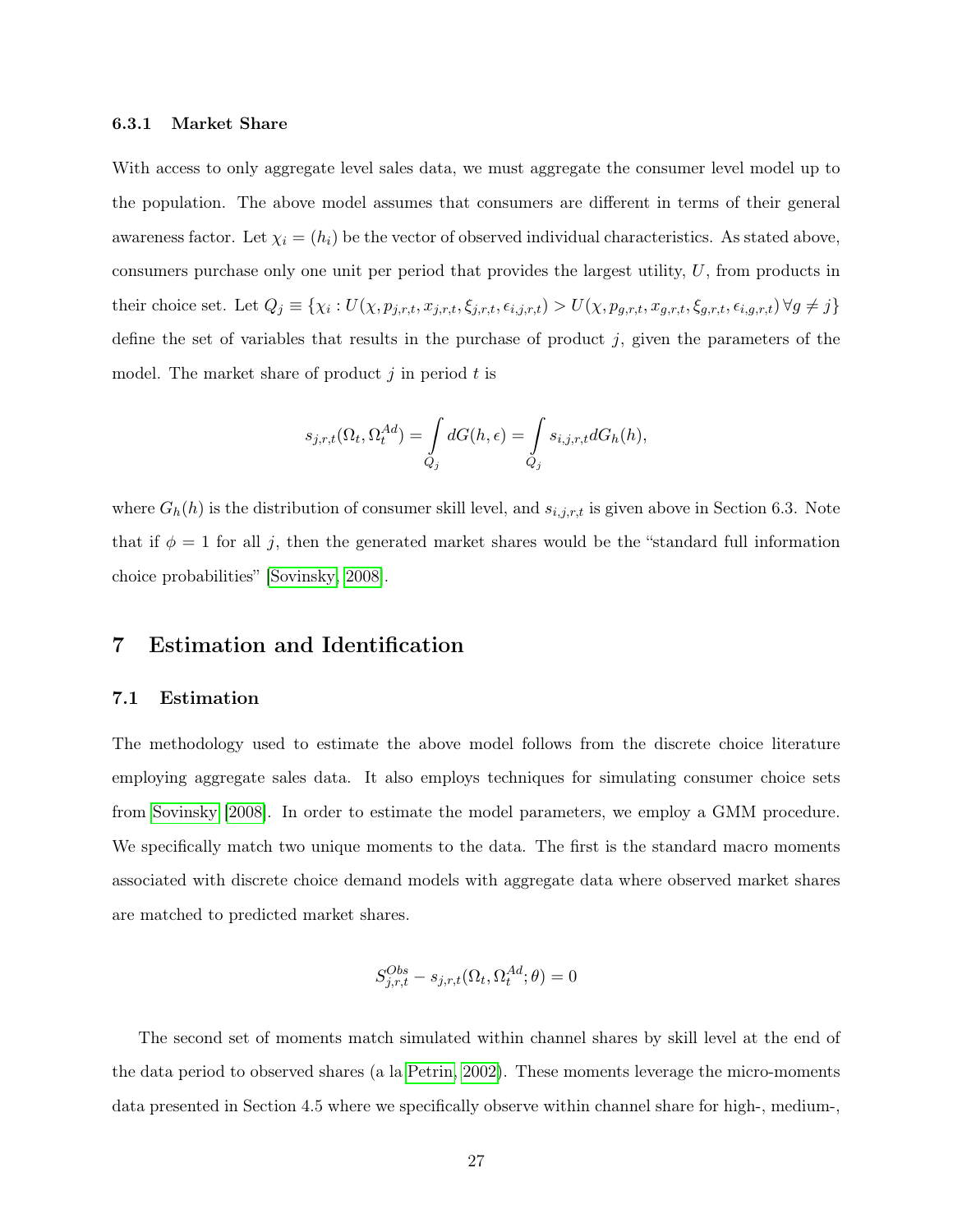and low-skilled consumers. Let  $\mathcal{B}_{i,C}(\Omega_t, \Omega_t^{Ad}; \theta)$  be the residual difference between the simulated and observed share for consumers of skill level i for channel c. Let the moments we estimate be

$$
\mathcal{B}_{i,On}(\Omega, \Omega^{Ad}; \theta) = C_{i,on}^{Obs} - c_{i,on}(\Omega, \Omega^{Ad}; \theta)
$$

$$
\mathcal{B}_{i,Off}(\Omega, \Omega^{Ad}; \theta) = C_{i,off}^{Obs} - c_{i,off}(\Omega, \Omega^{Ad}; \theta)
$$

where  $c(\Omega, \Omega^{Ad}; \theta)$  is the simulated fraction of consumers who purchase from channel r. For completeness, let  $c_{i,r}(\Omega, \Omega^{Ad}; \theta)$  be

$$
c_{i,r}(\Omega, \Omega^{Ad}; \theta) = \frac{\sum_{d=1}^{D} \sum_{t \in \mathbb{T}} \sum_{s_i, d, r, t | J_t} (\Omega_t, \Omega_t^{Ad}) Pr(J \mid \Omega_t^{Ad})}{\sum_{d=1}^{D} \sum_{t \in \mathbb{T}} \sum_{i=1}^{I} \sum_{J_t \in \mathbb{J}_t} s_{i,d,r,t | J_t}(\Omega_t, \Omega_t^{Ad}) Pr(J \mid \Omega_t^{Ad})}
$$

where  $D$  is the set of all drivers from all brands. Our estimation is based on GMM, and the criterion function gives us the estimator based on the orthogonality of the unobservable characteristics and the instruments for

$$
(\hat{\theta}) = \arg\min_{\theta} \left[ \Delta \xi(\theta); \quad \mathcal{B}(\theta) \right] \mathbf{Z} \mathbf{W} \mathbf{Z}' \left[ \begin{array}{c} \Delta \xi(\theta) \\ \mathcal{B}(\theta) \end{array} \right]
$$

where  $\mathcal{B}(\theta)$  is the set of all micro-moment residuals.

#### 7.1.1 Simulation

Given that the observed data does not include the realized choice set of each consumer, we must infer such information via simulation. As we discussed above, we simulate consumer choice sets. Estimation entails simulating a sample set of "individuals." As [Sovinsky](#page-48-5) [\[2008\]](#page-48-5) highlights, "simulating individual i's choice set is a two-step process." We begin by drawing  $J$  uniform random variables. corresponding to each product available for each individual. We then compute the probability that individual  $i$  knows product  $j$  for a given value of the parameters. That is, if the computed probability is larger than the corresponding uniform draw for product  $k$ , product  $k$  is in consumer i's choice set. We repeat this comparison for all products to form i's simulated choice set. We also repeat for each i to simulate the remaining individuals.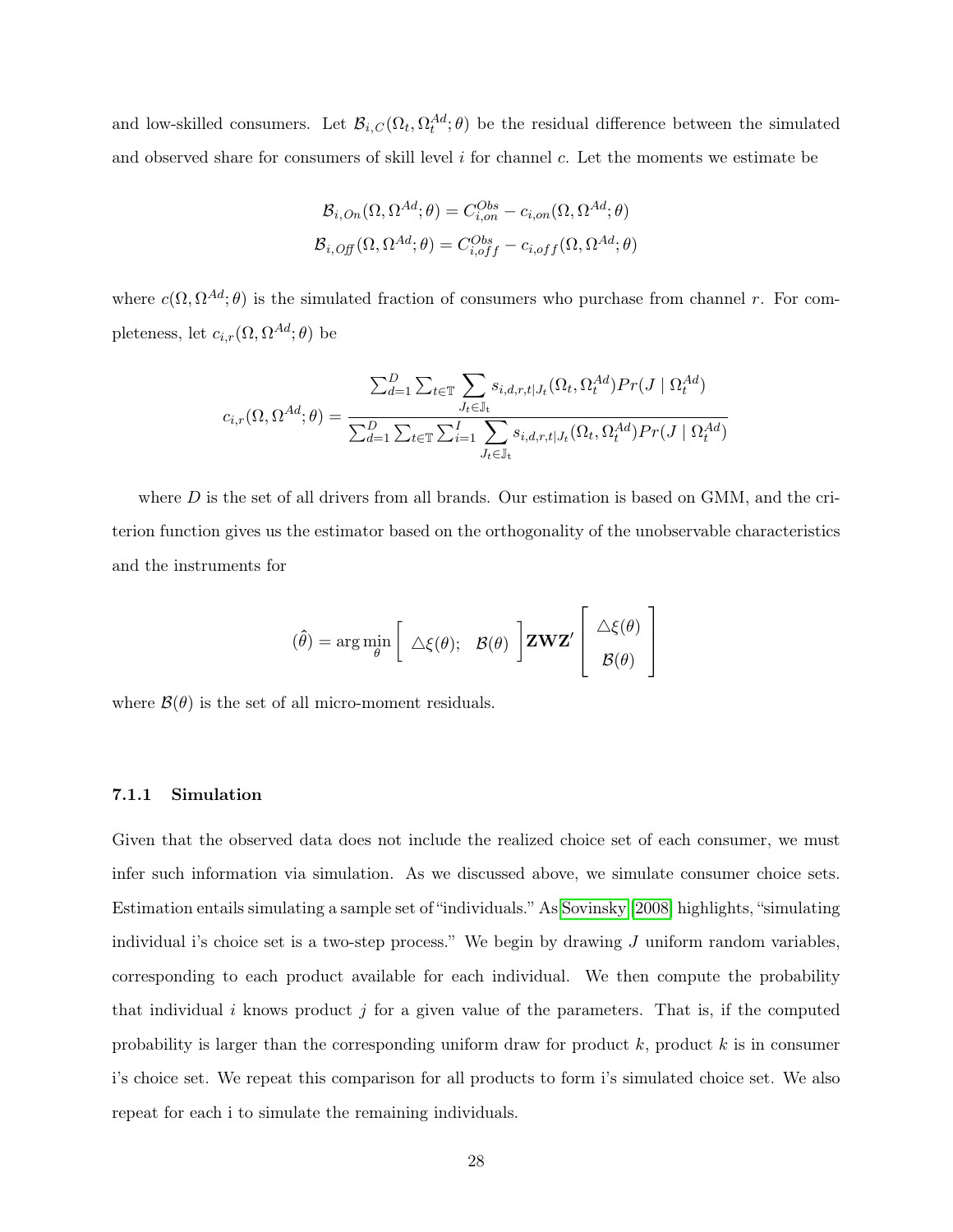An important aspect to note when estimating the above model is the result of simulation error. In order to limit this error, we construct an importance sampler to smooth the simulated choice probabilities, given the simulation of 38,000 consideration sets (38 discrete consumer skill levels, each with 1000 simulated sets). The use of an importance sampler is for variance reduction. We construct the importance sampler by using the initial consideration set weight to smooth the purchase probabilities. Specifically, we use the estimated parameters values (without the use of an importance sampler) to construct the initial weights, where the initial choice set weight is given by the product of all  $\phi_{j,t}$  in the simulated choice set multiplied by the product of  $1-\phi_{m,t}$  for the goods not in the choice set.

#### 7.2 Identification

Below, we discuss what variation in the data allows us to separately identify the parameters of interest as well as price endogeneity.

#### 7.2.1 Endogeneity of Endorsements and Prestige Effect

A concern with celebrity endorsements is that the selection of celebrities is a strategic decision and may lead to firms with better products selecting higher quality golfers. We follow [Rossi](#page-48-10) [\[2014\]](#page-48-10) and implement product-channel fixed effects to eliminate this concern. Given that celebrities do not switch brands during the data period and that endorsements are at the brand level (not product), the inclusion of these fixed effects eliminates the need to instrument for endorsements, as the fixed effects capture any persistent unobserved time invariant effect that would otherwise lead to an endorsement contract between player and brand. We further capture the effect of player variation ex-post the signing of a contract with player quality. The identification of the effect associated with celebrity endorsements on consumer utility (prestige) is relatively straight forward. The prestige effect is derived from the exogenous variation of a celebrity's quality (a player's monthly rank in the world golf ranking system) over time. What identifies the causal effect of the endorsement is the connection between product sales and a player's random performance over time, conditional on the consumer being aware of the product. By defining golfer g's primary endorsement variable as an inverse of his world ranking  $\left(\frac{1}{rank}\right)$  at time t, we assume that as the golfer's ranking goes to infinity, the endorsement effect approaches zero (see Figure [8\)](#page-19-0). In addition, we do not allow the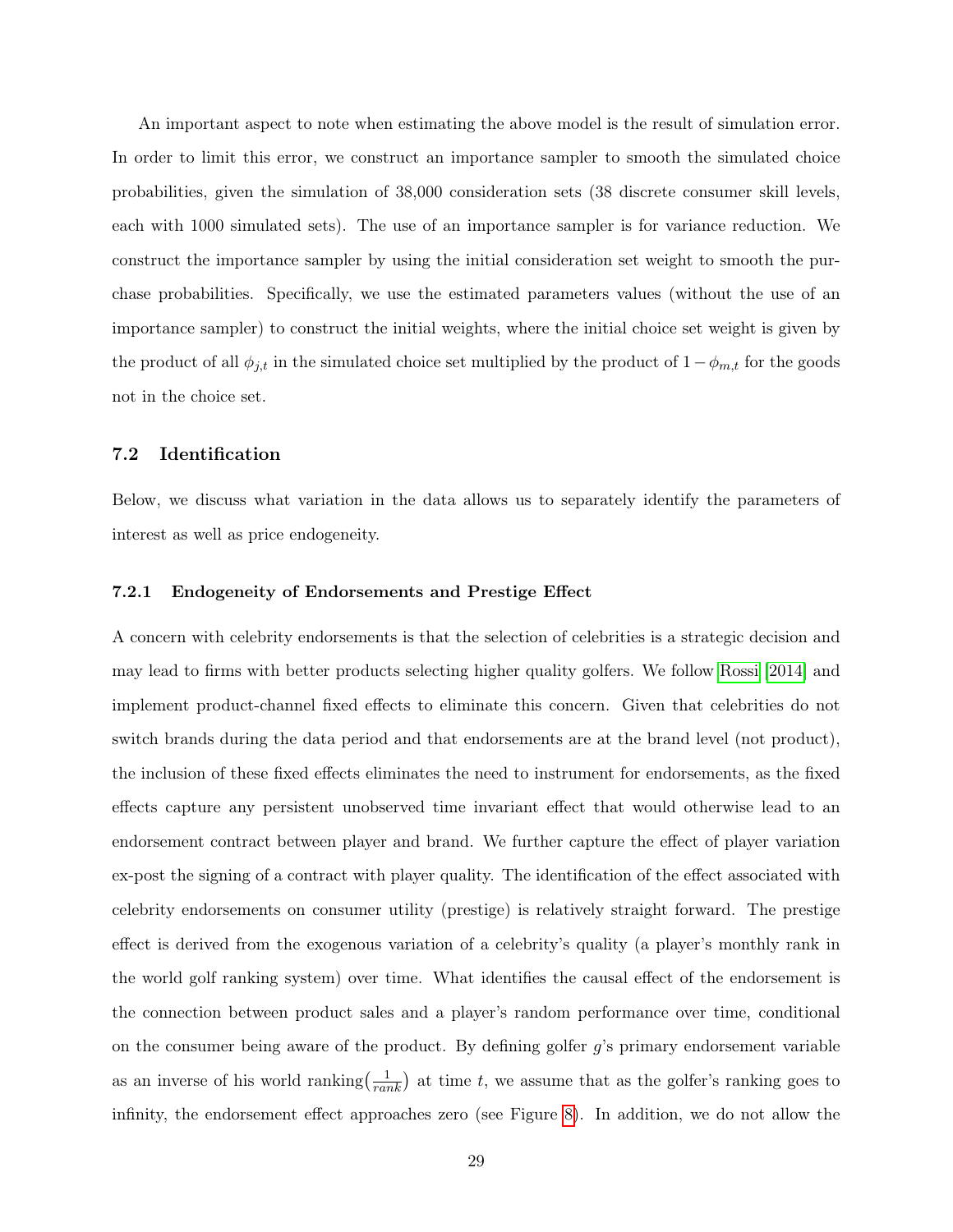endorsement effects to vary by player. We assume that the marginal prestige effect is homogeneous across celebrities. We make such an assumption to be consistent with the way we identify the impact of celebrity endorsements on product awareness below. Finally, there is an alternative identifying explanation given this assumption–the connection between the exogenous variation in the portfolio of celebrity endorsements (summation of the inverse of the world ranking for all golfers endorsing brand b in period t) with product sales.

#### 7.2.2 Unplanned Wins and Second Place Finishes

Our model assumes that wins and second place finishes can impact both consideration set formation and consumer preferences. In order to identify both of these effects, we assume that wins and second place finishes have dynamic components and generate a stock of goodwill. An increase in the number of wins increases the awareness of the product and its utility. Our modeling assumptions assume that wins have a bigger impact on the consideration set formation when the product is new than when old. Therefore, time plays a larger role in identification. This is because as products age, consumers inherently become more aware of the product. For instance, in the case of old products that have high awareness, the marginal impact of an additional win is lower than if the product was new and had less awareness, given our model structure. Thus, if we see a shift in sales given an increase in television expenditures when consumers are highly aware of the product, the increase in sales must be due to an increase in consumer preferences for television expenditures and not due to awareness. This identification strategy is similar to the one employed by [Barroso and Llobet](#page-46-4) [\[2012\]](#page-46-4) and [Ching and Ishihara](#page-47-4) [\[2012\]](#page-47-4).

#### 7.2.3 Paid Advertising Exogeneity

Advertising expenditure is unlikely to be correlated with celebrity performance and time specific deviates from the unobserved mean product-channel quality, as advertising is pre-determined–at least 6 months before the season starts. To ensure the former, we regress television and magazine advertising expenditure on celebrity performance and time fixed effects. We show in Table [5](#page-31-0) that advertising expenditures are purely seasonal and not correlated to player performance in the form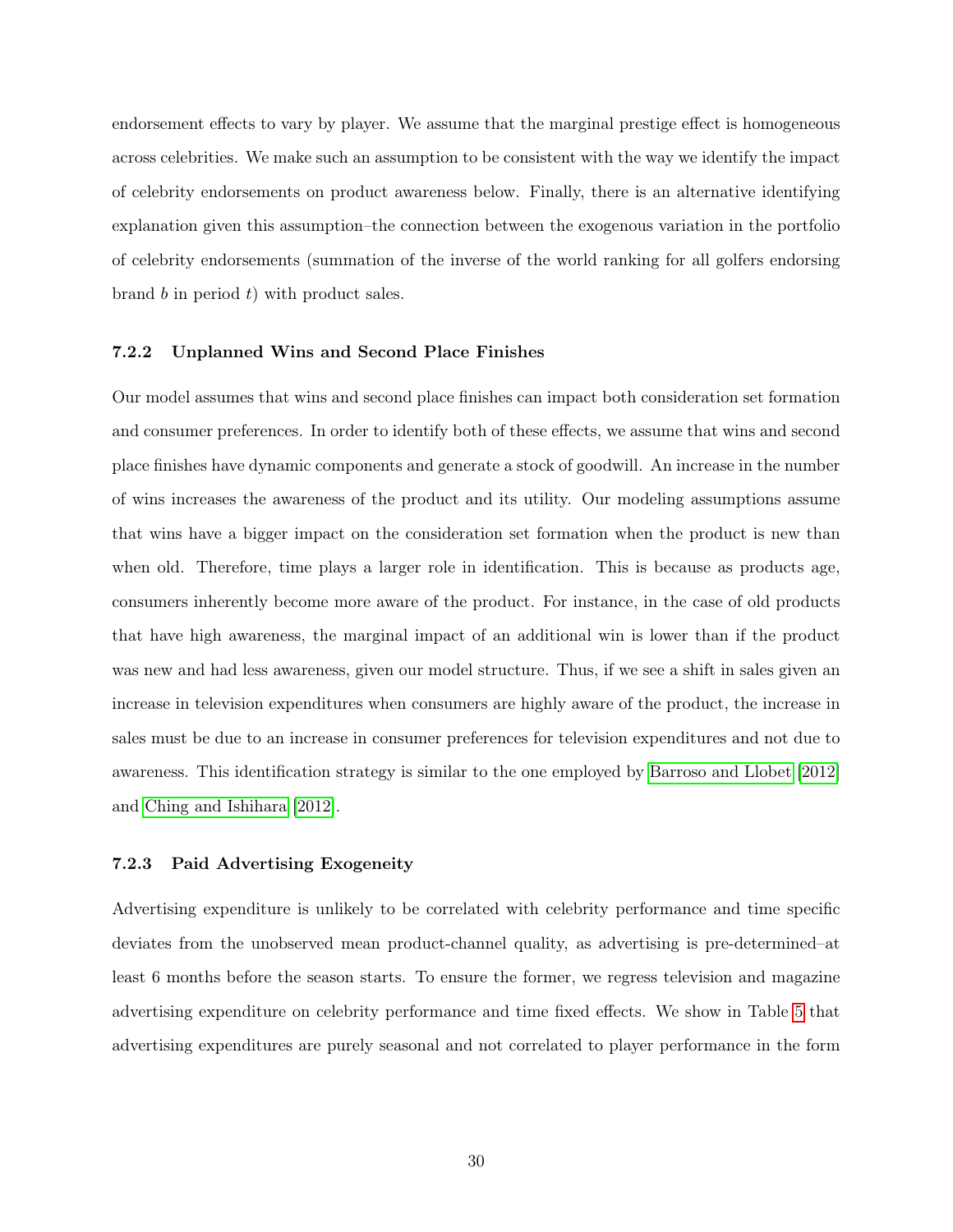of winning or finishing second in tournaments or player ranking.[32](#page-30-0) A similar approach was used in [Chung et al.](#page-47-1) [\[2013\]](#page-47-1) to also illustrate a similar pattern existed in golf ball sales. Given the finding that paid advertising is purely seasonal, we assume that expenditures are uncorrelated with  $\Delta \xi$ , as product-channel fixed effects, month of year indicator variables, and player quality measures are accounted for in consumer preferences. Consequently, we assume that such measures are strictly exogenous and do not require instruments. Note that a similar argument is made in [Rossi](#page-48-10) [\[2014\]](#page-48-10).

Next, in order to identify the impact of television advertising for brands with celebrities in the Top Ten versus those without, we must make the assumption that players in the Top Ten in world ranking do not differ in their impact on planned television advertising. This is because we do not have data on which players are in what television creatives. Thus, we do not separately estimate player-specific television impact. Rather, the estimated impact is at the celebrity portfolio level. In doing so, we eliminate the need for viewing ad creatives and can simply leverage advertising expenditures for brands with and without celebrities ranked in the Top Ten to proxy for exposure.

Finally, as we did in the case of wins and runner-up finishes, we allow television and magazine paid advertisements to impact both choice set formation and preferences. We follow the above wins/second place identification strategy to pin down the separate effects for awareness and preferences. Thus, as products age and consumers become more aware of them, the impact of a change in paid advertisement affects consideration set formation less and preferences more.

#### 7.2.4 Price Endogeneity

We use instrumental variables to correct for the endogeneity in prices to accurately estimate and identify a consumer's price sensitivity. Proper instruments for  $p$  are variables that shift cost or margins that are not correlated with the demand shock. Our instruments are as follows: i) price differences in period t for product j in channel r from its time mean, ii) own advertising cost shifters iii) mean advertising cost shifters of all other products and iv) the log number of products each brand sells in period t and the log number of overall products in the market place in period t. It is important to highlight the importance of the first set of instruments. These instruments eliminate

<span id="page-30-0"></span> $32$ In the appendix we also individually show the result for each of the top three brands: Callaway, TaylorMade and Titleist in Tables 11 & [12](#page-43-0)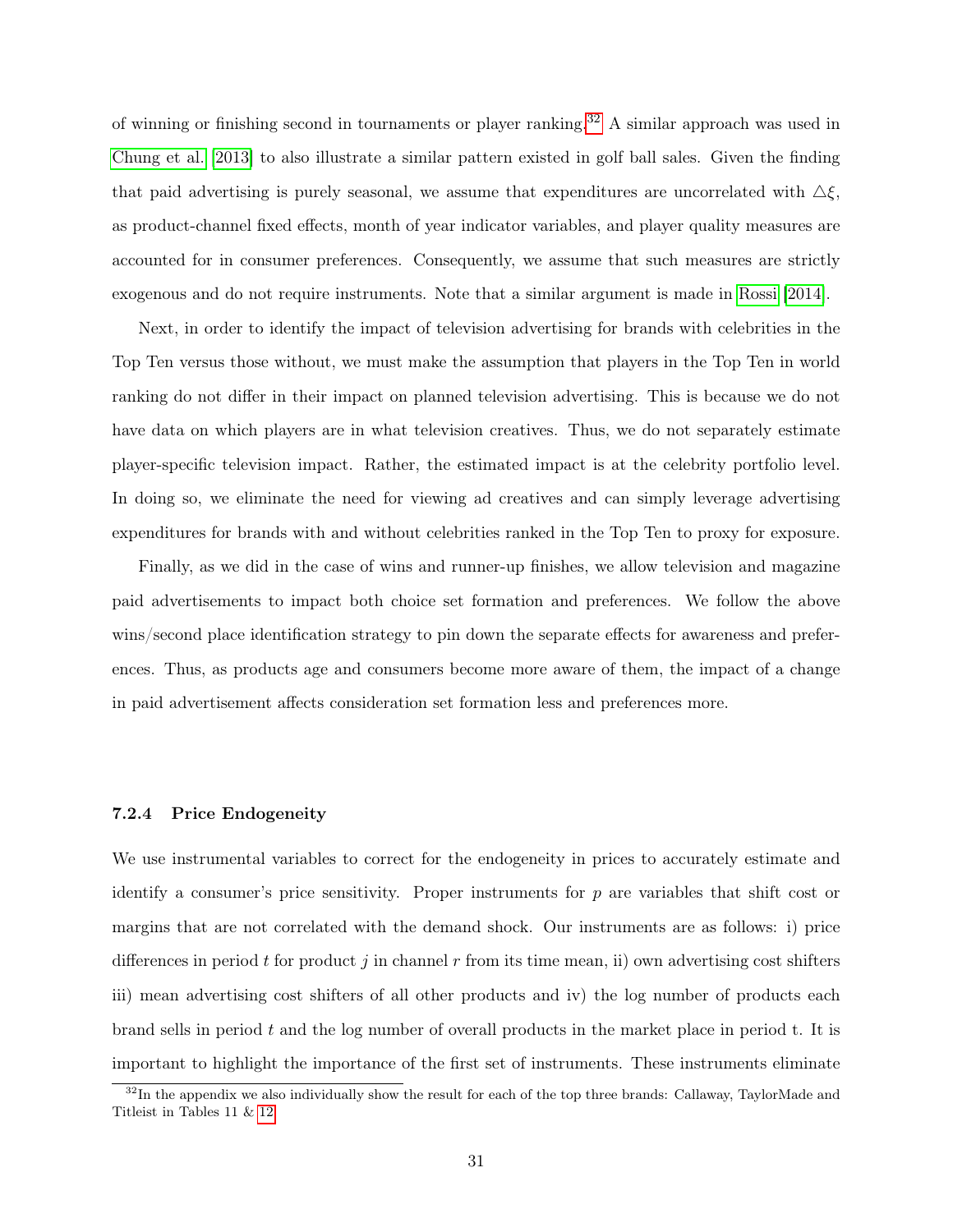<span id="page-31-0"></span>

|                                                                  | Television Ad: All |        | Magazine Ad: All |        |
|------------------------------------------------------------------|--------------------|--------|------------------|--------|
|                                                                  | $(N=136)$          |        | $(N=136)$        |        |
| Variable                                                         | Coef.              | SE     | Coef.            | SE     |
| Prestige Effect:<br>$\left(\sum_{g} \frac{1}{rank_{g,b}}\right)$ | 0.5392             | 0.3682 | $-0.8660$        | 0.6448 |
| Unplanned (wins+second)                                          | 0.0301             | 0.1541 | $-0.0349$        | 0.3806 |
| January                                                          | $3.7614**$         | 0.8349 | 1.8345           | 1.0294 |
| February                                                         | $3.9090**$         | 0.9611 | $3.4061**$       | 0.5894 |
| March                                                            | $4.0985**$         | 0.8536 | 4.7055**         | 0.7753 |
| April                                                            | $3.5237**$         | 0.8861 | $3.6561**$       | 0.5834 |
| May                                                              | $3.1595**$         | 0.8390 | $3.0175**$       | 0.8050 |
| June                                                             | $3.9670**$         | 0.8131 | $3.3254**$       | 0.5744 |
| July                                                             | $2.7064**$         | 0.8253 | $1.8013**$       | 0.6150 |
| August                                                           | $2.5652**$         | 0.8100 | 1.8174**         | 0.5674 |
| September                                                        | 0.9433             | 0.8434 | $2.5341**$       | 0.7728 |
| October                                                          | 1.8794**           | 0.6719 | $3.4704**$       | 0.6312 |
| November                                                         | $2.0646**$         | 0.7042 | $2.1396**$       | 0.8621 |
| December                                                         | 0.8854             | 0.7520 | $3.2099**$       | 0.7767 |

Table 5: Advertising Regressions

Notes: year, brand fixed effects and lagged dependent variable not reported

∗∗indicates significant at 5%; <sup>∗</sup>indicates significant at 10%;

the correlation with the error term arising from the individual fixed effects and were first proposed by [Bhargava and Sargan](#page-46-5) [\[1983\]](#page-46-5) and later studied by [Arellano and Bover](#page-46-6) [\[1995\]](#page-46-6) [\[Barroso and Llobet,](#page-46-4) [2012\]](#page-46-4).

## 8 Results

Table [6](#page-33-0) presents the results of four specifications. The first model is where consumers are assumed to have full information and there is no choice set formation. The second is also a full information model but includes the advertising expenditures, wins, runner-up finishes, and consumer specific skill fixed effects. Also, celebrity endorsements affect consumer preference through the prestige effect. The third specification is a limited information model in which choice set formation is modeled as functions of planned advertising only. The last specification further includes unplanned television exposure as part of the choice set formation model so that celebrity endorsement is allowed to affect both consumer preference and awareness.

The results of all four models in Table [6](#page-33-0) present the respected signs associated with each model covariate. The full information specifications, consistent with the literature, substantially underesti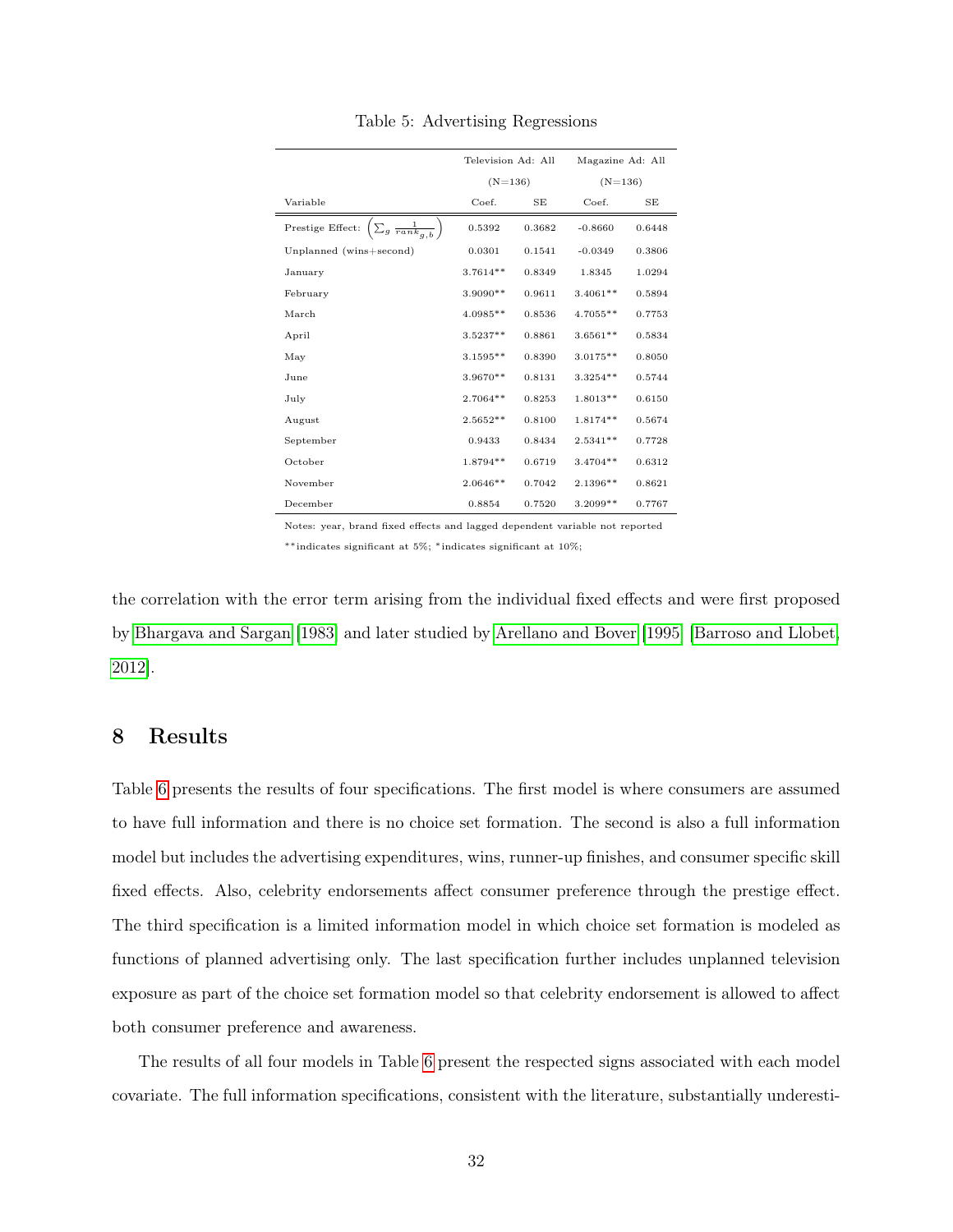mates consumer's price sensitivity compared with the two limited information specifications, which highlights the importance of modeling consideration set formation. The prestige effect is positive and significant in the first full information and two limited information specifications, which suggests that celebrity endorsements do affect consumer preference.

The results from the third and fourth specifications further indicate that celebrity endorsement affects consumers through raising awareness. Both specifications find that television and magazine ads impact brand awareness and that there is a dynamic carryover effect. Yet, the impact of television ads in the fourth specification differs from that in the third, as part of its impact should be attributed to unplanned exposure. We decompose the effect to planned (celebrities in television ads) and unplanned components of the celebrity endorsement (celebrity wins) in Limited Information model 2.

The results from the last specification indicate that unplanned brand exposure is an important component in a consumer's consideration set formation. Weekly golf tournament wins by celebrity golfers are found to have an impact on consumer awareness, whereas second place is found to have no impact. Finally, similar to the above carryover effect for television ads, the carryover effect for unplanned exposure is positive and significant. This implies that consumers awareness is a function of past tournament success.

In our final limited information model, we determine that television and magazine advertising do impact consumer preferences. This result is consistent with [Becker and Murphy](#page-46-1) [\[1993\]](#page-46-1) in which the more a firm advertises, the more utility the consumer consumes with a purchase of the firm's product. Note that wins and second place finishes do not have any impact on consumer preferences.

We next investigate consumer substitution patterns, and Tables [7](#page-34-0) and [8](#page-34-1) provide the own and cross price elasticities at the brand level for brands with celebrities, for each of the limited informa-tion models.<sup>[33](#page-32-0)</sup> We evaluate the elasticity by considering a  $1\%$  price cut that is made permanently, and is known by consumers, as well as the firm, to be a permanent cut. The model where unplanned advertising does enter into the consumers' consideration set model predicts that a permanent 1% percent reduction in the price of a driver would lead to an approximately 2.5-3% increase in average

<span id="page-32-0"></span><sup>&</sup>lt;sup>33</sup>The complete elasticity matrix, which includes brands without celebrities, is available upon request.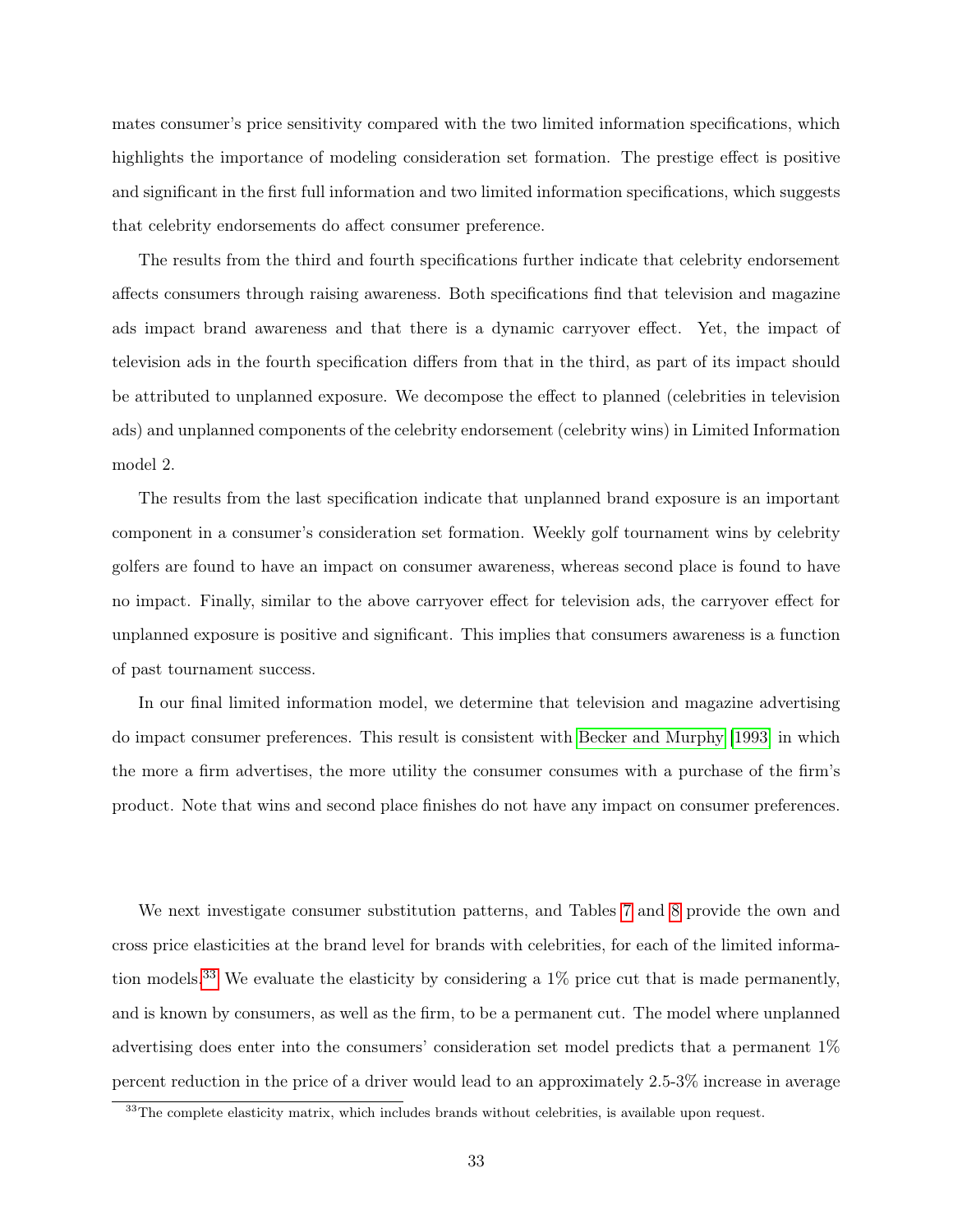<span id="page-33-0"></span>

|                                                               | Full Info: |          | Full Info:  |        | Limited Info: Model 1 |                     | Limited Info: Model 2 |                     |
|---------------------------------------------------------------|------------|----------|-------------|--------|-----------------------|---------------------|-----------------------|---------------------|
| Variable                                                      | Coef.      | $\rm SE$ |             | SE     | Coef.                 | $\operatorname{SE}$ | Coef.                 | $\operatorname{SE}$ |
| <b>Utility Parameters</b>                                     |            |          |             |        |                       |                     |                       |                     |
| Price $(\bar{\alpha}_p)$                                      | $0.0036**$ | 0.0012   | 0.0017      | 0.005  | $-0.0046**$           | 0.0022              | $-0.0061**$           | 0.0014              |
| Price Off-Course $(\bar{\alpha}_{p,Off})$                     | 0.0015     | 0.0015   | 0.0022      | 0.0016 | $-0.0036$             | 0.0036              | $-0.0036**$           | 0.0016              |
| Prestige Effect: $\left(\sum_{g} \frac{1}{rank_{g,b}}\right)$ | $1.1301**$ | 0.1991   | 0.0902      | 0.2486 | $0.5633**$            | 0.2677              | $0.5780**$            | 0.2201              |
| $A\hat{d}_b^{\ t v}$                                          |            |          | $0.0697**$  | 0.0223 | 0.0375                | 0.0413              | $0.0610**$            | 0.0177              |
| $\hat{Ad}_b{}^{tv}$ *(1-I[Endorse])                           |            |          | $-0.0174$   | 0.0263 |                       |                     | $-0.0405**$           | 0.0202              |
| $\hat{\text{Ad}_b}^{mag}$                                     |            |          | $0.0524**$  | 0.0103 | 0.0118                | 0.0151              | $0.0263**$            | 0.0073              |
| $\hat{\text{Wins}}$                                           |            |          | $0.1089**$  | 0.0305 |                       |                     | 0.0249                | 0.0353              |
| Second                                                        |            |          | $0.0690*$   | 0.0396 |                       |                     | 0.0333                | 0.0473              |
|                                                               |            |          |             |        |                       |                     |                       |                     |
| Awareness Parameters                                          |            |          |             |        |                       |                     |                       |                     |
| Constant $\varphi_0$                                          |            |          | $-0.1016$   | 2.2798 | $0.4204**$            | 0.0323              | $0.4216**$            | 0.0120              |
| Constant $\varphi_0$ *I[MedHandicap]                          |            |          | $0.5388**$  | 0.0341 | $0.3043**$            | 0.0642              | $0.3011*$             | 0.1749              |
| Constant $\varphi_0$ *I[HighHandicap]                         |            |          | $-0.9240**$ | 0.0292 | $-0.4701**$           | 0.0625              | $-0.4605*$            | 0.2672              |
| $\hat{\text{Ad}_b}^{tv}$                                      |            |          |             |        | $0.0463**$            | 0.0003              | $0.0481**$            | 0.0008              |
| $\hat{Ad}_b{}^{tv}$ *(1-I[Endorse])                           |            |          |             |        |                       |                     | 0.1093                | 0.0900              |
| $\hat{\text{Ad}_b}^{mag}$                                     |            |          |             |        | $0.1400**$            | 0.0003              | $0.1362**$            | 0.0006              |
| $\hat{\text{Wins}}$                                           |            |          |             |        |                       |                     | $0.2456**$            | 0.1190              |
| Second                                                        |            |          |             |        |                       |                     | 0.1635                | 0.2684              |
| Age                                                           |            |          |             |        | $0.0172**$            | 0.0008              | $0.0173**$            | 0.0009              |
| NerloveArrow Wins: $\psi_u$                                   |            |          | $0.7574**$  | 0.0141 |                       |                     | $0.3300**$            | 0.0890              |
| NerloveArrowTV: $\psi_{TV}$                                   |            |          | $0.3111**$  | 0.0250 | $0.5456**$            | 0.0792              | $0.5056**$            | 0.0635              |
| NerloveArrow Magazine: $\psi_m$                               |            |          | $0.6121**$  | 0.0113 | $0.6168**$            | 0.0251              | $0.7061**$            | 0.0727              |
| <b>GMM</b>                                                    | 98.8585    |          | 37.5427     |        | 14.8247               |                     | 13.9094               |                     |

Table 6: Results

Notes: Utility parameters include Product-Channel and Month of Year FE not reported; Number of Observations=737

 $*$ \*indicates significant at 5%;  $*$ indicates significant at 10%;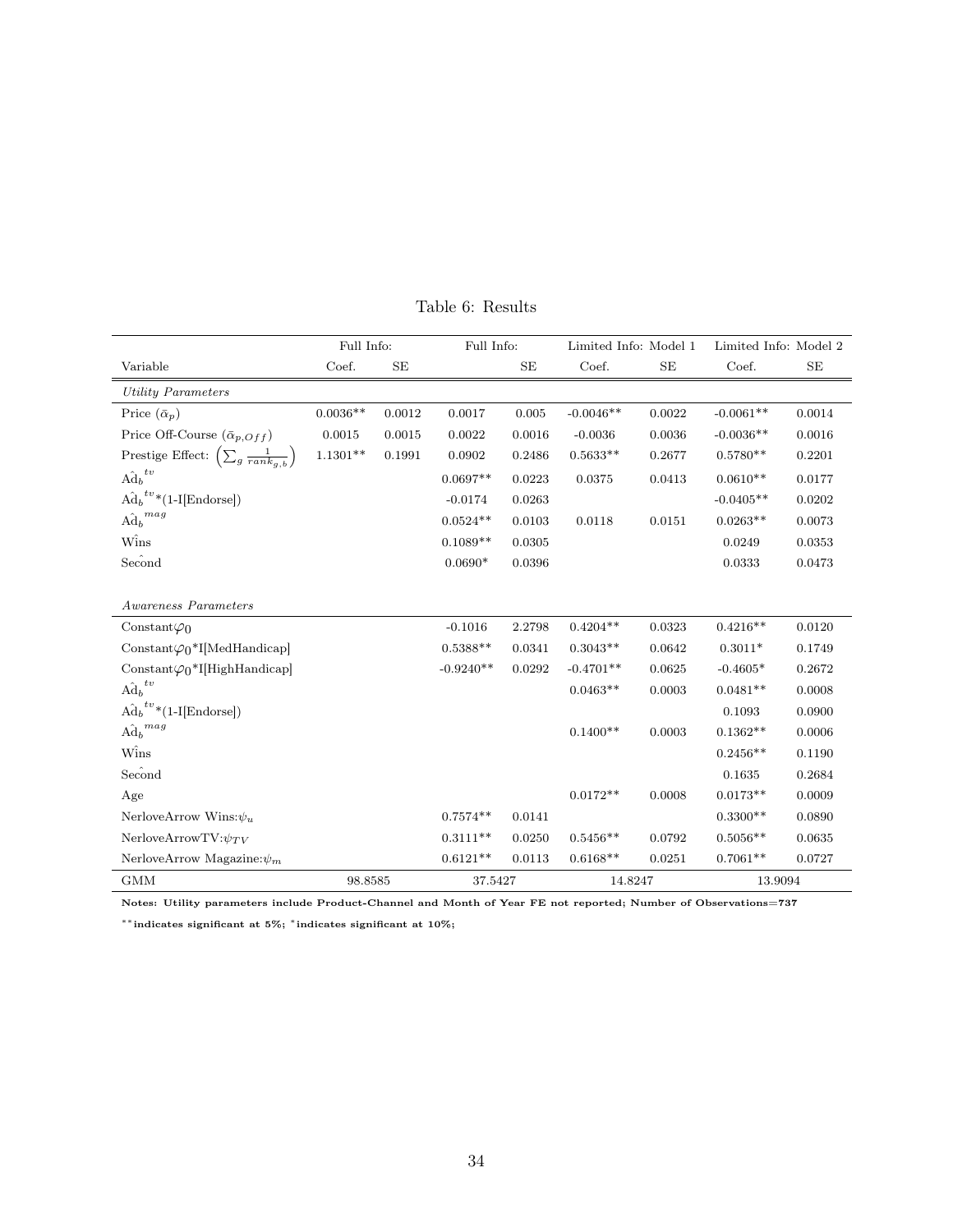<span id="page-34-0"></span>

|            | Callaway          | TaylorMade        | Titleist      | Wilson        |
|------------|-------------------|-------------------|---------------|---------------|
| Callaway   | 2.4723            | $-2.8807$ e $-06$ | $-6.4897e-07$ | $-1.7225e-08$ |
| TaylorMade | $-4.9617$ e $-06$ | 2.1447            | $-5.2963e-07$ | $-2.1567e-08$ |
| Titleist   | $-6.1306$ e $-06$ | $-2.9997-06$      | 2.3579        | $-2.2493e-08$ |
| Wilson     | $-4.8723e-06$     | $-3.5935e-06$     | $-6.2930e-07$ | 2.0679        |

Table 7: Brand Elasticity: Limited Information Model 1

Note only brands with celebrity endorsers reported

Table 8: Brand Elasticity: Limited Information Model 2

<span id="page-34-1"></span>

|                 | Callaway      | TaylorMade    | Titleist      | Wilson        |
|-----------------|---------------|---------------|---------------|---------------|
| Callaway        | 2.9927        | $-3.3059e-06$ | $-7.3100e-07$ | $-2.0391e-08$ |
| TaylorMade      | $-5.8223e-06$ | 2.5505        | $-6.0975e-07$ | $-2.5488e-08$ |
| <b>Titleist</b> | $-6.8221e-06$ | $-3.3293e-06$ | 2.8997        | $-2.5844e-08$ |
| Wilson          | $-5.9360e-06$ | $-4.2410e-06$ | -7.5337e-07   | 2.4813        |

Note only brands with celebrity endorsers reported

market share of a given club sold during the time period. The cross-price elasticities correspond to the effect of a price cut and range from 0 to -.00005%.

It is important to highlight the difference between the elasticity measures of the two limited information models (Table [7](#page-34-0) vs. Table [8\)](#page-34-1). The elasticities in the no-unplanned-exposure model are smaller than those in the complete limited information model. Thus, ignoring the impact of unplanned variables on the consideration set formation can lead to underestimating the consumer's price sensitivity.

Lastly, we calculate a television elasticity measure for Titleist in 1997. To do so, we assume that television expenditures increase by 10% for only Titleist in each month of 1997. We then determine the change in sales for each period and average the results. This leads to a television elasticity measure of 1.50%. Given the dynamic nature of the goodwill measure for television we also calculated the percent change in sales for all of 1997. This measure was 1.57%. These results are inline with the existing literature regarding television advertising elasticity measures [\[Sethuraman](#page-48-11) [et al., 2011\]](#page-48-11).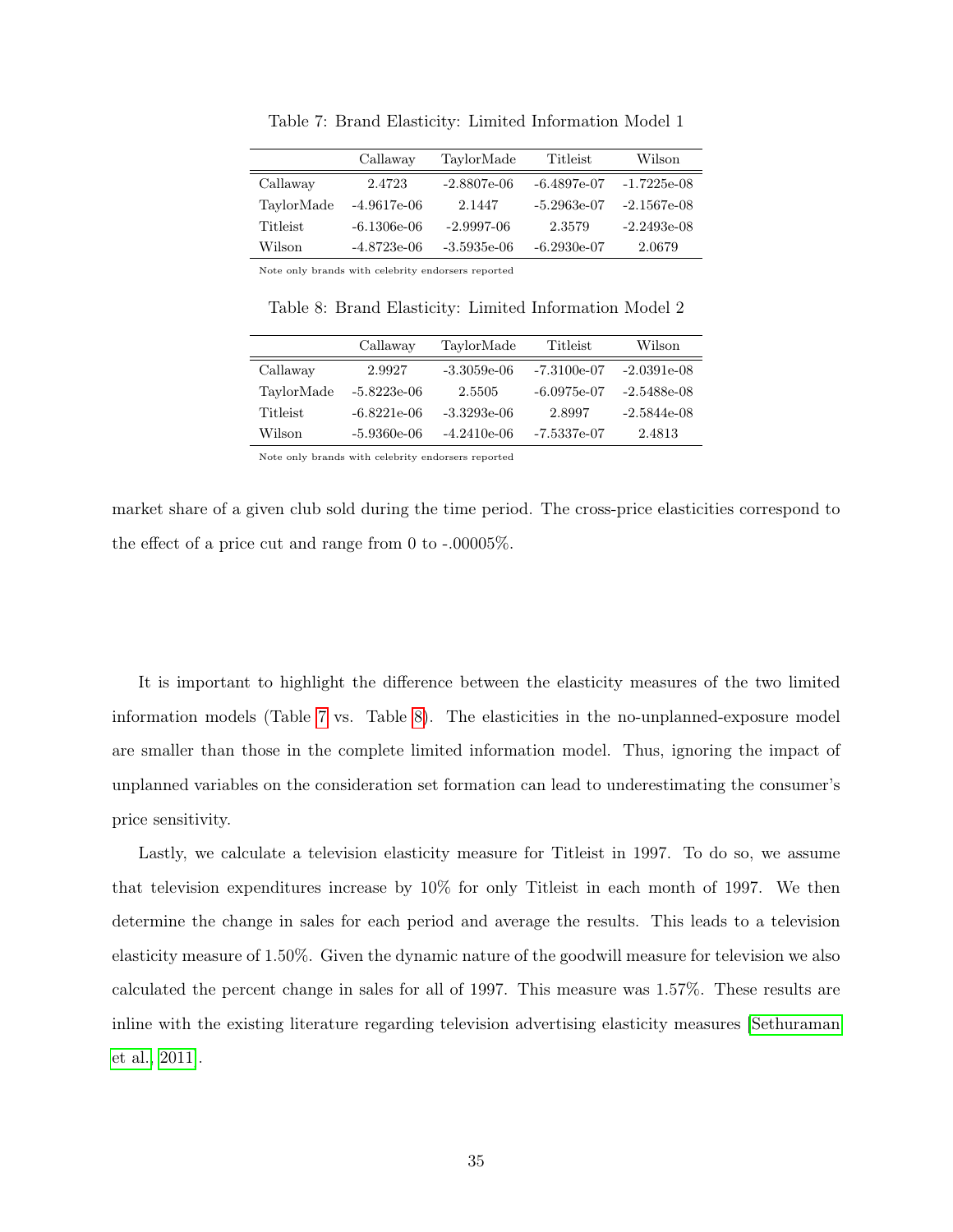## 9 Counterfactuals

Given the demand estimates, we run several counterfactuals to answer the following questions: 1) what is the impact of Titleist's celebrity endorsements on brand awareness, 2) what is the impact of the planned advertising and unplanned media exposure on sales, profit, and awareness, separately, and 3) how should a firm manage planned and unplanned exposure? Yet, before presenting any results, we outline the supply side model employed to recover marginal cost estimates.

#### 9.1 Firm Behavior

In the market for titanium drivers, we assume there are  $f = 1, ..., F$  non-cooperative Bertrand-Nash competitive firms, with each firm producing a subset of the J products,  $\mathcal{J}_f$ . Profits for firm f are

$$
\Pi_{jt} = \sum_{J_F} (p_{jt} - mc_{jt}) M_t s_{j,t}(p, a_m) - \sum_m a_{jmt}
$$

where M is the market size,  $s_{jt}$  is the market share for product j produced by firm F,  $mc_j$  is the marginal costs for firm  $F's$  product j, and  $a_m$  are advertising expenditures for medium m. Since we observe  $p_i$  and estimate demand parameters, marginal cost and markups are able to be computed. The first-order condition of the above profit function with respect to product  $j$  price is as follows:

$$
\text{FOC:} M_t \left\{ \sum_{r \in F} [p_{jt} - mc_{jt}] \frac{\partial s_{rt}(\mathbf{x}, \mathbf{a}, \xi, \mathbf{p}; \theta_d)}{\partial p_{jt}} + s_{jt}(\mathbf{x}, \mathbf{a}, \xi, \mathbf{p}; \theta_d) \right\} = 0. \tag{3}
$$

We highlight the fact that we do not assume that advertising is set optimally given celebrity performance. Instead, we assume it is set exogeneously and independent of celebrity performance. This assumption is based upon regression results that indicate firms do not coordinate advertising with celebrity winnings or long term rankings. From the first order conditions of each product, we are able to recover estimates of marginal cost and employ them to form estimates of variable profits.

#### 9.2 Impact of Celebrity Exposure

The first set of counterfactual exercises measures the overall impact that celebrity exposure (planned and unplanned) has on Titleist brand awareness and its sales and profits. These counterfactuals look to disentangle the impact of planned and unplanned celebrity exposure. We first present the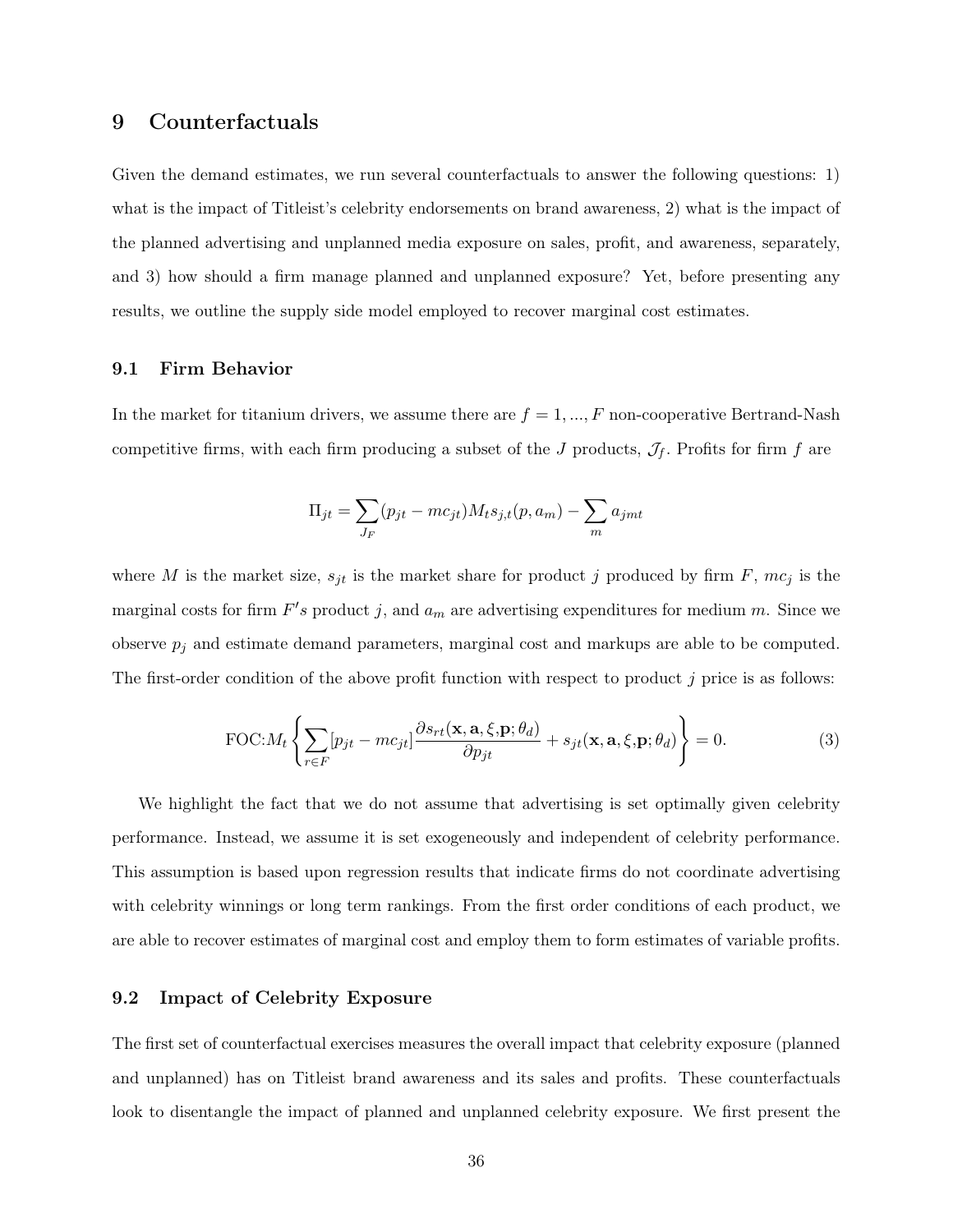impact on sales and profits and then analyze how such exposure moderates awareness.

#### 9.2.1 Sales and Profit

We simulate sales under two counterfactual scenarios. In the first scenario, we "turn off" the unplanned impact of wins and keep paid advertising.[34](#page-36-0) Consequently, we do not allow effects associated with winning to occur. We determine the impact of unplanned exposure by differencing the results from this counterfactual exercise from the original data.

The second scenario further eliminates the planned impact by replacing the coefficient of television advertising with celebrities with the coefficient without celebrities and reducing television advertising expenditures to be at the mean level of brands that do not have celebrities. By differencing this result from the first scenario results, we are able to isolate the impact of planned celebrity exposure on sales and awareness.

Table 9 presents the outcomes of these two simulated scenarios as well as the decomposition of the impact of planned and unplanned exposure. We see from the table that unplanned and planned exposure accounts for roughly 22% and 24% of sales for the 36 months of data, respectively. This impact is from changes in both utility and awareness.

|                                                                                                                                         | Observed and phinanated bands and I folles |                       |                                 |  |  |  |  |
|-----------------------------------------------------------------------------------------------------------------------------------------|--------------------------------------------|-----------------------|---------------------------------|--|--|--|--|
|                                                                                                                                         | Data                                       | No Unplanned Exposure | No Planned & Unplanned Exposure |  |  |  |  |
| <b>Sales</b>                                                                                                                            | 142,320                                    | 111,100               | 76,964                          |  |  |  |  |
| Profit $w/o$ Ad expend                                                                                                                  | 7,910,030                                  | 6,275,760             | 4,354,463                       |  |  |  |  |
| Planned and Unplanned Effects on Observed Sales and Profits<br><b>Effect of Unplanned Exposure</b><br><b>Effect of Planned Exposure</b> |                                            |                       |                                 |  |  |  |  |
| <b>Sales</b>                                                                                                                            |                                            | 31,220(22%)           | $34,136(24\%)$                  |  |  |  |  |
| Profit $w/\sigma$ Ad expend                                                                                                             |                                            | 1,634,270             | 1,921,297                       |  |  |  |  |

Table 9: Titleist Results Observed and Simulated Sales and Profits

<span id="page-36-0"></span><sup>&</sup>lt;sup>34</sup>Given second place finishes are found to be insignificant we hold its parameter value to what was estimated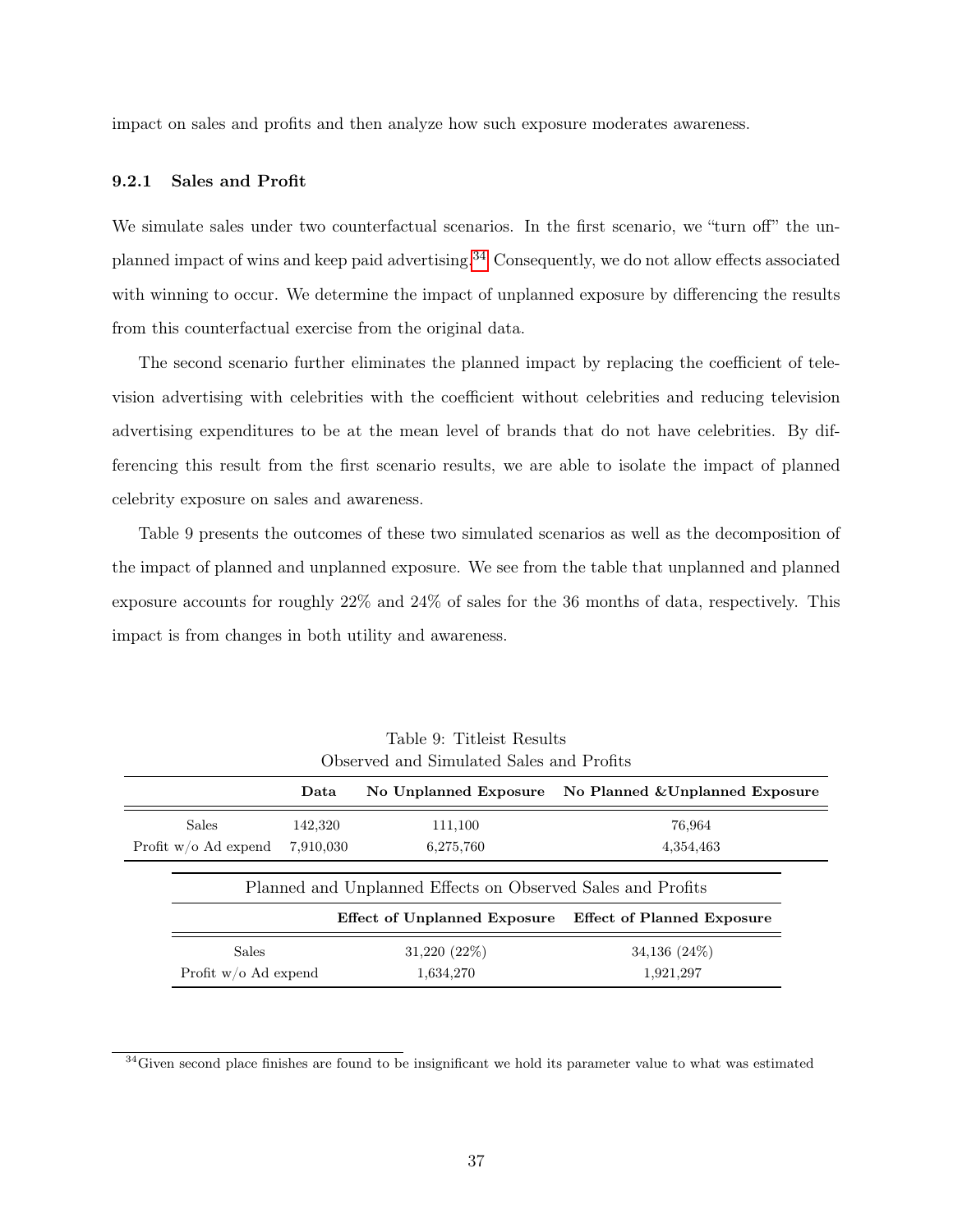Figure 9: Titleist Awareness

<span id="page-37-0"></span>

#### 9.2.2 Awareness

We next focus on the impact through awareness and disentangle the planned and unplanned components over time. Below in Figure [9,](#page-37-0) we present the difference in mean awareness for all brands using celebrity endorsements for the above counterfactual exercises. We highlight the slight decreasing total effect from celebrity endorsements over time. This is due to product awareness naturally increasing as the product ages. Figure [9](#page-37-0) also illustrates that the majority of the impact on awareness originates from the unplanned exposure effect associated with celebrity endorsements rather than with planned television exposure. Planned exposure is found to impact sales and profits more through preferences.

### 9.3 Management of Unplanned vs. Planned Celebrity Advertisements

Should Titleist advertise right after Tiger Woods or any of its endorsers wins a tournament or wait until the effect of winning wears off? Our next counterfactual exercise analyzes the relationship between planned advertising and unplanned media exposure over time and whether these types of advertisements should be negatively, positively, or independently related. We also investigate how time moderates the relationship– e.g., how does the relationship change as products get older and consumers become more informed? Moreover, from the data above in Figure [4,](#page-13-0) we clearly see that firms are setting advertisement expenditures seasonally and exogenously from unplanned exposure.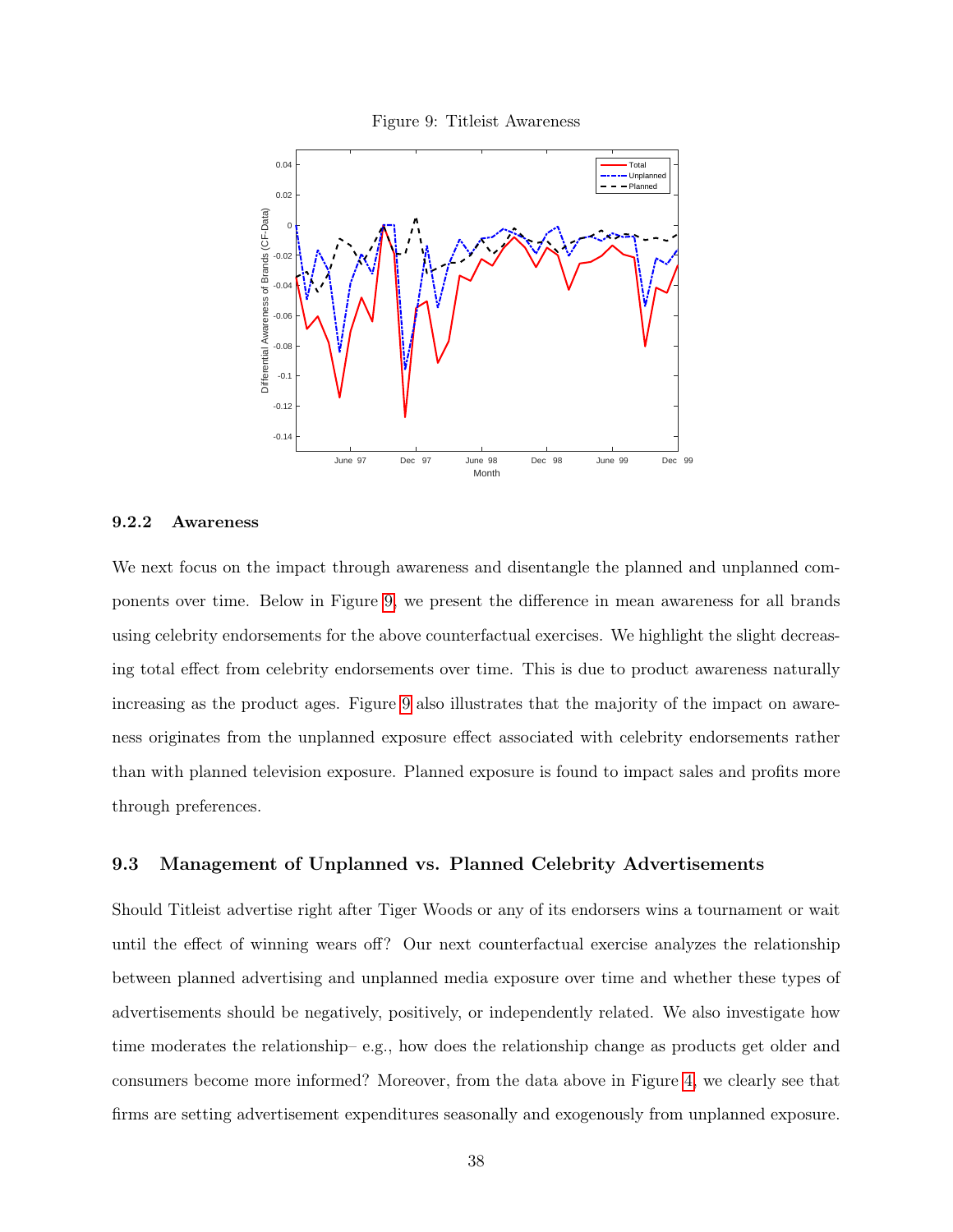We, thus, ask the question of whether firms can benefit from coordinating the planned exposure alongside the unplanned.

Given the uncertainty associated with unplanned exposure, we assume that such a measure is a random shock to firms and consumers. In order to identify whether television advertisement with celebrities are substitutes, complements, or independent of unplanned exposure, we generate two additional data patterns for television expenditures that are negatively and positively correlated with unplanned exposure for Titleist. Negative correlation among the two variables would indicate substitutes, whereas positive correlation would capture a relationship of complements. Details of the construction of both data patterns are presented below.

In order to construct an advertising expenditure pattern that is negatively or positively correlated with unplanned exposure, we keep the total yearly television expenditure the same and reallocate it over time within a year so that the allocation moves along/against the unplanned wins over time. First, we aggregate television expenditures over the course of each year. We then multiply the aggregate television expenditures by a specific month weight  $\hat{A}d_t^{TV} = \left(\sum_{t=1}^T Ad_t^{TV}\right) * w_t$ . This weight is constructed accordingly:

$$
w_t = \frac{BrandWinsNA_t + BrandSecondNA_t}{\sum_{t=1}^{T} (BrandWinsNA_t + BrandSecondNA_t)}
$$

for positive correlation and  $\varpi_t = 2/12 - w_t$  for data that is negatively. Below in Figure 10a, we present the three corresponding data patterns for television advertising: the observed data, negatively and positively correlated with unplanned exposure. In Figure 10b, we present Titleist's unplanned celebrity expenditure over time, while Figure [11](#page-39-0) presents the corresponding weights  $(w_t)$ associated with each counterfactual exercise.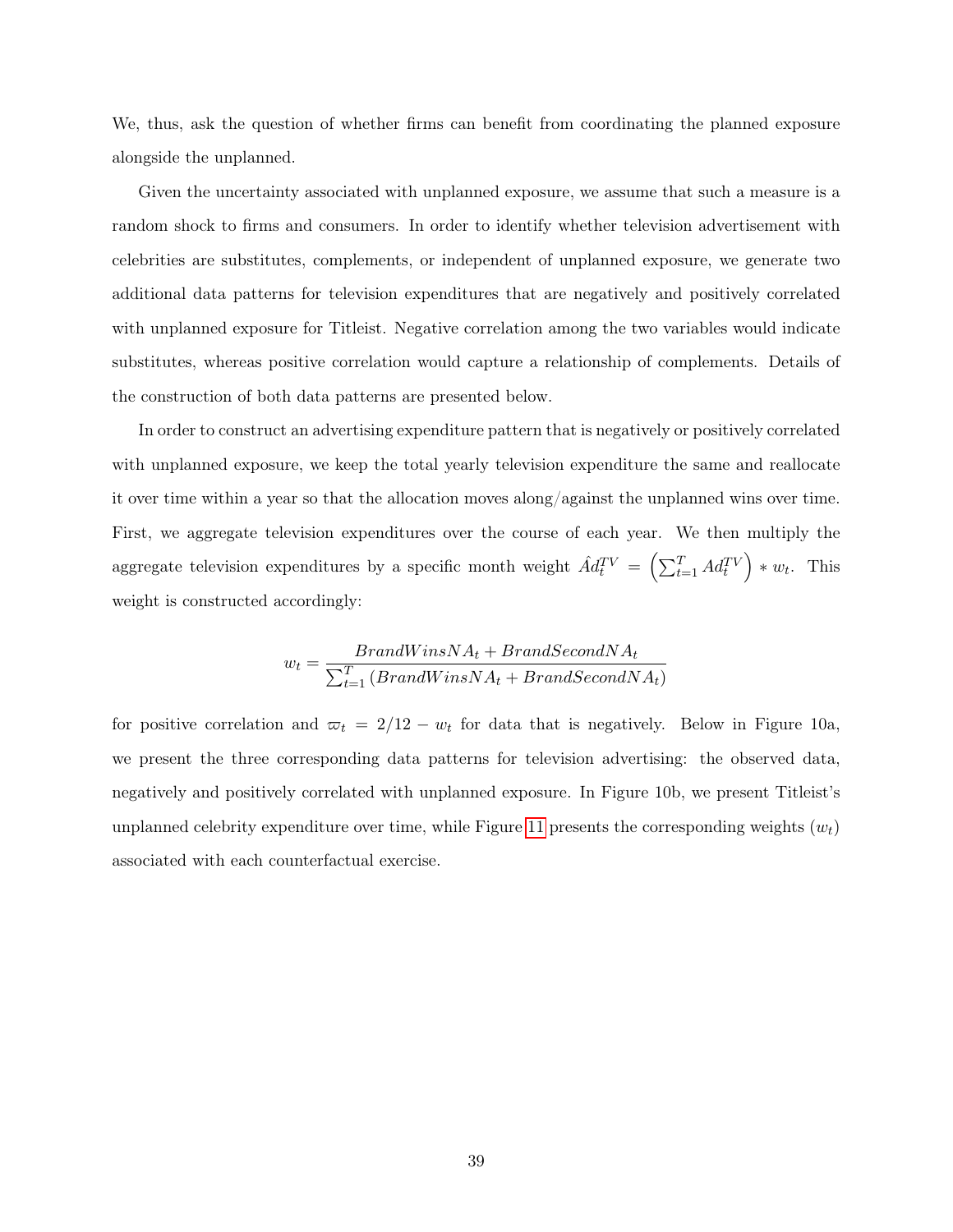

wins|second)

<span id="page-39-0"></span>Figure 11: Titleist Monthly Brand Advertising Weights



We determine the profit maximizing relationship as well as understand the moderating effects of time by presenting the results of each scenario broken down by year in Table 10. Specifically, we run these counterfactual exercises by substituting the observed television expenditures for Titleist with that of the new simulated data. We then calculate discounted profit (in January 1997 dollars) for each of the three years, assuming a discount rate of 0.975. Table 10a presents the observed sales and the simulated sales, whereas Table 10b presents profits. From these results, we determine that the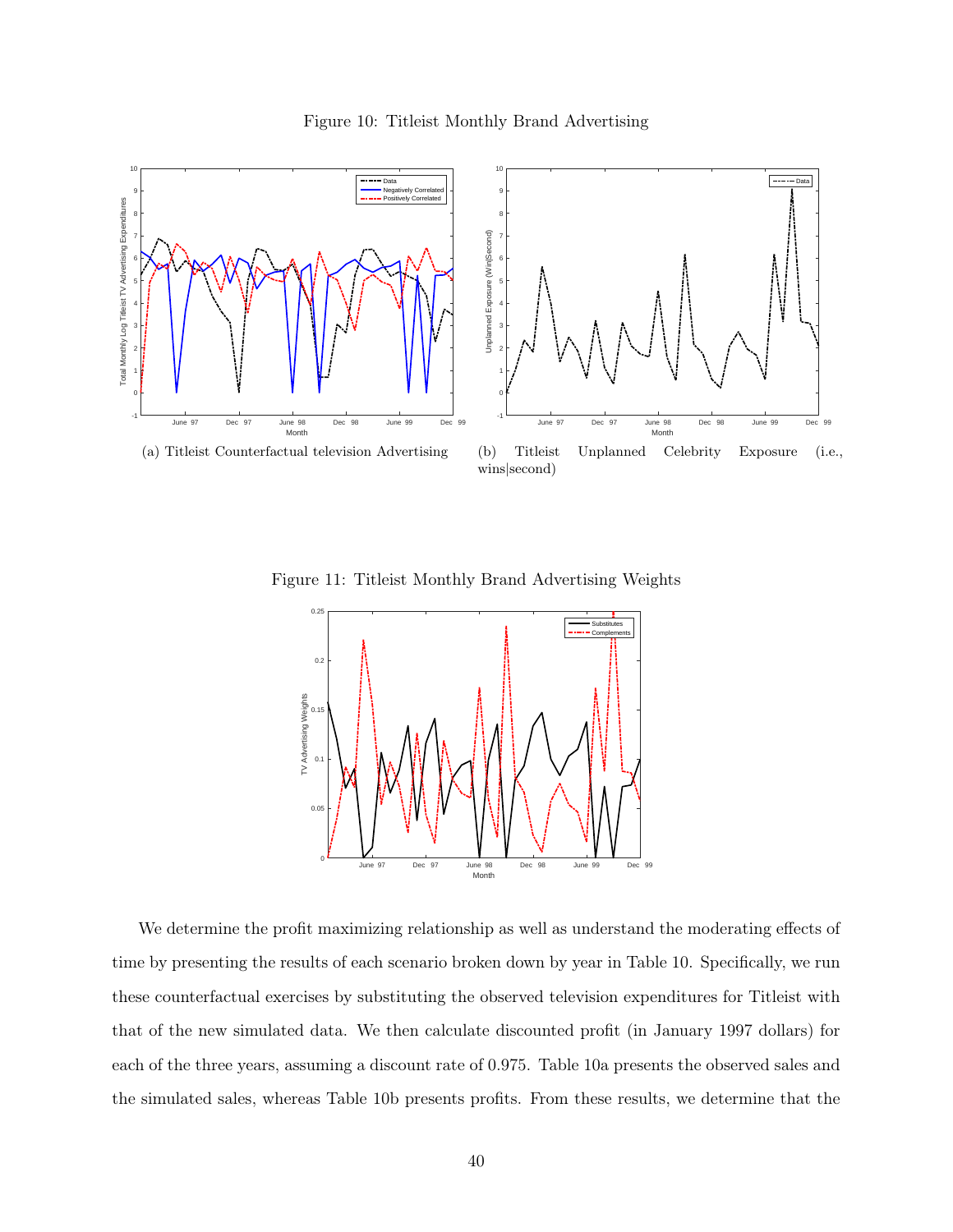profit maximizing relationship changes over the course of the three years. In year one, the optimal strategy (of the three) is one of substitutes, with an overall profit excluding advertising expenditures of \$765,141 dollars compared to \$652,341 dollars in the observed data pattern. Moreover, total sales in 1997 under a negative relationship is 1,560 units larger than that of the observed data. In year two, the optimal strategy shifts to a positive relationship. This shift is a consequence of consumers becoming more aware of the products over time, which leads to a diminishing marginal benefit in coordinating planned and unplanned exposure. In Appendix C, we present a formal derivation of when and why firms should use planned celebrity advertising as substitutes (complements) to unplanned exposure. In summary, when the product is young and consumers are unaware, it is best to smooth exposure to keep awareness at a high level. Once consumers become more aware of the product as it ages, the strategy switches to complementary in order to capitalize on the exposure due to the reduced marginal benefit.

Table 10: Results

|           | Data      | Complements | Substitutes |  |  |  |
|-----------|-----------|-------------|-------------|--|--|--|
| Sales 97  | 7,760     | 8,922       | 9,320       |  |  |  |
| Sales 98  | 54,450    | 60,207      | 54,436      |  |  |  |
| Sales 99  | 80,110    | 86,248      | 83,063      |  |  |  |
| Total     | 142,320   | 155,378     | 146,819     |  |  |  |
| (a) Sales |           |             |             |  |  |  |
|           | Data      | Complements | Substitutes |  |  |  |
| Profit 97 | 652,341   | 734,590     | 765,141     |  |  |  |
| Profit 98 | 3,483,497 | 3,813,424   | 3,448,962   |  |  |  |

| Profit 99 | 3,774,191 | 4,018,955 | 3,916,034 |
|-----------|-----------|-----------|-----------|
| Total     | 7,910,030 | 8,566,969 | 8,130,137 |

(b) Profit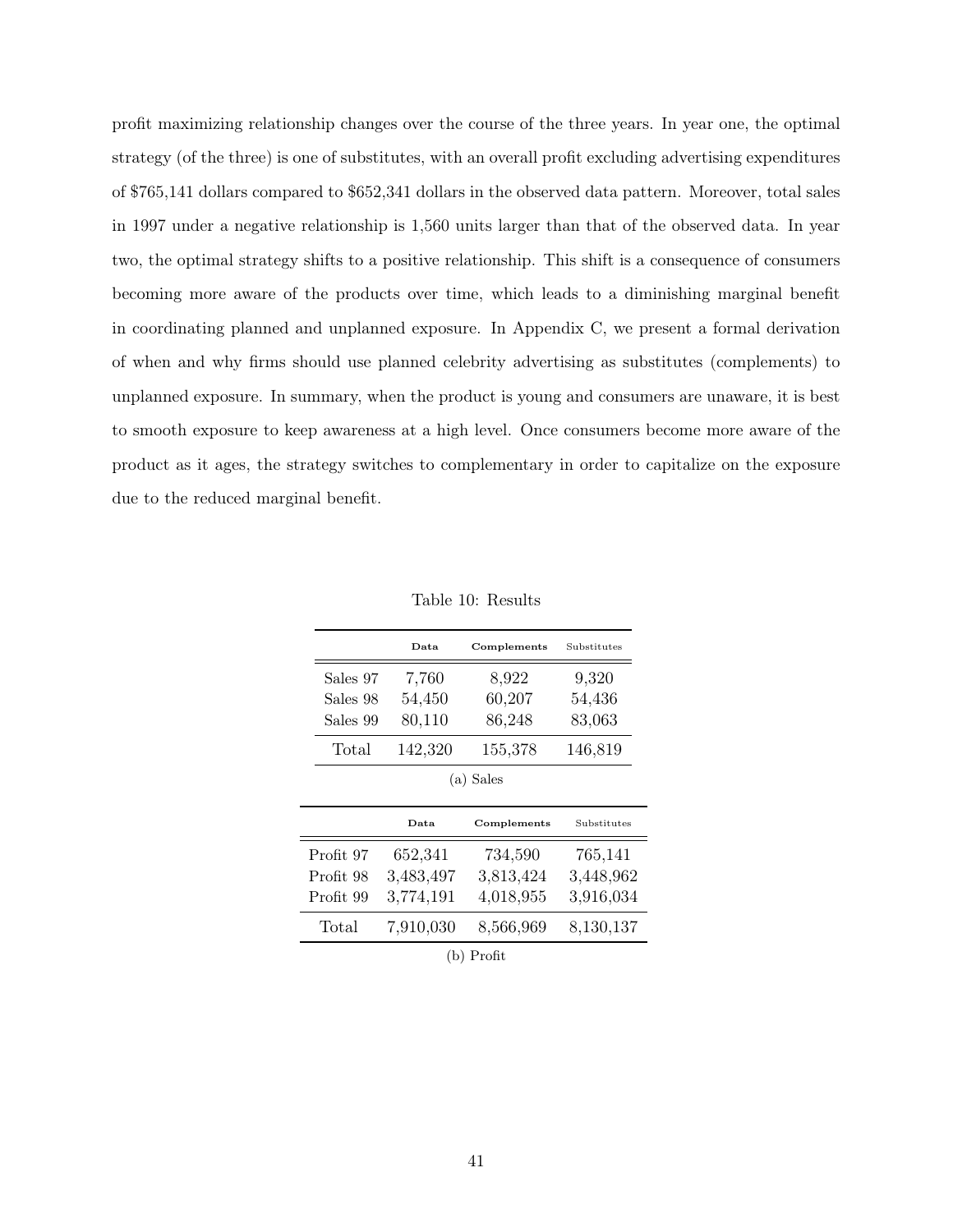## 10 Limitations and Conclusion

We examine the impact of celebrity endorsement on new product (Titanium Drivers) sales by modeling consumers' choice set formation within a discrete choice framework. The uniqueness of this advertising tool is that it has a planned component (i.e., celebrities in television ads) and an unplanned component (i.e., celebrity performance). The latter is captured by a long-term performance measure or player ranking and a short-term performance measure or wins and second place finishes. We find that celebrity endorsement affects both preference and awareness through three channels: the prestige effect of player ranking on preference, the effect of wins on awareness, and the effect of celebrities on television ad effectiveness.

Counterfactual results show that the unplanned aspect contributes to 22% of incremental sales and the planned aspects contributes to 24%. Celebrity endorsement is particularly effective for new product introduction, especially in the early stage. We also find that firms can benefit from coordinating the planned paid advertising expenditures with the unplanned player performance. The planned and unplanned components are substitutes in the early stage of the product's life cycle and complements later, as the marginal impact on awareness decreases over time.

One limitation of the paper is that, similar to [Sovinsky](#page-48-5) [\[2008\]](#page-48-5), we do not model consumers' new product adoption as a dynamic process, for computational tractability reasons. Consumers are not assumed to be forward-looking and thus do not form expectations about future prices, player performance, advertising levels and wins/runner-ups.

We are also keenly aware of the fact our results may not be completely generalizable to other sports markets. For us to make such a claim, more data on different markets is needed. But, the type of data we need is difficult to obtain as it requires a diverse set (sales, planned advertising, long-term player quality, unplanned tournament television exposure). The results of our paper however should not be discounted because of this, as our recent informal conversations with managers reinforce the issue as how firms should manage planned and unplanned advertising.

Finally, the paper illustrates how celebrity endorsements can impact consumer adoption decision through consumer awareness and preferences. The unique relationship between the planned and unplanned aspects of this advertising tool can be increasingly relevant, as firms' ability to manipulate planned advertising alongside the unplanned has substantially improved through the introduction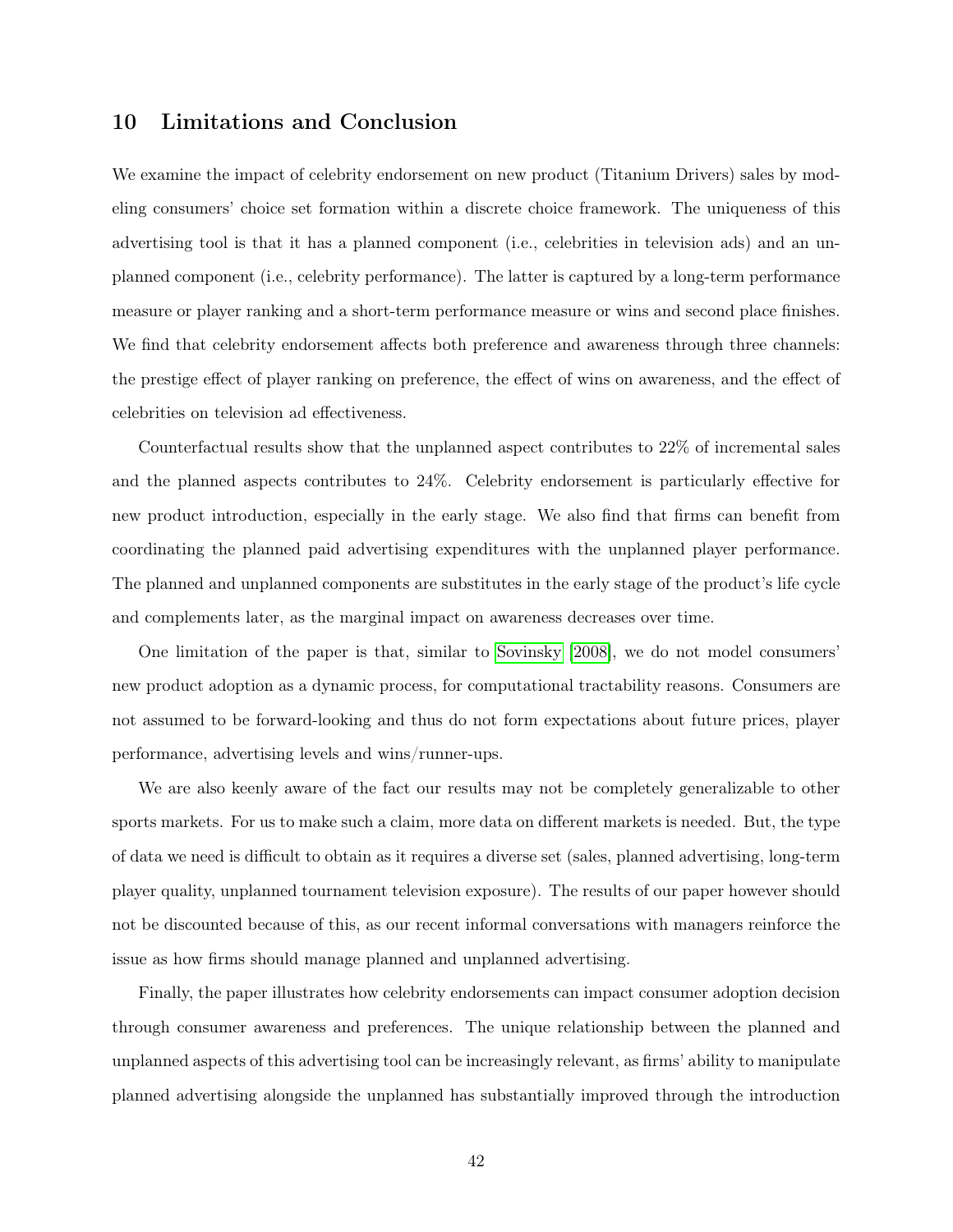of new advertising tools (e.g., social networks and media). Future research can study the impact of celebrity endorsement in other industries and scenarios in which new planned advertising tools are available.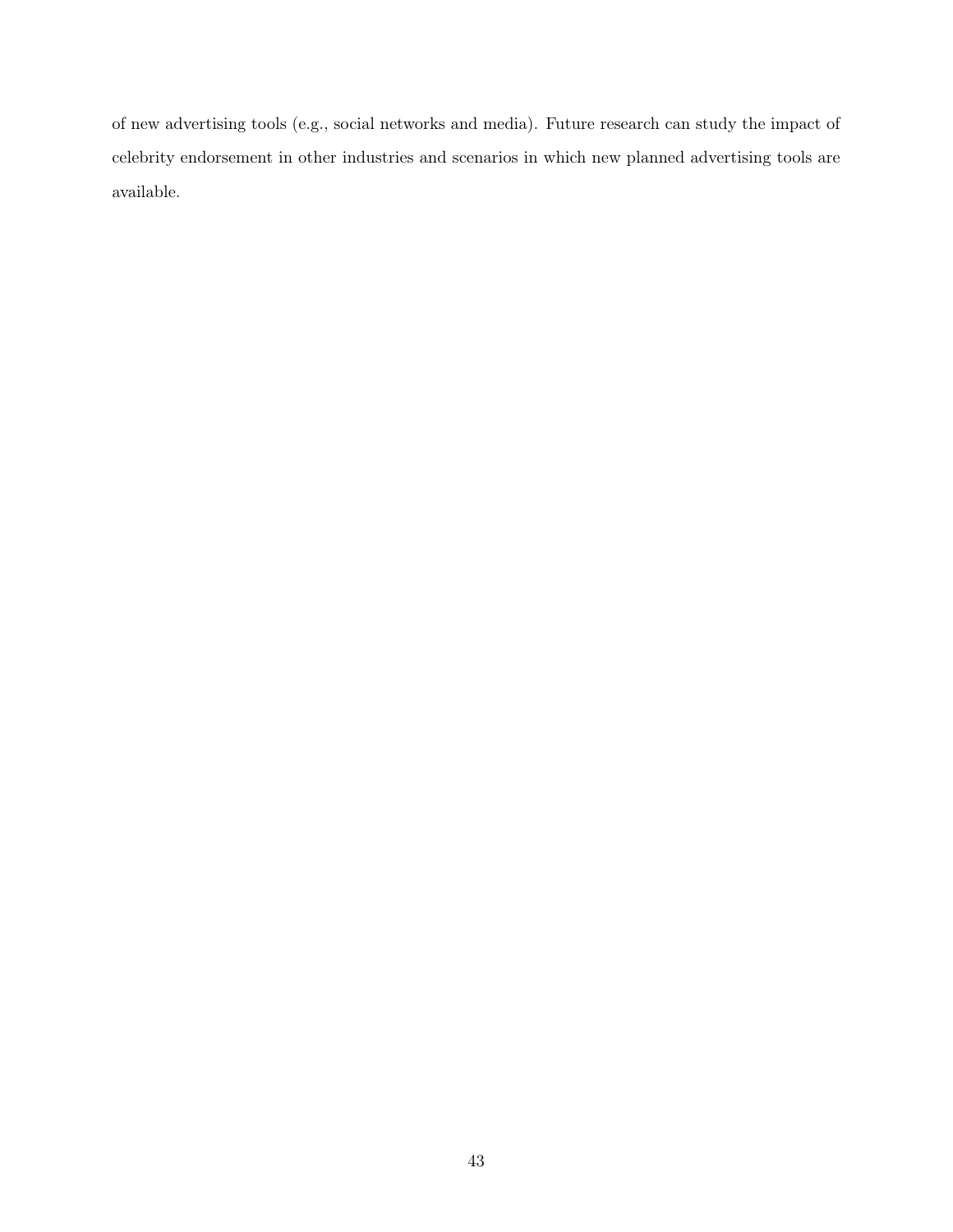# Appendix A: Advertising Regressions

|                                                                  | Television Ad: Callaway |        | Television Ad: TaylorMade |        | Television Ad: Titleist |        |
|------------------------------------------------------------------|-------------------------|--------|---------------------------|--------|-------------------------|--------|
| Variable                                                         | Coef.                   | SE     | Coef.                     | SE     | Coef.                   | SE     |
| Prestige Effect:<br>$\left(\sum_{g} \frac{1}{rank_{g,b}}\right)$ | 1.2659                  | 1.8837 | $-0.9572$                 | 1.4204 | $-0.9982$               | 0.7910 |
| Unplanned (wins+second)                                          | $-0.0812$               | 0.2348 | 0.0228                    | 0.2180 | 0.1413                  | 0.1228 |
| January                                                          | $6.4467**$              | 0.6532 | 5.7082**                  | 0.9055 | $5.4635**$              | 0.2826 |
| February                                                         | $6.2122**$              | 0.6454 | $8.0093**$                | 0.8824 | $6.4986**$              | 0.6453 |
| March                                                            | $7.3761**$              | 0.6532 | 8.2388**                  | 0.9027 | $6.8328**$              | 0.5431 |
| April                                                            | $7.3261**$              | 0.6394 | $7.8583**$                | 0.8888 | $6.3334**$              | 0.5255 |
| May                                                              | $6.9222**$              | 0.5776 | $7.3445**$                | 0.9734 | $5.4845**$              | 0.5500 |
| June                                                             | $7.5508**$              | 0.6305 | 8.2737**                  | 0.9793 | 5.8861**                | 0.5527 |
| July                                                             | $7.0267**$              | 0.7889 | $8.0043**$                | 0.9154 | 5.5678**                | 0.6294 |
| August                                                           | $6.4907**$              | 0.6418 | $6.3320**$                | 0.8539 | $5.4657**$              | 0.6900 |
| September                                                        | $5.4544**$              | 0.6790 | $4.3075**$                | 0.8484 | $2.4958**$              | 1.6316 |
| October                                                          | 5.9154**                | 0.6746 | $5.4185**$                | 0.8687 | $2.9771**$              | 0.9560 |
| November                                                         | 5.5981**                | 0.6917 | $5.0161**$                | 0.8951 | $3.7202**$              | 0.6594 |
| December                                                         | $4.4108**$              | 0.6746 | $4.2091**$                | 0.9230 | $2.7350**$              | 1.3482 |

Table 11: Firm Specific Television Ad Regression

Notes: Year Fixed Effects not reported; Number of Observations=36

∗∗indicates significant at 5%; <sup>∗</sup>indicates significant at 10%;

<span id="page-43-0"></span>

|                                                               | Magazine Ad: Callaway |        | Magazine Ad: TaylorMade |        | Magazine Ad: Titleist |        |
|---------------------------------------------------------------|-----------------------|--------|-------------------------|--------|-----------------------|--------|
| Variable                                                      | Coef.                 | SE     | Coef.                   | SE     | Coef.                 | SE     |
| Prestige Effect: $\left(\sum_{g} \frac{1}{rank_{g,b}}\right)$ | 3.5817                | 3.8633 | $-2.3894$               | 2.6114 | 2.1071                | 1.6749 |
| Unplanned (wins+second)                                       | 0.5648                | 0.4816 | 0.3420                  | 0.4008 | $-0.0188$             | 0.2682 |
| January                                                       | $5.2320**$            | 1.3397 | $7.0887**$              | 1.6648 | $2.1624**$            | 1.0935 |
| February                                                      | $5.1784**$            | 1.3236 | $7.2102**$              | 1.6222 | 2.3566*               | 1.4136 |
| March                                                         | $6.0507**$            | 1.3397 | $9.4782**$              | 1.6596 | 1.7231                | 1.3892 |
| April                                                         | $5.8563**$            | 1.3113 | $8.7147**$              | 1.6339 | $2.9889**$            | 1.3118 |
| May                                                           | $5.3003**$            | 1.1847 | $7.3129**$              | 1.7895 | $3.3444**$            | 1.3260 |
| June                                                          | 5.0947**              | 1.2931 | $7.4375**$              | 1.8004 | $2.7831**$            | 1.3822 |
| July                                                          | 3.4906**              | 1.6179 | $6.0064**$              | 1.6829 | $2.6015*$             | 1.4729 |
| August                                                        | $3.0609**$            | 1.3162 | $4.9930**$              | 1.5699 | 1.6378                | 1.6666 |
| September                                                     | $4.5127**$            | 1.3925 | $5.2141**$              | 1.5598 | $-0.3833$             | 2.4778 |
| October                                                       | 5.9718**              | 1.3835 | $6.8679**$              | 1.5971 | 2.7034*               | 1.5475 |
| November                                                      | 2.7196*               | 1.4187 | $7.2760**$              | 1.6456 | 2.0329                | 1.5874 |
| December                                                      | 5.2941**              | 1.3835 | $7.6147**$              | 1.6969 | 1.6112                | 1.5091 |

#### Table 12: Magazine Advertising Regression

Notes: Year Fixed Effects not reported; Number of Observations=36

∗∗indicates significant at 5%; <sup>∗</sup>indicates significant at 10%;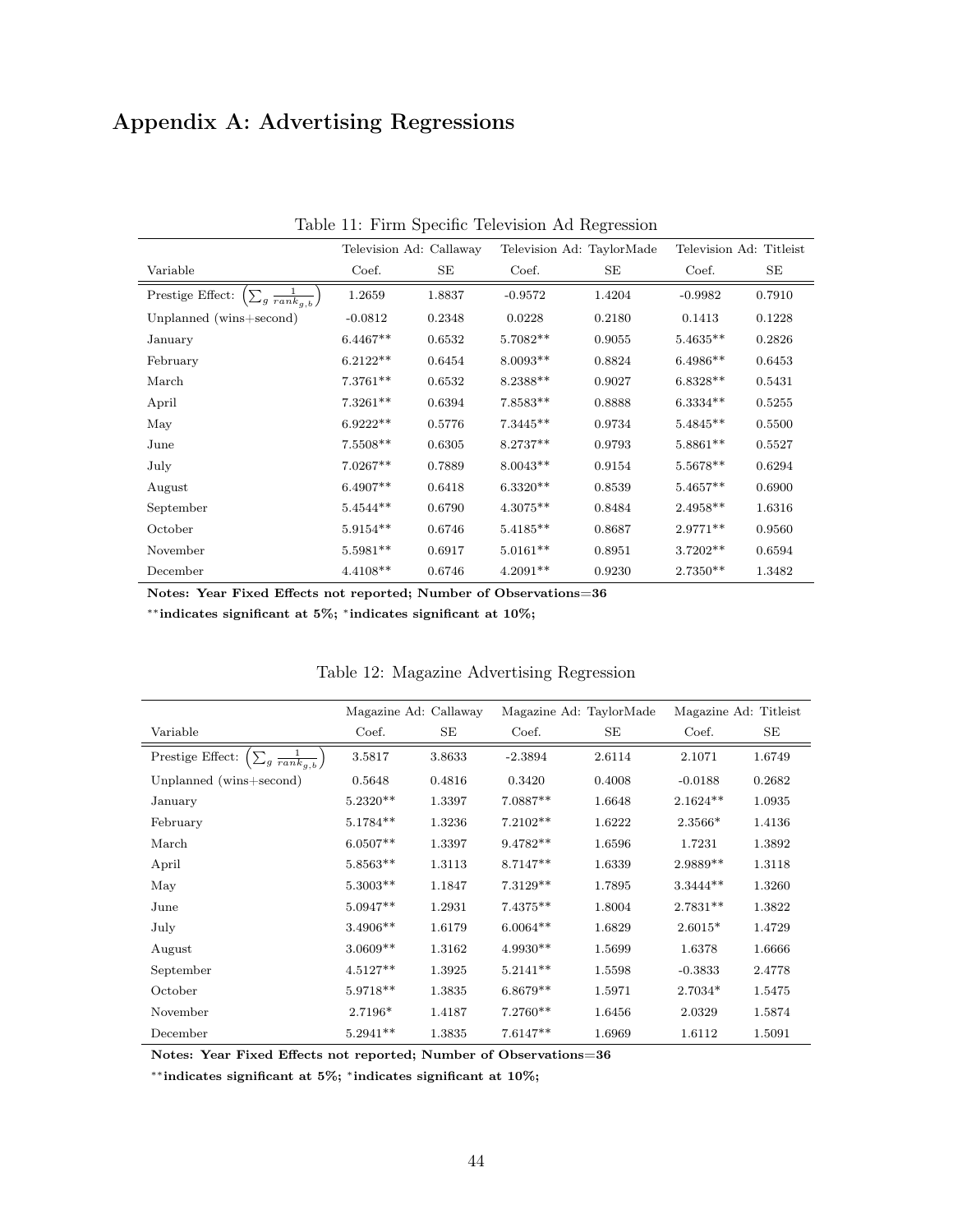|                                                               | Limited Info: Ratio 3.5 |           | Limited Info: Ratio 4.5 |         |  |
|---------------------------------------------------------------|-------------------------|-----------|-------------------------|---------|--|
| Variable                                                      | Coef.                   | <b>SE</b> | Coef.                   | SE      |  |
| Utility Parameters                                            |                         |           |                         |         |  |
| Price $(\bar{\alpha}_p)$                                      | $-0.0066**$             | 0.0017    | $-0.0085**$             | 0.0018  |  |
| Price OffCourse $(\bar{\alpha}_{p,Off})$                      | $-0.0042**$             | 0.0019    | $-0.0051**$             | 0.0021  |  |
| Prestige Effect: $\left(\sum_{g} \frac{1}{rank_{g,b}}\right)$ | $0.8728**$              | 0.3526    | $1.1104**$              | 0.4278  |  |
| $\hat{\mathrm{Ad}_b}^{tv}$                                    | $0.0525**$              | 0.0211    | $0.0503**$              | 0.0230  |  |
| $\hat{Ad}_b{}^{tv}$ *(1-I[Endorse])                           | $-0.0147$               | 0.0243    | $-0.0091$               | 0.0279  |  |
| $\hat{\text{Ad}_b}^{mag}$                                     | $0.0176**$              | 0.0083    | $0.0172*$               | 0.0101  |  |
| Wins                                                          | 0.0221                  | 0.1174    | 0.0618                  | 0.1414  |  |
| Second                                                        | 0.0358                  | 0.1096    | 0.0469                  | 0.0707  |  |
|                                                               |                         |           |                         |         |  |
| Awareness Parameters                                          |                         |           |                         |         |  |
| Constant $\varphi_0$                                          | $0.4222**$              | 0.0238    | $0.4173*$               | 0.2494  |  |
| Constant $\varphi_0^*$ I[MedHandicap]                         | $0.3017*$               | 0.3197    | $0.2987*$               | 0.1911  |  |
| Constant $\varphi_0^*$ I[HighHandicap]                        | $-0.4665*$              | 0.2772    | $-0.4525$               | 0.2804  |  |
| $\hat{\text{Ad}_b}^{tv}$                                      | $0.0473**$              | 0.0117    | $0.0468**$              | 0.0020  |  |
| $\hat{Ad}_b{}^{tv}$ *(1-I[Endorse])                           | 0.1074                  | 0.0490    | 0.1067                  | 0.1213  |  |
| $\hat{\text{Ad}_b}^{mag}$                                     | $0.1378**$              | 0.0120    | $0.1386**$              | 0.0015  |  |
| Wins                                                          | $0.2493**$              | 0.1165    | $0.2446**$              | 0.0418  |  |
| Second                                                        | 0.1569                  | 0.4807    | 0.1628                  | 0.9805  |  |
| Age                                                           | $0.0165**$              | 0.0024    | $0.0168**$              | 0.0019  |  |
| NerloveArrow Wins: $\psi_u$                                   | $0.3228**$              | 0.1540    | $0.3320*$               | 0.2050  |  |
| NerloveArrowTV: $\psi_{TV}$                                   | $0.5199**$              | 0.1108    | $0.5196**$              | 0.0389  |  |
| NerloveArrow Magazine: $\psi_m$                               | $0.7281**$              | 0.1114    | $0.7287**$              | 0.03152 |  |

# Appendix B: Sensitivity Analysis

Table 13: Results

Notes: Utility parameters include Product-Channel and Month of Year FE not reported;

Number of Observations=737

∗∗indicates significant at 5%; <sup>∗</sup>indicates significant at 10%;

# Appendix C: Proof of Strategic Planning of Unplanned Exposure

We further discuss the intuition of such a result below and present a proposition that shows the conditions under which it is optimal to have planned celebrity advertising act as a substitute (complement) to unplanned exposure.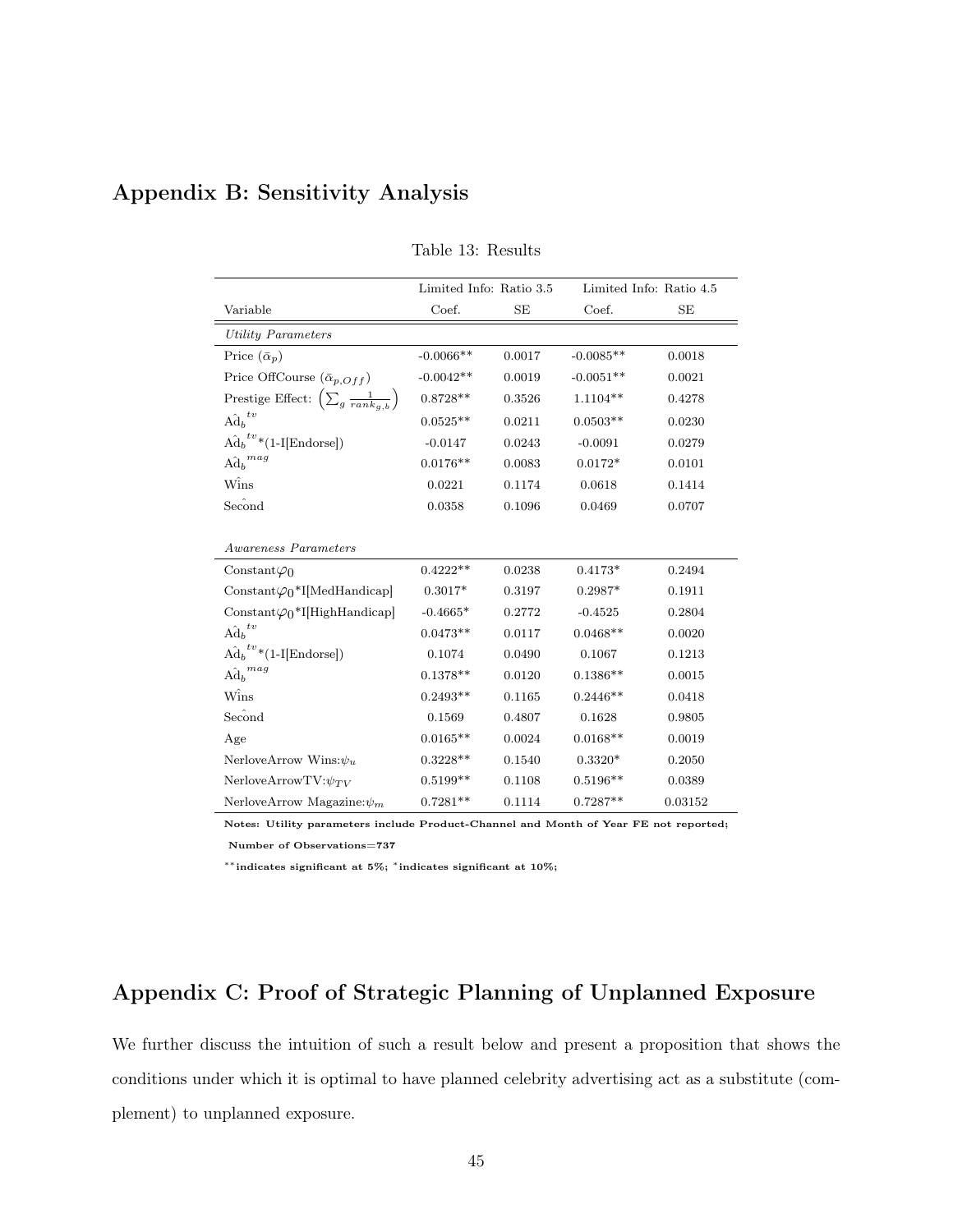**Proposition 1.** A firm's strategy is to negatively (positively) coordinate planned celebrity advertising with unplanned when initial awareness of the brand is small (large).

*Proof.* Assume  $\gamma_0$  is the initial value of the components of  $\phi$  in the choice set formation model as in Equation [1.](#page-22-4) Also assume that in period 1 the celebrity wins a tournament and unplanned exposure increases but in period 2 it does not. Define  $g(\gamma) \equiv \frac{\partial \phi}{\partial \gamma} = \frac{exp(\gamma)}{(1+exp(\gamma))^2}$ .

Under a setting where planned advertising is negatively correlated with wins, the total derivative of the impact of winning in period one is

$$
substitutes: g(\gamma_0)\Delta win + g(\gamma_0 + \Delta win)(\Delta ad + \Delta t)
$$

whereas the positive correlation or complements setting is

$$
complements: g(\gamma_0)(\Delta win + \Delta ad) + g(\gamma_0 + \Delta win + \Delta ad)\Delta t.
$$

Firms therefore manage planned celebrity advertising with unplanned in a negative relationship when

$$
\underbrace{\Delta t \left[ g(\gamma_0 + \Delta win) - g(\gamma_0 + \Delta win + \Delta ad) + g \right]}_{A} > \underbrace{\Delta ad \left[ g(\gamma_0) - g(\gamma_0 + \Delta win) \right]}_{B}
$$

and such a relationship holds (does not) when  $\gamma_0$  is small (large). This is due to the marginal return of a win decreasing as  $\gamma_0$  increases, because the product naturally generates awareness with time. Thus, the marginal effect of a win diminishes as a product ages. The right figure of Figur[e12](#page-46-7) illustrates this relationship. The left figure further shows the shape of the awareness curves for both coordination strategies and the curve when there is no planned celebrity advertising over time.

Given the presented analysis, we determine that Titleist's strategy should be to have planned and unplanned exposure act as substitutes early in the life cycle in order to smooth awareness across months and keep awareness high. After reaching the point where the marginal return of a win in a substitutes setting falls below that of a complements strategy, the firm should shift planned  $\Box$ advertising to reinforce its players' successes in the same period.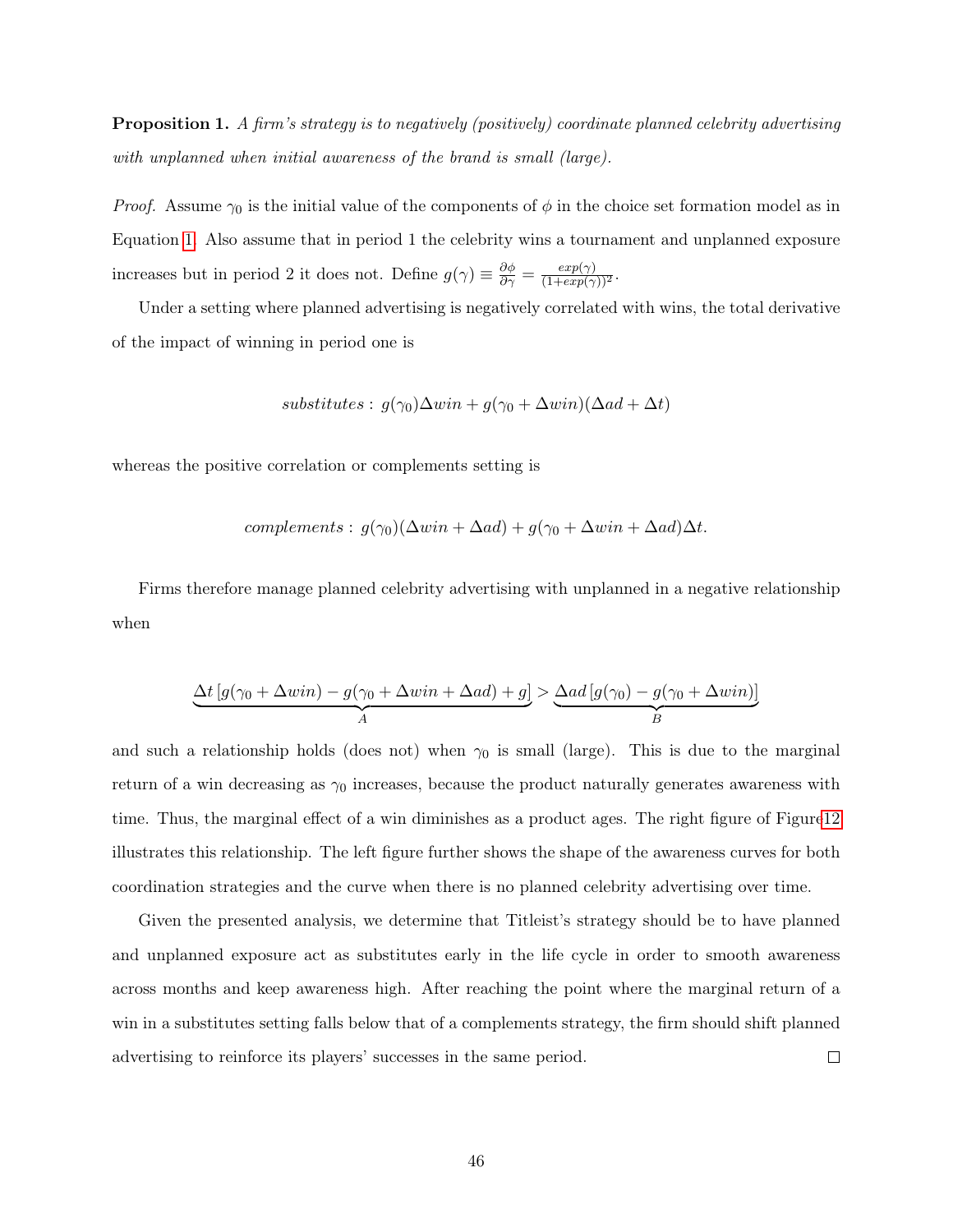

<span id="page-46-7"></span>

## References

- <span id="page-46-3"></span>Daniel A. Ackerberg. Advertising, learning, and consumer choice in experience good markets: an empirical examination. International Economic Review, 44(3):1007–1040, 08 2003.
- <span id="page-46-0"></span>J. Agarwal and W. Kamakura. The economic worth of celebrity endorsers: An event study analysis. Journal of Marketing, 59(3):56–62, 1995.
- <span id="page-46-2"></span>S. Aral and D. Walker. Creating social contagion through viral product design: A randomized trial of peer influence in networks. Management Science, 57(9):1623–1639, 2011.
- <span id="page-46-6"></span>Manuel Arellano and Olympia Bover. Another look at the instrumental variable estimation of error-components models. Journal of Econometrics, 68(1):29-51, July 1995. URL [https://](https://ideas.repec.org/a/eee/econom/v68y1995i1p29-51.html) [ideas.repec.org/a/eee/econom/v68y1995i1p29-51.html](https://ideas.repec.org/a/eee/econom/v68y1995i1p29-51.html).
- <span id="page-46-4"></span>A. Barroso and G. Llobet. Advertising and consumer awareness of new, differentiated products. Journal of Marketing Research, 49(6):773–792, 2012.
- <span id="page-46-1"></span>Gary S. Becker and Kevin M. Murphy. A simple theory of advertising as a good or bad. The Quarterly Journal of Economics, 108(4):941–964, 1993. ISSN 00335533, 15314650. URL [http:](http://www.jstor.org/stable/2118455) [//www.jstor.org/stable/2118455](http://www.jstor.org/stable/2118455).

<span id="page-46-5"></span>Alok Bhargava and J. D. Sargan. Estimating dynamic random effects models from panel data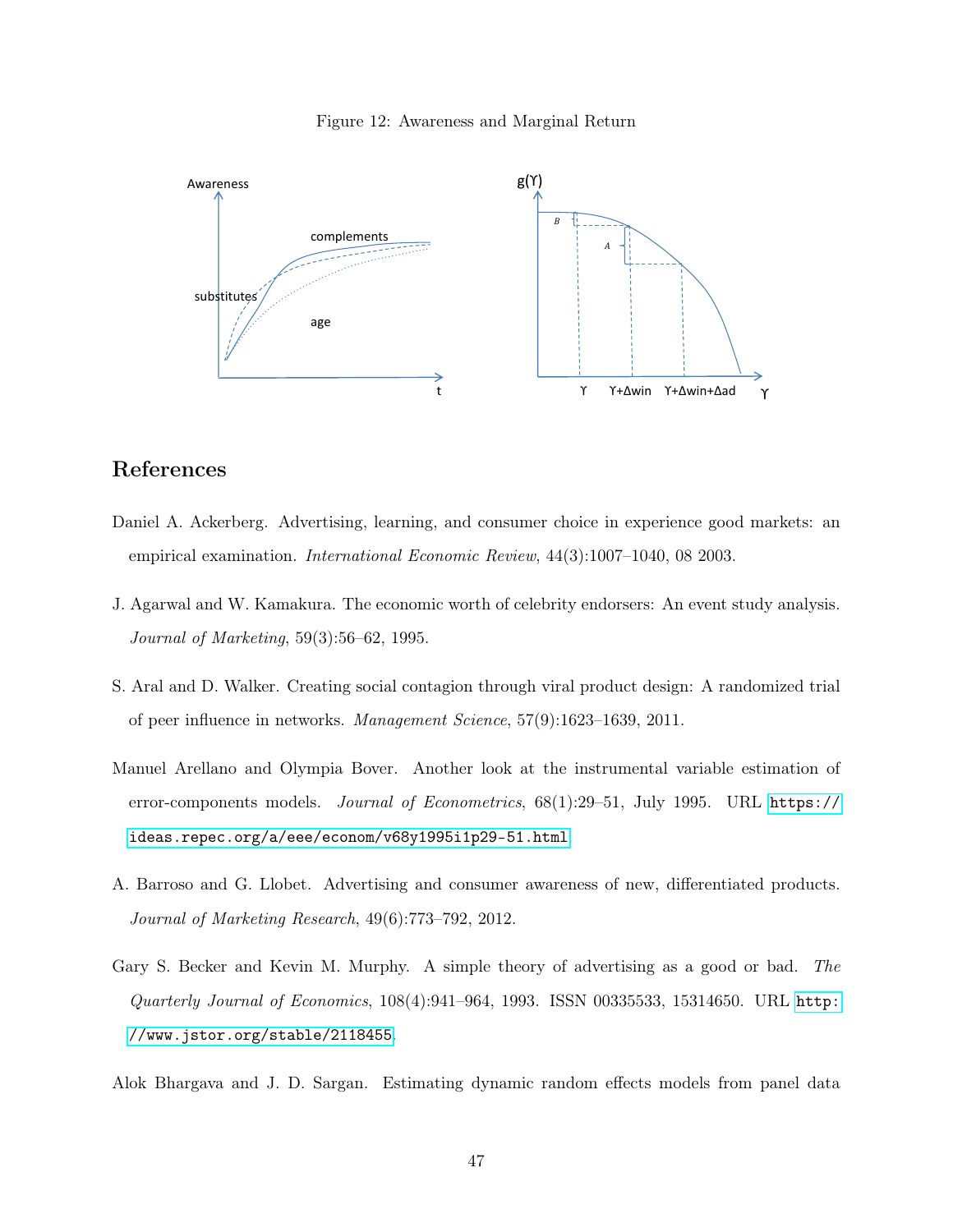covering short time periods. Econometrica, 51(6):1635–1659, 1983. URL [http://www.jstor.](http://www.jstor.org/stable/1912110) [org/stable/1912110](http://www.jstor.org/stable/1912110).

- <span id="page-47-4"></span>A. Ching and M. Ishihara. Measuring the informative and persuasive roles of detailing on prescribing decisions. Management Science, 58(7):1374–1387, 2012.
- <span id="page-47-10"></span>Andrew Ching, Tülin Erdem, and Michael Keane. The price consideration model of brand choice. Journal of Applied Econometrics, 24(3):393–420, April/May 2009.
- <span id="page-47-6"></span>D. Chung. The dynamic advertising effect of collegiate athletics. Marketing Science, 32(5):679–698, 2013.
- <span id="page-47-1"></span>Y. Chung, T. Derdenger, and K. Srinivasan. Economic value of celebrity endorsements: Tiger woods' impact on sales of nike golf balls. *Marketing Science*,  $32(2):271-293$ , March 2013.
- <span id="page-47-3"></span>C. Dellarocas. Strategic manipulation of internet opinion forums: Implications for consumers and firms. Management Science, 52(10):1577–1593, 2006.
- <span id="page-47-9"></span>Michael Dinerstein, Liran Einav, Jonathan Levin, and Neel Sundaresan. Consumer price search and platform design in internet commerce. Working Paper, 2015.
- <span id="page-47-7"></span>M. Draganska and D. Klapper. Choice set heterogeneity and the role of advertising: An analysis with micro and macro data. Journal of Marketing Research,  $48(4)$ :653–669, 2011.
- <span id="page-47-0"></span>A. Elberse and J. Verleun. The Economic Value of Celebrity Endorsements. *Journal of Advertising* Research, 52(2):149–165, 06 2012.
- <span id="page-47-8"></span>Tülin Erdem and Michael P. Keane. Decision-making under uncertainty: Capturing dynamic brand choice processes in turbulent consumer goods markets. Marketing Science, 15(1):1–20, 1996. URL <http://www.jstor.org/stable/184181>.
- <span id="page-47-5"></span>Elisabeth Honka, Ali Hortaçsu, and Maria Ana Vitorino. Advertising, consumer awareness, and choice: Evidence from the us banking industry. Consumer Awareness, and Choice: Evidence from the US Banking Industry (September 16, 2015), 2015.
- <span id="page-47-2"></span>H. Jagpal. Measuring joint advertising effects in multiproduct firms. Journal of Advertising Research,  $21(1):65-59$ , 1981.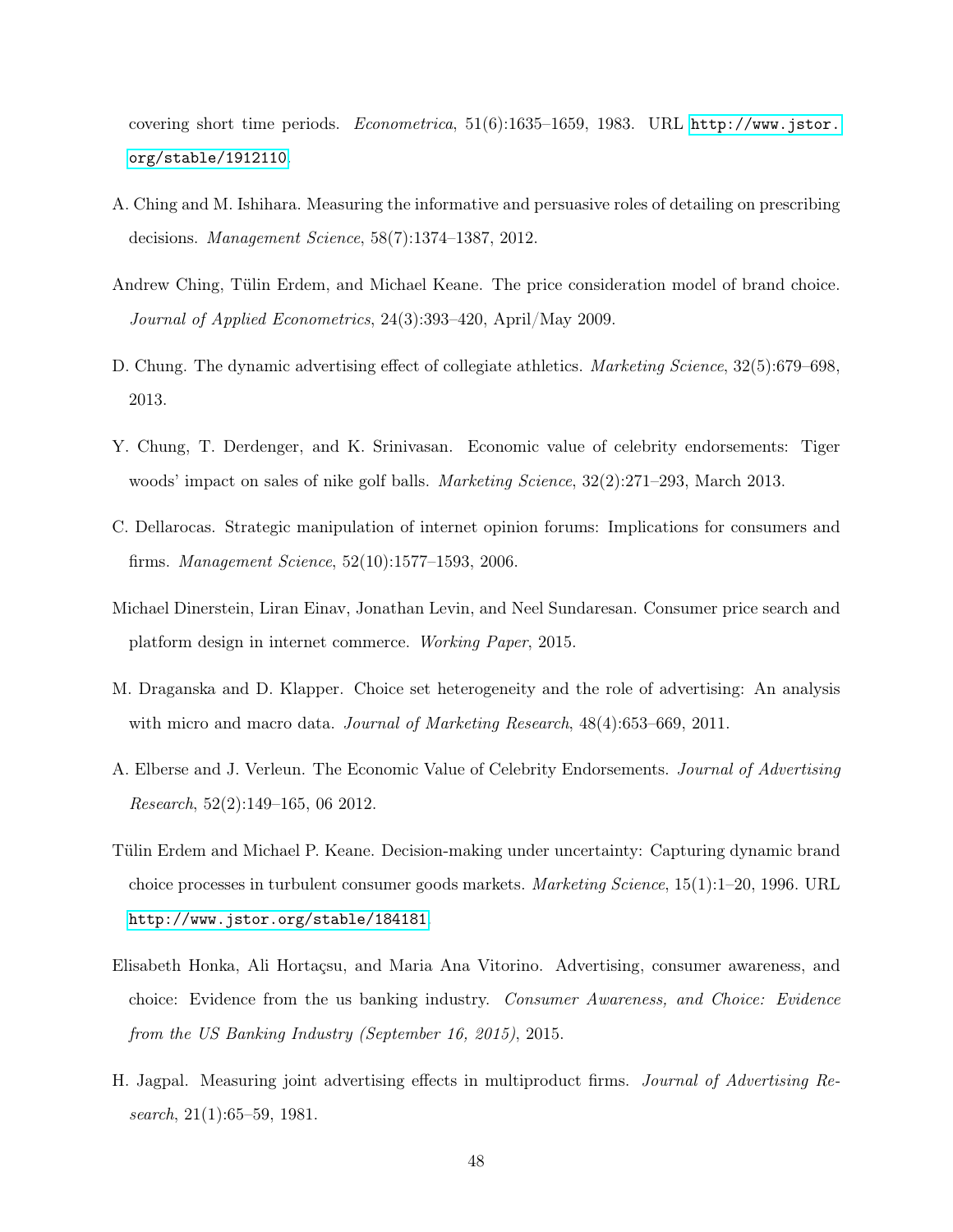- <span id="page-48-0"></span>Jonathan A. Jensen. The importance of winning: an analysis of the relationship between an athlete's performance and sponsor exposure during televised sports events. International Journal of Sports Marketing and Sponsorship, 13(4):40–52, 2012.
- <span id="page-48-7"></span>K. Kawaguchi, K. Uetake, and Y. Watanabe. Identifying consumer attention: A product-availability approach. Working Paper, 2016.
- <span id="page-48-4"></span>Z. Liu, J. Duan, and F. Ter Hofstede. Dyanmics and peer effects of brand revenue in college sports. University of Texas, Working Paper, 2014.
- <span id="page-48-6"></span>N. Mehta, S. Rajiv, and K. Srinivasan. Price uncertainty and consumer search: A structural model of consideration set formation. Marketing Science, 22(1):58–84, 2003.
- <span id="page-48-1"></span>D. Montgomery and A. Silk. Estimating dynamic effects of marketing communications expenditures. Management Science, 18(10):B485–B501, 1972.
- <span id="page-48-2"></span>P. Naik and K. Peters. A hierarchical marketing communications model of online and offline media synergies. Journal of Interactive Marketing, 23(4):288–299, 2009.
- <span id="page-48-3"></span>P. Naik and K. Raman. Understanding the impact of synergy in multimedia communications. Journal of Marketing Research, 40(4):375–388, 2003.
- <span id="page-48-8"></span>M. Nerlove and K. Arrow. Optimal advertising policy under dynamic conditions. Economica, 29 (114):129–142, 1962.
- <span id="page-48-9"></span>A. Petrin. Quantifying the benefits of new products: The case of the minivan. Journal of Political Economy, 110(4):705–729, 2002.
- <span id="page-48-10"></span>P. Rossi. Even the rich can make themselves poor: A critical examination of iv methods in marketing applications. Marketing Science, 33(5):655–672, 2014.
- <span id="page-48-11"></span>Raj Sethuraman, Gerard J. Tellis, and Richard A. Briesch. "how well does advertising work? generalizations from meta-analysis of brand advertising elasticities.". Journal of Marketing Research, 48(3):457–471, 2011.
- <span id="page-48-5"></span>M. Sovinsky. Limited information and advertising in the u.s. personal computer industry. Econometrica, 76(1):1017–1074, 2008.